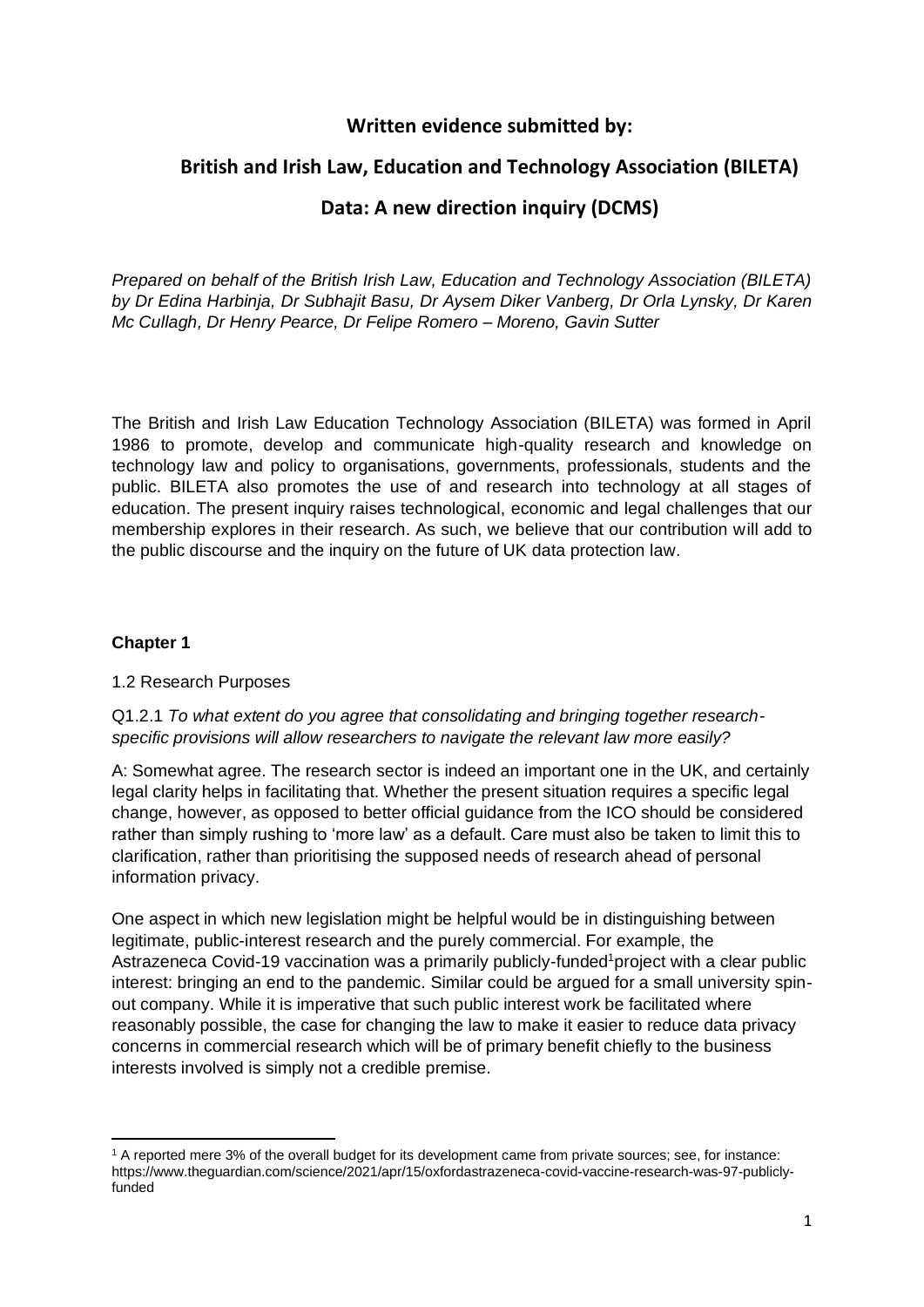*Question 1.2.2 To what extent do you agree that creating a statutory definition of 'scientific research' would result in greater clarity for researchers?*

#### Somewhat agree.

Clarification of what constitutes legitimate research could be helpful, however again it would be equally useful to incorporate a public interest criteria which made a clear distinction between academic research in the public interest, and that which is purely for the economic benefit of private individuals. We acknowledge that these could overlap, but it would be useful to distinigush cases where the former of the latter is a primary purpose.

*Question 1.2.3 Is the definition of scientific research currently provided by Recital 159 of the UK GDPR ("technological development and demonstration, fundamental research, applied research and privately funded research") a suitable basis for a statutory definition?* 

This definition is a reasonable basis to begin with. The inclusion of "privately funded" in the definition is cause for concern from point of view that research exemptions should, where there is any potential for data privacy invasions (i.e. a lack of guaranteed, certain anonymity in the data), be very carefully weighed up in order to assess the level of data privacy infringement possible against data subject consent. Where any doubt exists, subject consent should always be the default position. It is clear from both the tone of the consultation document and the government's various policy comments in this area post-Brexit that there is an agenda to move away from the GDPR's balancing considerations between individual data privacy in order to permit greater financial exploitation of data, either in and of itself, or as a result of research and development using the data. Purely commercial, for-profit research is simply insufficient justification for an exception to the consent principle.

An ICO-led 'code of conduct' for the research sector – taking into account the differences in private and public sector / public interest research programmes - would be a welcome development. This would perhaps be of more practical benefit.

*Question 1.2.4 To what extent do you agree that identifying a lawful ground for personal data processing for research purposes creates barriers for researchers?* 

#### Strongly disagree.

I have seen no clear evidence of a 'chilling effect' on research caused by data privacy laws, certainly nothing that could not be solved by clear, practical guidance from the ICO.

*Question 1.2.5 To what extent do you agree that clarifying that university research projects can rely on tasks in the public interest (Article 6(1)(e) of the UK* [sic] *GDPR as a lawful ground would support researchers to select the best lawful ground for processing?* 

#### Somewhat agree.

Clarification by means of ICO advice of the existing position for the essential public interest research done by UK universities would be welcome, providing that this does not erode the essential protection given the data subject by the consent principle. It is also important to consider to what extent this research can be 'gamed' by commercial interests and actors.

*Question 1.2.6 To what extent do you agree that creating a new, separate lawful ground for*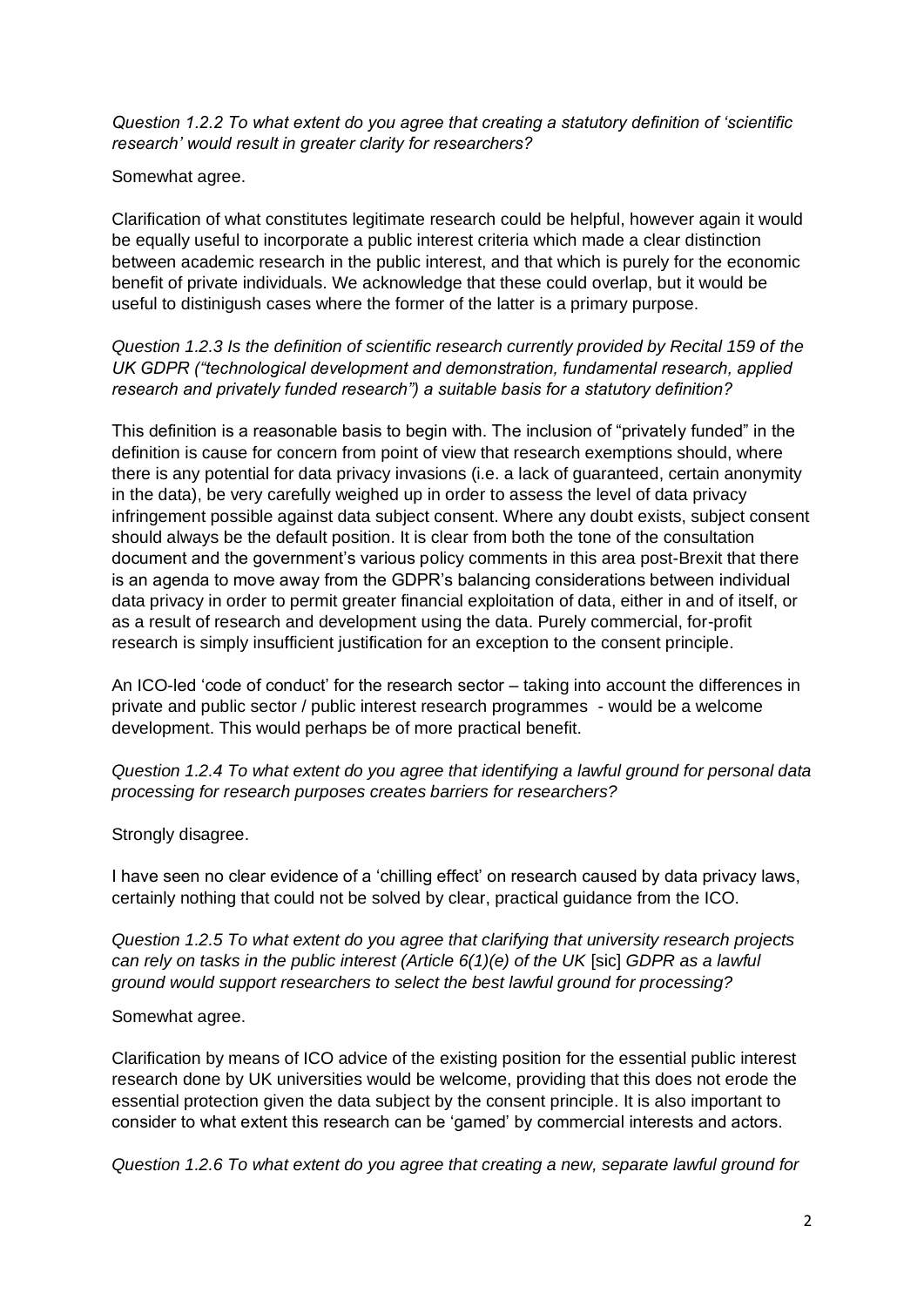## *research (subject to suitable safeguards) would support researchers to select the best lawful ground for processing personal data?*

## Somewhat Disagree.

This would depend entirely on what is meant by a "new…ground for research", and the nature of any proposed safeguards. The existing law under the GDPR is sufficient to cover a wide range of research; it rather seems that all that could be gained by introducing new grounds (as distinct from clarification of the existing position) would be to facilitate mission creep and a gradual erosion of the existing protections for personal data.

## *Question 1.2.7. What safeguards should be built into a legal ground for research?*

The research in question must have a clear and demonstrable public interest basis. Mere commercial benefit should not be sufficient for this. This would not necessarily shut out the private sector, however, private sector involvement should be subject to strict conditions, e.g. a novel medical development arising as a result of such research could be subject to significant public interest restrictions preventing it from being exploited solely or primarily for private gain.

Personal data should be collected in conditions of anonymity. For example, statistical information about an individual's Covid status and vaccine take-up (which vaccine, whether subsequently infected, *et cetera*) could be collected and entered into a research database at time of treatment, as distinct from provision of access to full or partial NHS health records.

The current 'best-practice' position – that where an individual could potentially be identified from notionally anonymized data (i.e. anonymity is not completely guaranteed) must be treated as personal data and subject to all requirements including consent – should be adhered to. This could *perhaps* be subject to a public interest exemption where there is a clear and demonstrable public interest in developing a new medical or other technology which will be made available via a non-profit arrangement (as opposed to on the 'free market') that can reasonably be concluded to outweigh the privacy interests of a specific individual. The researcher would need to be in a position to demonstrate that a specific individual's data (of an aggregate of inviduals' data) is indeed necessary to the study; merely helping fill out the sample size to a sufficient level to meet a set margin of error would not be sufficient here.

*Q1.2.8. To what extent do you agree that it would benefit researchers to clarify that data subjects should be allowed to give their consent to broader areas of scientific research when it is not possible to fully identify the purpose of personal data processing at the time of data collection?*

Strongly disagree with this as a policy direction.

This is a leading question. It would obviously make things much easier for researchers if they could - as is the subtext of this question – abandon the requirement of informed consent inherent in the GDPR's data processing rules in favour of a more general, amorphous notion of consent. However, to do so as a general approach would represent an erosion of data subject rights which is unwelcome and should not be permitted. Of course, this should be subject to the existing 'necessity' exemptions, including the vital interests of the data subject.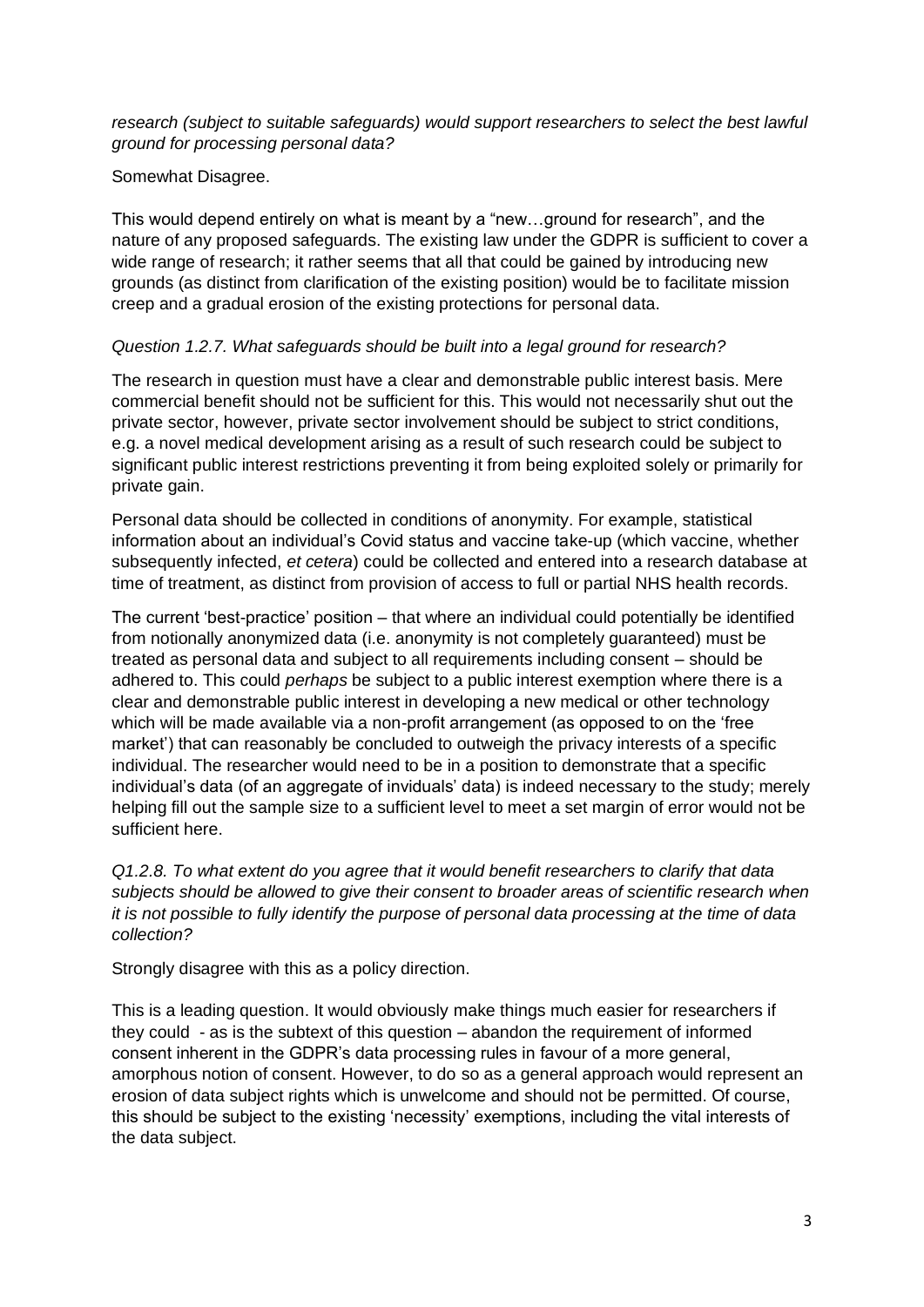*Q1.2.9. To what extent do you agree that researchers would benefit from clarity that further processing for research purposes is both (i) compatible with the original purpose and (ii) lawful under Article 6(1) of the UK GDPR?*

Somewhat agree.

Clarification is always helpful, however there is no credible reason why such clarification could not be made via official advice from the ICO, as distinct from legal change.

*Q1.2.10. To what extent do you agree with the proposals to disapply the current requirement for controllers who collected personal data directly from the data subject to provide further information to the data subject prior to any further processing, but only where that further processing is for a research purpose and it where it would require a disproportionate effort to do so?* 

Strongly disagree.

The proposed exception would represent a very significant step away from the GDPR's requirement of informed consent, and is dangerously overbroad. An 'emergency public interest' criterion would be an improvement if strictly applied, but it is difficult to imagine a situation where credible research would begin without the knowledge that there may arise a need to apply a new usage *and* it be extremely difficult to The idea that the government might, in all but virtually uniquely unforeseeable circumstances, regard diminishing the requirement of individual consent (subject to the existing restrictions in the GDPR) in favour of unspecified "research interests", public or private, is at best concerning. Again, "a research purpose" is far too wide a category to allow for proper, informed consent to be given.

# *Q1.2.11. What, if any, additional safeguards should be considered as part of this exemption?*

Were the government to make such an ill-advised exception, it should be subject to the tightest possible requirements of an overriding public interest amounting to a pressing social need that unequivocally can be said to outweigh an individual's interest in autonomous control over their own, personal data in the circumstances. Of course, where anonymity can be guaranteed at point of collection and going forwards (avoiding identification through profiling), that would already be permitted.

*Q1.3.1. To what extent do you agree that the provisions in Article 6(4) of the UK GDPR on further processing can cause confusion when determining what is lawful, including on the application of the elements in the compatibility test?* 

Somewhat disagree.

The GDPR list is well considered; the appropriate place for clarification is, again, in official advice from the ICO and not through tinkering with the law in a manner which will, almost inevitably, reduce its effectiveness as regards the protection of personal information privacy.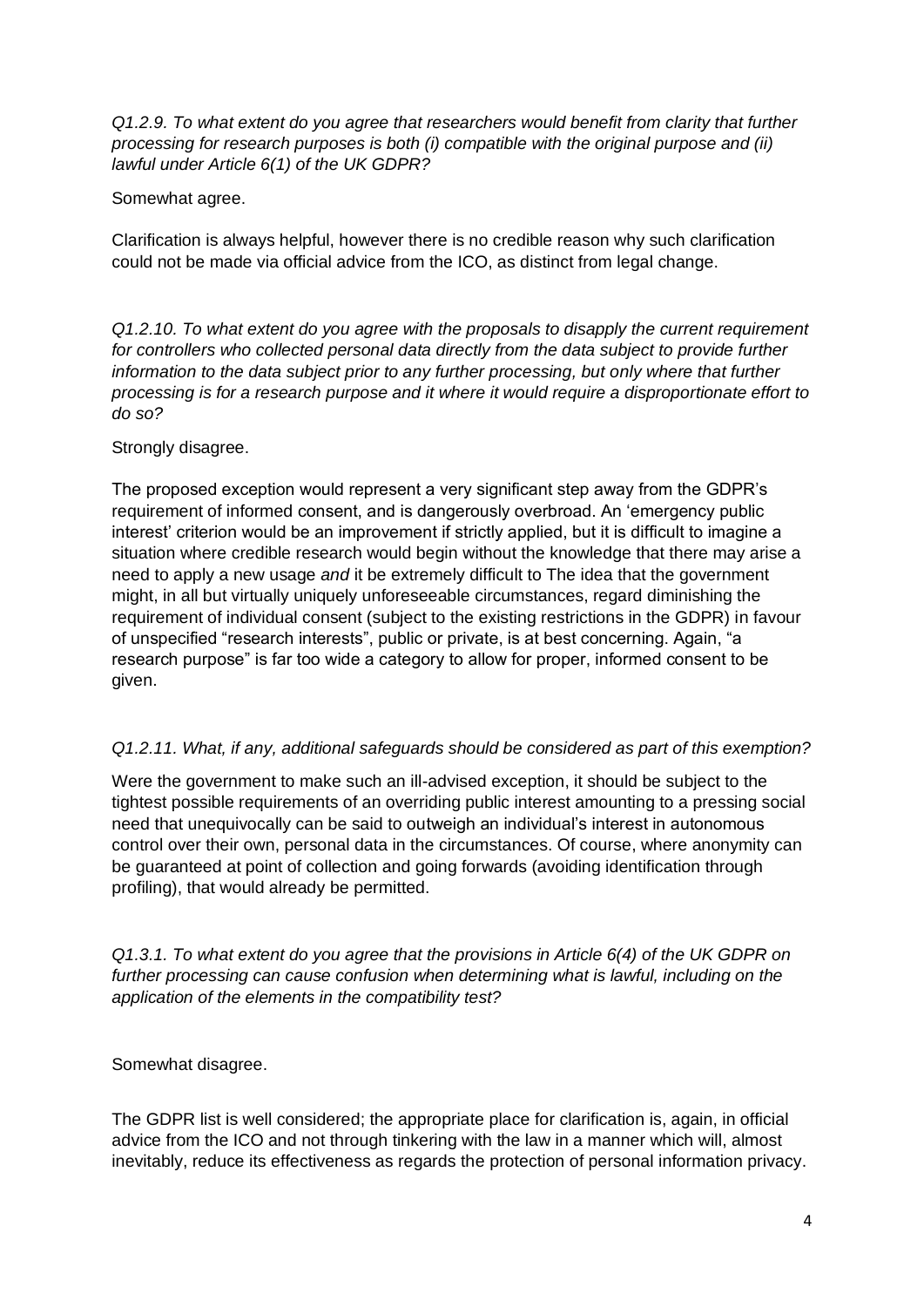*Q1.3.2. To what extent do you agree that the government should seek to clarify in the legislative text itself that further processing may be lawful when it is a) compatible or b) incompatible but based on a law that safeguards an important public interest?*

Strongly disagree.

The legislative text is not the ideal place for such clarification, ICO official advice would be preferable, and more easily updated as required.

A potential public interest exemption *may* be worth further exploration, but it should only be permitted on the narrowest of grounds, from an exhaustive list of circumstances provided in the legislation. Any such law should be subject to the requirement that it be clearly demonstrable that the public interest in the certain benefits of the research outweighs the public interest in protecting the data privacy of the individual data subjects concerned.

It is vital that any such decision be made by an authority which is not part of government. For example, it is far from fanciful to imagine a government decision to sell off NHS patient data in order to help fund the health service. Such a move should never be permitted under any such 'public interest' exemption.

Where any public interest exemption is to be applied, it should be subject to the prior approval of an independent regulator before it is applied.

*Q1.3.3. To what extent do you agree that the government should seek to clarify when further processing can be undertaken by a controller different from the original controller?*

Strongly disagree.

The law here is already sufficiently clear under GDPR standards. Insofar as any further clarification is truly necessary, it can readily be achieved via official advice from the ICO. The only real advantage to government from enshrining this in law would be for a government intent on eroding data subjects' rights in favour of the financial interests of data controllers.

Q1.3.4 To what extent do you agree that the government should seek to clarify when further processing may occur, when the original lawful ground was consent?

Strongly disagree.

The GDPR position is already significantly clear on this grounds. Again, there is an undertone in government discussion on this point which suggests that "clarification" is a euphemism for the adoption of lower standards of personal information privacy post-Brexit than UK citizens enjoyed prior to that.

*Q1.4.1. To what extent do you agree with the proposal to create a limited, exhaustive list of legitimate interests for which organisations can use personal data without applying the balancing test?*

Strongly disagree.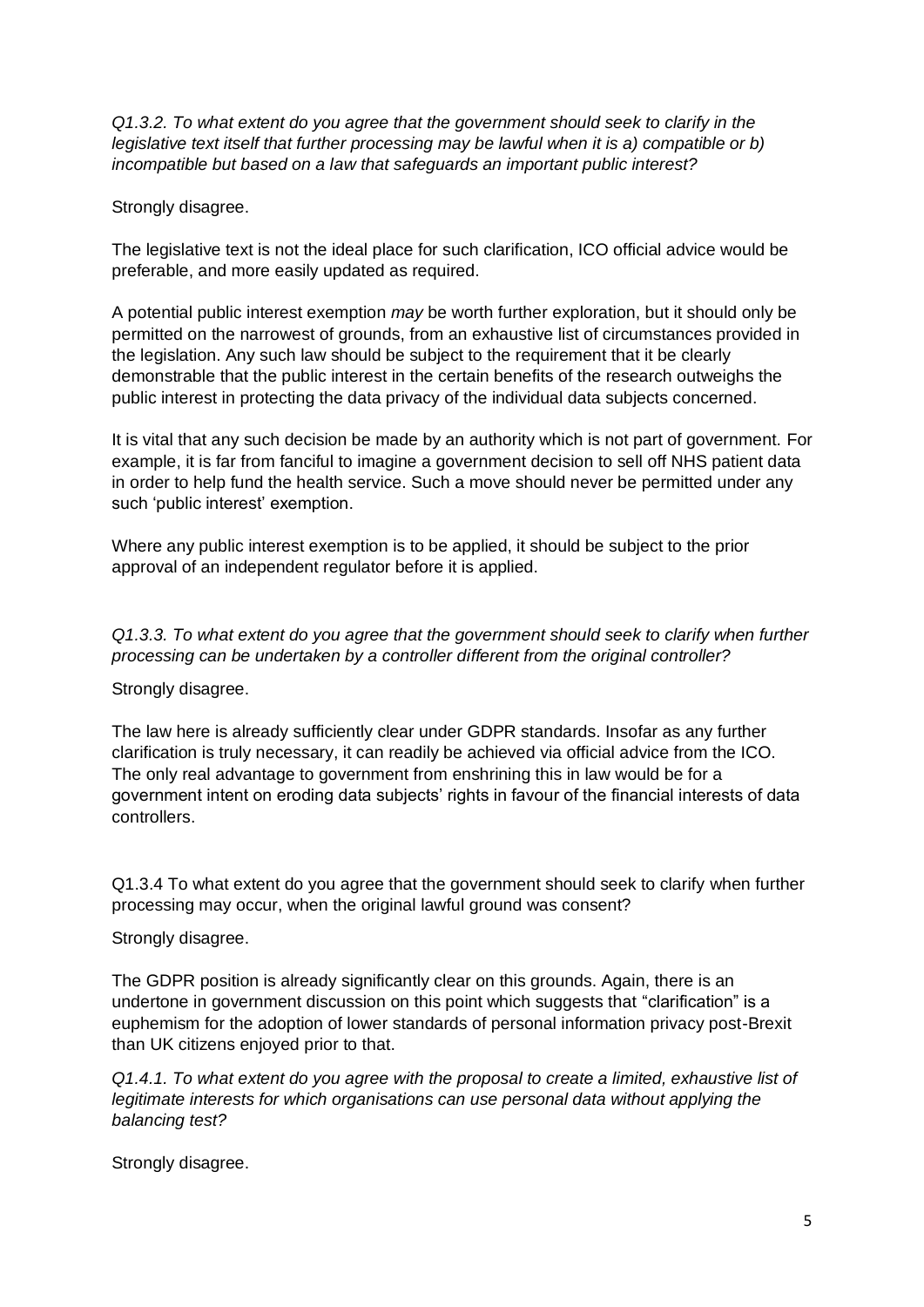It is abundantly clear from this question alone (as well as the general tone of government communications on this matter) that the present executive is pushing a policy of diminishing individual autonomy *viz-a-vis* the right to information privacy. It is simply unacceptable that a public, private or otherwise commercial entity could be permitted to exploit an identifiable data subject's personal information absent both consent *and* being able to demonstrate an overriding public interest. There is simply no argument in favour of such a policy save that which favours financial benefit to organisations over individual autonomy, and that is not a credible basis on which to make such a change in law in a state which proclaims itself a human rights respecting democracy.

*Q1.4.2. To what extent do you agree with the suggested list of activities where the legitimate interests balancing test would not be required?* 

Strongly disagree.

#### *a. Reporting of criminal acts or safeguarding concerns to appropriate authorities*

Reporting criminal acts is uncontroversial, however this will have to be subject to the balancing test in the context that the subject seeks to exercise their 'right to be forgotten'. See, for instance, the judgement of the then Mr Justice Warby in *NT1 & NT2 v Google*  [2018] EWHC 799 (QB), in which the entitlement to the right varied between the two claimants, based on the apparent need of society to be forewarned about their individual, criminal records.

*b. Delivering statutory public communications and public health and safety messages by non-public bodies* 

Any passing of personal data held by public bodies to private entities must only be done where specifically necessary, and it is disappointing in the extreme that any UK government would be so cavalier as to not require a balancing test here.

*c. Monitoring, detecting or correcting bias in relation to developing AI systems (see section 1.5 for further details)* 

Where any such activity is truly necessary, meeting the balance test will not be a hardship. The test provides an important, filtering function that must not be abandoned.

#### *d. Using audience measurement cookies or similar technologies to improve web pages that are frequently visited by service users*

As instances of invasive, aggressive online data harvesting activities rise exponentially, it would be irresponsible in the extreme to diminish existing legal protections for personal information. Recent government promotion of its agenda being styled as 'getting rid of annoying cookie warnings' is sadly indicative of an executive which not only values business interests over and above those of its citizens, but is intent on enshrining such a value system in law.

A preferable policy would be to further increase, not diminish, personal information protection here – such as by requiring detailed, nuanced user consent to cookies, allowing an individual (as is currently best-practice) to choose between different types of information to be collected (functional cookies vs advertising cookies) or between website provider cookies and third-party cookies. Browser controls are far too binary in the options they offer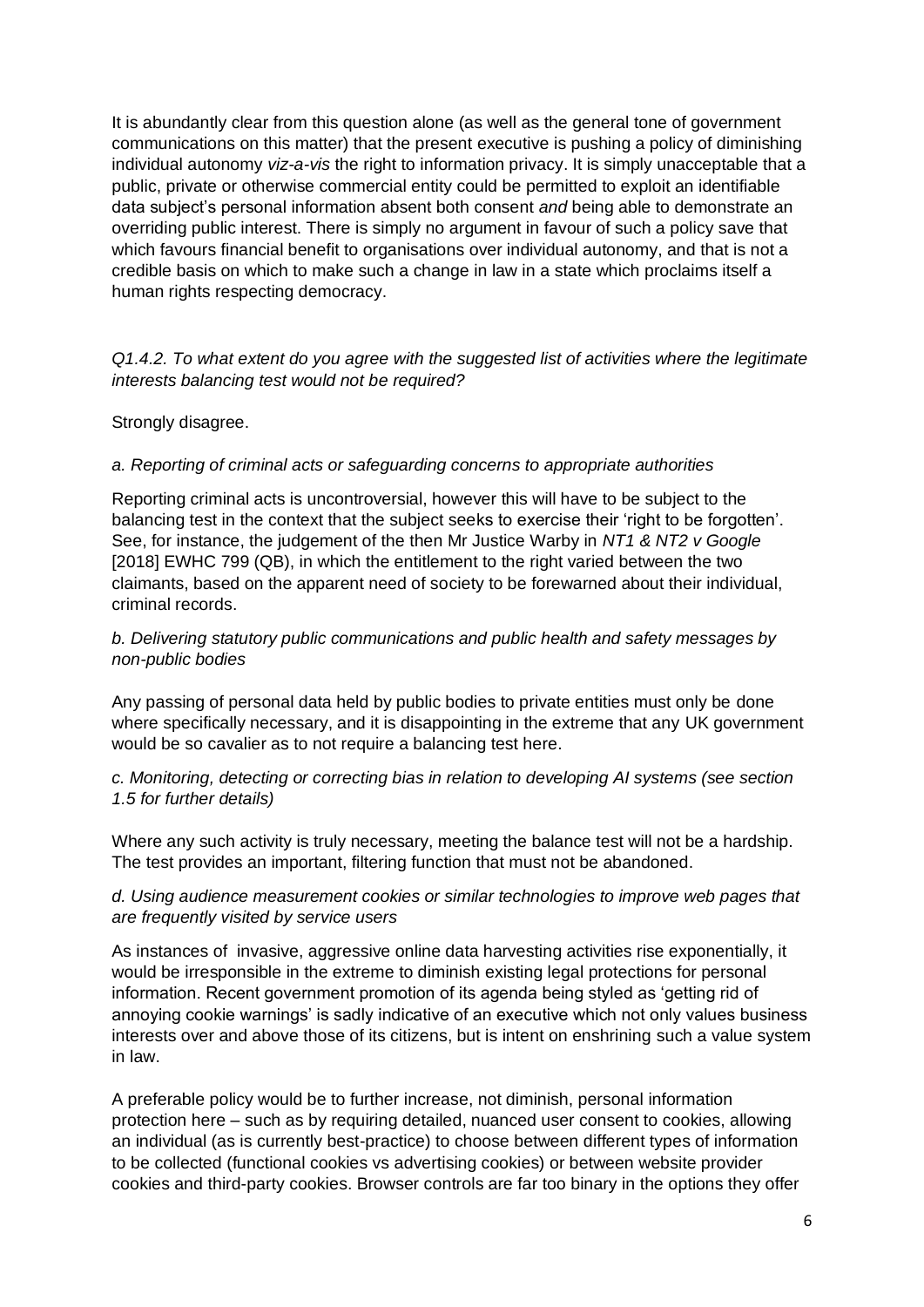to be able to achieve this, and also play to a false narrative that an individual will have the same cookie preferences in relation to any and all websites.

Data privacy is an important – and, in the online world, increasingly fundamental – right, and there simply can never be a credible argument in favour of diminishing that right in order to facilitate financial gain. Removing any consideration for user rights as a balancing factor in this context is an unjustifiable attempt to put profit before personal privacy.

# *e. Improving or reviewing an organisation's system or network security*

Under no circumstances should the interests of the organisation be automatically placed over and above those of the individual by default – which is, in practical effect, what this proposal would lead to.

## *f. Improving the safety of a product or service that the organisation provides or delivers*

If processing can genuinely be proven to improve safety, then this should not need a further change with the law as it could clearly come within the necessity criterion if it genuinely offers a significant safety benefit to the user. Otherwise, consent should be required as normal.

## *g. De-identifying personal data through pseudonymisation or anonymisation to improve data security*

Pseudonymising data should already be being done where appropriate best-practice; the proposed exception offers nothing here. If data is genuinely anonymised (i.e. the organisation can *guarantee* that it cannot be reverse engineered either alone or when added to other profiling information), then the data controller is already free to do as they please as under the current legal position it is not personal data.

## *h. Using personal data for internal research and development purposes, or business innovation purposes aimed at improving services for customers*

The primary benefit – and the real motivation here – is not one of altruism. The company benefits in the market from 'service improvements'. It being the case that the company is thus, in the last instance, simply acting in its own best interests in the competitive marketplace, there is no reason to facilitate this over and above the rights of the data subject.

## *i. Managing or maintaining a database to ensure that records of individuals are accurate and up to date, and to avoid unnecessary duplication*

This criterion makes little or no sense in this context. The data collector is required under existing law to take such measures in order to maintain the accuracy and integrity of data. There is no obvious reason why it would benefit the data controller to not have to consider data subjects' interests here when the whole point of the legal obligation to undertake such activities is to protect those rights.

*Q1.4.3. What, if any, additional safeguards do you think would need to be put in place?*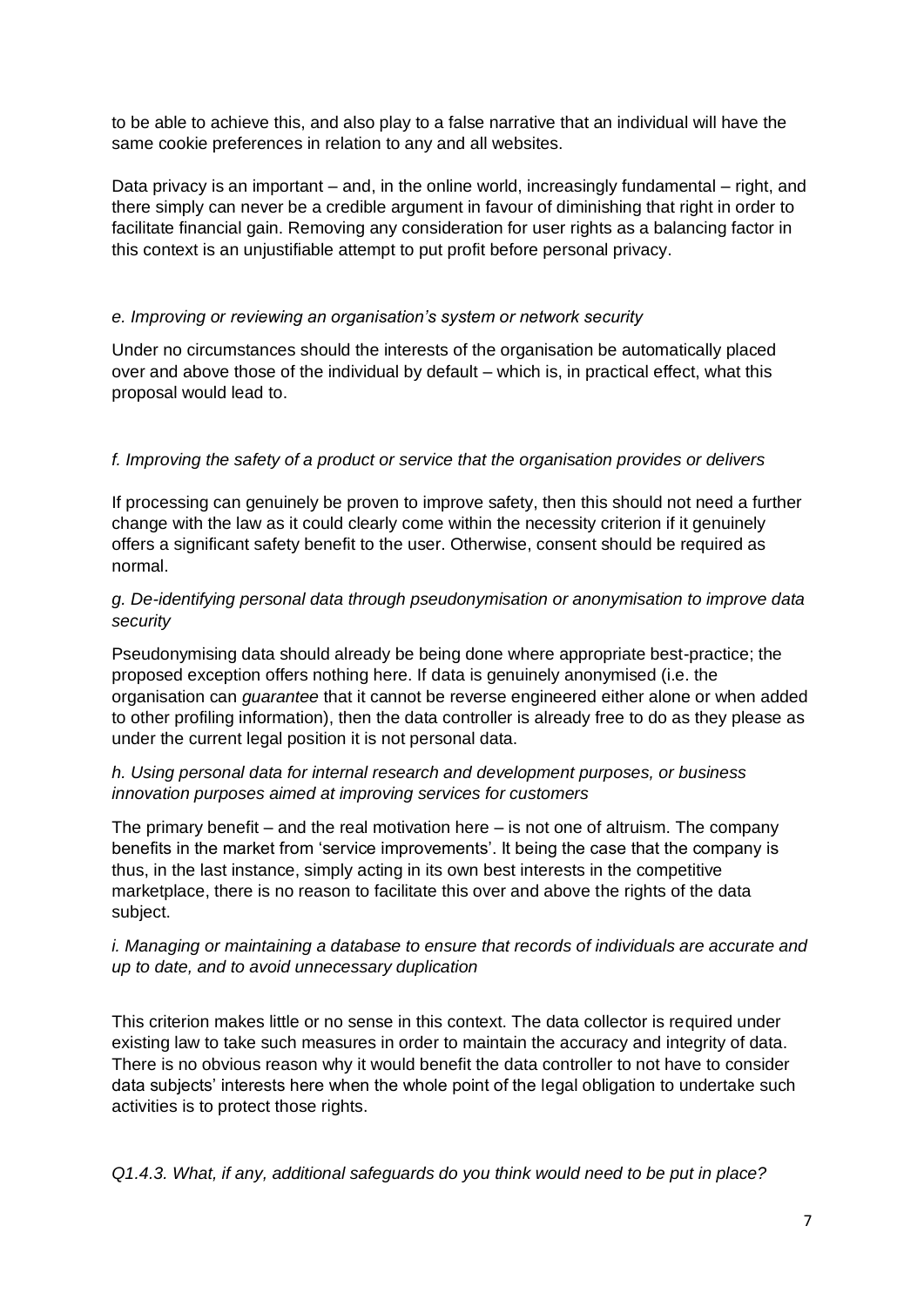None. There is no compelling argument for any such change to the GDPR in the first instance.

## *Q1.4.4. To what extent do you agree that the legitimate interests balancing test should be maintained for children's data, irrespective of whether the data is being processed for one of the listed activities?*

The enhanced level of protection for children's personal data enshrined in the GDPR should be maintained at all costs.

#### **Q1.5.1. To what extent do you agree that the current legal obligations with regards to fairness are clear when developing or deploying an AI system?**

#### **○ Somewhat disagree**

UK wants to be at the forefront of the AI and data revolution. The National AI Strategy, published in September 2021, aim to invest and plan for the long-term needs of the AI ecosystem and support an AI-enabled economy. However, AI has become a problematic concept in policy, particularly from the 'fairness' perspective. There are risks that algorithmic decisions may be mistaken or discriminatory. Data should be used to tackle bias and exclusion in society. Better data will tell us how different groups are doing and identify potentially vulnerable groups more quickly. However, we also know that algorithms based on data inputs are not always neutral. AI systems learn to make decisions based on training data, including biased human decisions or reflecting historical or social inequities, even if sensitive variables such as gender, race, or sexual orientation are removed. In August 2020, the Court of Appeal in R Bridges v CC South Wales Police [2020] EWCA Civ 1058 found that South Wales Police's use of facial recognition technology breaches privacy rights, data protection laws and equality laws. A-level grading controversy in Summer 2020 also demonstrated how difficult it could be, even with the best intentions. In the UK, there is currently no AI-specific legislation. The obligations of non-discrimination set out in Data Protection Act 2018 and Equality Act 2010 are not specific to AI but are issues relevant for any AI implementations that use personal data to make decisions, predictions, or inferences about individuals. However, data protection is not a complete – nor necessarily even a particularly satisfactory – solution to the legal issues raised by AI and machine learning technologies when it comes to fairness<sup>2</sup>.

## **Q1.5.2. To what extent do you agree that the application of the concept of fairness within the data protection regime in relation to AI systems is currently unclear?**

#### **○ Neither agree nor disagree**

The concept of fair processing is set out under Article 5(1)(a), which covers several processing practices. However, fairness is a subjective and contextual concept that is influenced by several social, cultural and legal factors and is magnified in the AI context. The duty of fairness is a pre-condition for lawful processing of data; however, it is contentious if data protection law adequately provides explicit and well-defined safeguards for the concept; for example, in R Bridges v CC South Wales Police, South Wales police had not considered the risk of discrimination when using automated facial recognition. Articles  $13(2)(f)$ ,  $14(2)(g)$ ,  $15(1)(h)$ , and 22 supports a right to explanation but does not elaborate much beyond that point<sup>1</sup>. A European Parliament report on the fundamental rights implications of big data: privacy, data protection, non-discrimination, security and law-enforcement, European Parliament expressed that "because of the data sets and algorithmic systems used when making assessments and predictions at the different stages of data processing, big data may result not only in infringements of the fundamental rights of individuals but also in differential

<sup>2</sup> Veale M, Binns R, Edwards L. 2018 Algorithms that remember: model inversion attacks and data protection law. Phil. Trans. R. Soc. A 376, 20180083.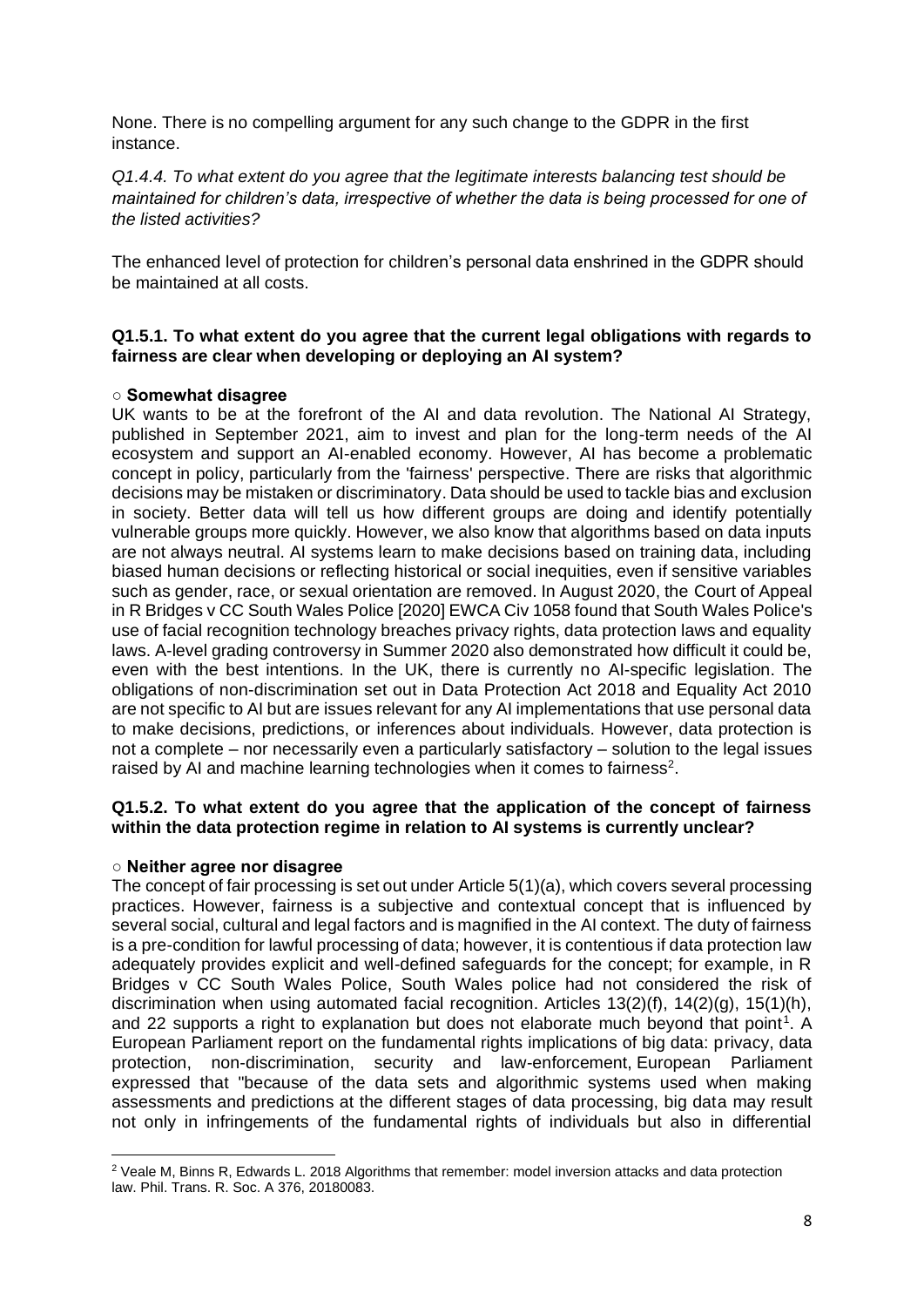treatment of and indirect discrimination against groups of people with similar characteristics, particularly concerning fairness and equality of opportunities for access to education and employment, when recruiting or assessing individuals or when determining the new consumer habits of social media users."<sup>3</sup> Further, the data protection law only covers personal data, not the ML models themselves.

#### **Q1.5.3. What legislative regimes and associated regulators should play a role in substantive assessments of fairness, especially of outcomes, in the AI context? Please explain your response.**

ICO has looked at the interplay between data protection principles and discrimination. ICO and Equality and Human Rights Commission should play a pivotal role; however, ICO and Equality and Human Rights Commission have limited financial and human resources to take effective action. It is also not apparent if ICO has the necessary expertise to detect or evaluate algorithmic discrimination. The anti-discrimination legislative framework, notably through the Equality Act 2010, offers individuals protection from discrimination, and it should, in principle, protect an individual in case of an automated decision-making system from discrimination. However, anti-discrimination law does not address the possibility that prediction may prove to be wrong in a particular case. A legal 'gap analysis' should be undertaken to understand how AI systems can be regulated to protect from and prevent breaches of human rights and to identify whether there is a need for reform. 'Fairness' could be effectively embedded if the organisations that deploy AI and algorithms should be compelled to conduct and publish Algorithmic Impact Assessments, similar to Data Protection Impact Assessments, which demonstrate that the potential for the technology to discriminate has been assessed and minimised.<sup>4</sup>

**Q1.5.4. To what extent do you agree that the development of a substantive concept of outcome fairness in the data protection regime - that is independent of or supplementary to the operation of other legislation regulating areas within the ambit of fairness - poses risks?**

## **○ Somewhat disagree**

ICO appears to place significant weight on the importance of the fairness principle to regulate machine learning systems appropriately. However, the fairness principle remains somewhat of a nebulous concept, and its relationship with the more accountability principle-orientated obligations on those processing personal data remains hard to characterise in a precise manner. In our view, there is a need to bridge the gap between the abstract formulation of the fairness principle in data protection and fairness metrics for making AI systems fair. Combining data protection and equality law may provide new opportunities for developing fair algorithms. ICO could be entrusted to initiate a dialogue with other relevant authorities to develop a much more robust framework for fairness

#### **Q1.5.5. To what extent do you agree that the government should permit organisations to use personal data more freely, subject to appropriate safeguards, for the purpose of training and testing AI responsibly?**

## **○ Somewhat agree**

We agree that insufficient training data is another cause of algorithmic bias; hence, better access to data is needed. However, the government's aim for 'innovation-friendly regulation' seems to place greater emphasis on 'effective mechanism for communicating government's strategic priorities and a 'deregulatory approach overall' than it does on genuinely supporting effective coordination to clarify and enforce the law through collaborative initiatives. An

<sup>3</sup> https://www.europarl.europa.eu/RegData/etudes/STUD/2020/641530/EPRS\_STU(2020)641530\_EN.pdf

<sup>4</sup> See https://ainowinstitute.org/aiareport2018.pdf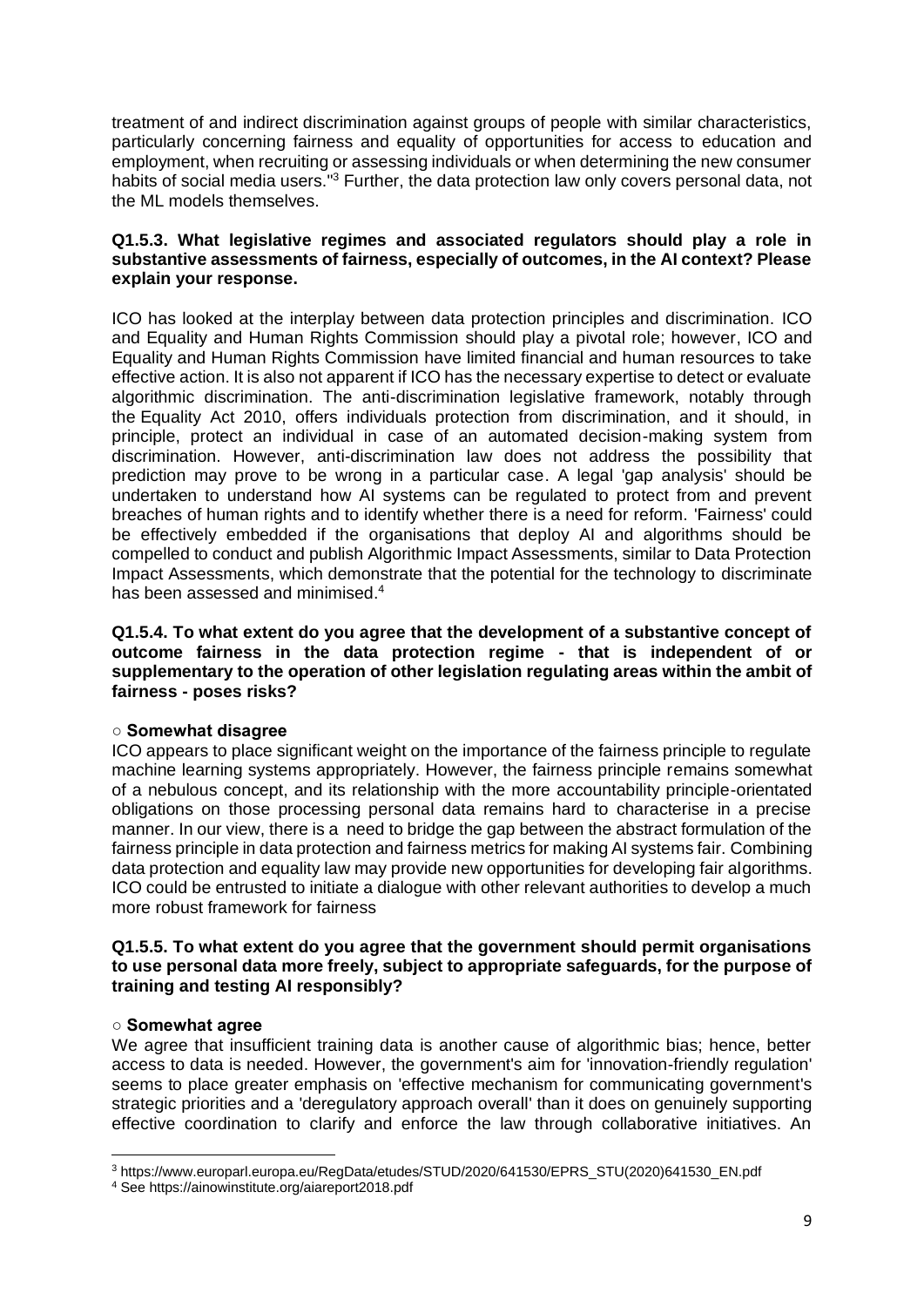approach focused on avoiding and mitigating the potential risks of personal processing data is a necessary element of the responsible innovation of AI. The process of more 'freely sharing' of data should be value-oriented and should adopt a precautionary approach based on appropriate risk prevention and mitigation measures. . It should not become a 'race to the bottom.' ICO should be provided with sufficient resources to support and monitor programmes of AI developers. Awareness of risk is not a barrier to innovation but rather an enabler

#### **Q1.5.6. When developing and deploying AI, do you experience issues with identifying an initial lawful ground? Please explain your answer, and provide supporting evidence where possible.**

The development and use of AI should be done safely, effectively, and ethically acceptable. We disagree with the government that the current situation "creates doubt and uncertainty which may lead to friction and a potential reduction in innovation (para 83)". Any deregulatory approach would be counterproductive as it will reduce public trust in the system. Downplaying the role of law carries risks of increasingly implicating AI as a 'legal opportunity'. It is paramount that the design and governance of AI be accountable, fair and transparent. Hence before the development takes place, due consideration should be given to both the ethical concerns of the "should vs should not" in the development of AI solutions and the more legislative regulations of "could vs could not".

## **Q1.5.7 When developing and deploying AI, do you experience issues with navigating re-use limitations in the current framework?**

ICO provides advice and guidance to organisations on interpreting the UK GDPR "on the reuse" of personal data. The government must recognise the need for a range of measures, including transparency of processing, raising the public's awareness of how personal data may be used, and adopting robust measures by organisations to mitigate the risks. While this may be viewed as creating tension between the use of AI systems and data protection law, since it is not always possible to predict what data elements may be relevant to the objective of the system, the principle in itself does not limit the processing of data by way of reference to a specific volume or set of data elements—it refers to what is "necessary" for the processing. It is a delicate balance between the benefits of processing data and respecting people's privacy concerns within the scope of the principles and definitions provided. This debate over the interpretation of the data re-use regulation has been ongoing; even though the GDPR has provided some legal clarity, it has not solved the critical problem of informed consent sufficiently.

#### **Q1.5.8 When developing and deploying AI, do you experience issues with navigating relevant research provisions?**

UK GDPR exempts research from the principles of storage limitation and purpose limitation to allow researchers to further process personal data beyond the purposes for which they were first collected. It also provides some exceptions for research data when the necessary safeguards are in place and applies only to personal or special categories data, not to all research data in general, nor anonymised data. Hence it is unlikely that AI developers are facing any significant problems.

**Q1.5.10. To what extent do you agree with the proposal to make it explicit that the processing of personal data for the purpose of bias monitoring, detection and correction in relation to AI systems should be part of a limited, exhaustive list of legitimate interests that organisations can use personal data for without applying the balancing test?**

**○ Somewhat agree**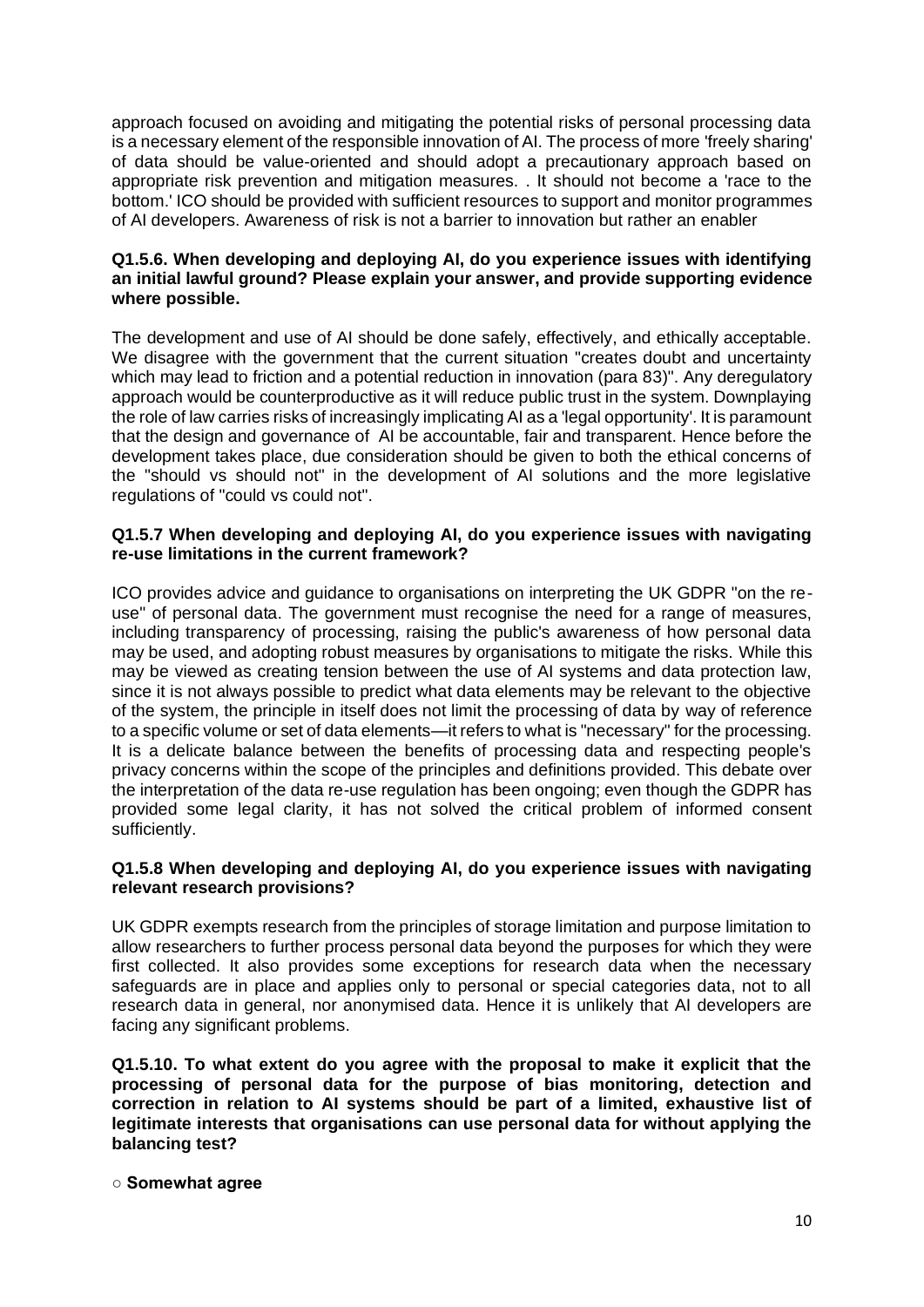We agree personal data may be needed to monitor, detect and correct bias in AI systems, and it makes sense to include processing personal data for this purpose in the list of processing that constitutes a "legitimate interest" in Article 6(1)(f) for which the balancing test is not required. It is effectively grounded in risk-based organisational accountability. However, it is not clear how the government is proposing to balance the risk between the legitimate interest of an organisation to process the data for this purpose and the right of an individual in this specific context. Hence further explanation should therefore need to be provided to ensure consistency in the interpretation and application of the provision. For example, in its guidance on AI and Data Protection, ICO provides an auditing framework for AI compliance that includes a roadmap for individuals designing, building and implementing AI systems that are heavily based on risk assessments<sup>5</sup>. We propose that organisations should, under these circumstances, provide individuals with an online contact form, with an email/postal address to which any objection may be sent, via an opt-out option, or via a setting allowing the data subject to effectively "self-serve" by turning off any legitimate interests-based data processing.

#### **Q1.5.11. To what extent do you agree that further legal clarity is needed on how sensitive personal data can be lawfully processed for the purpose of ensuring bias monitoring, detection and correction in relation to AI systems?**

## **○ Strongly agree**

The Data Protection Act 2018 provides the processing of personal data where it is for equality of opportunity or treatment. The proposal is to use data to eliminate bias in AI systems or to create a new lawful basis covering the use of special category data for monitoring, detecting, and correcting bias in AI systems. The sensitivity of the data heightens risks; hence, to ensure that data processing for equal opportunities and reduce bias in AI systems, a new condition within Schedule 1 that specifically addresses the processing of sensitive personal data for AI systems should be developed, and it needs to be a lot more prescriptive, further ICO should be mandated to continue to provide sector-specific guidance in this area. However, the proposal contradicts the government's stated goal to ensure that the rules are not set by reference to a particular technology but rather are adaptable and dynamic that can be applied to new and emerging technologies as they develop.

#### **Q1.5.12. To what extent do you agree with the proposal to create a new condition within Schedule 1 to the Data Protection Act 2018 to support the processing of sensitive personal data for the purpose of bias monitoring, detection and correction in relation to AI systems?**

## **○ Strongly agree**

We agree that a new condition within Schedule 1 that specifically addresses the processing of sensitive personal data for AI systems should be developed, even though organisations may be able to rely on an existing derogation in the Data Protection Act 2018 the derogation in Para 8 of Schedule 1 refers to identifying or keeping under review the existence or absence of equality of opportunity. A separate condition would be to bring clarity, provide adequate safeguards, and reduce compliance and enforcement deficit.

# **Q1.5.13 What additional safeguards do you think would need to be put in place?**

The principle of transparency and accountability sits at the heart of public trust in AI systems. Hence to develop a trustworthy AI system, there is a need to establish a regulatory framework for data protection to ensure transparency, bias/fairness, risk assessment and stiff penalty for non-compliance. Organisations should be incentivised to guarantee greater transparency in using AI systems through a comprehensive and systematic mapping of the different ways in which these systems developed and deployed. This aim for greater transparency should

<sup>5</sup> ICO Guidance on AI and Data Protection, July 2020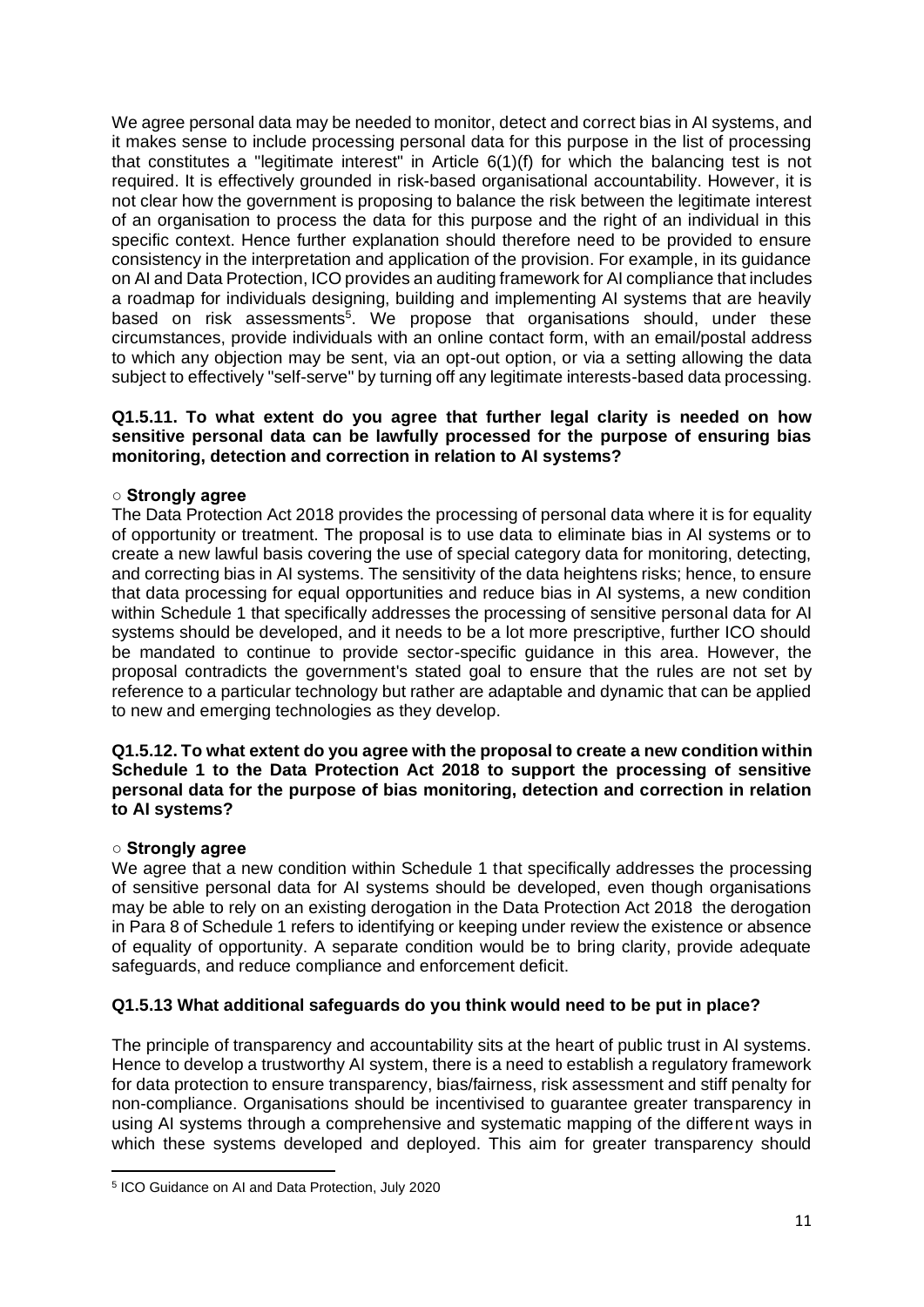complement and work alongside the data protection provisions, which is only a meaningful legal instrument supporting equality where appropriate levels of transparency exist. Algorithmic impact assessments could be part of this regulatory strategy as it provides the opportunity to evaluate the development and adoption of an AI system.

#### **Q1.5.14. To what extent do you agree with what the government is considering in relation to clarifying the limits and scope of what constitutes 'a decision based solely on automated processing' and 'produc[ing] legal effects concerning [a person] or similarly significant effects?**

#### **○ Somewhat agree**

We welcome the inclusion of Article 22 in the consultation; however, we disagree with removing Article 22 of the UK GDPR, as recommended by the Taskforce on Innovation, Growth and Regulatory Reform, which gives people "the right not to be subject to a decision based solely on automated processing, including profiling." Although it is a potentially significant right, it does not seem to apply very frequently in practice because many AI-driven decisions about people fall outside the scope of the provision. It is not easy to see how abolishing the provision would seriously increase innovation. We agree that there is a need to reassess Article 22 to consider whether it would permit automated decision-making and remove the human review of algorithmic decisions without expanding automated processing and profiling for commercial interest. The term 'similarly significant' is ambiguous and needs interpretation. It has been contended that Article 22 has limited applicability since it only applies to 'decisions based solely on automated processing' when there is even minimal human intervention included in the algorithmic decision-making process, safeguards indicated under Article 22(3). There is very little detail in the consultation on protecting the issues that human oversight is meant to address. Data subjects have a right to understand how decisions are made, and there needs to be an adequate and effective redress mechanism (while the EU is taking an opposite direction).

## **Q1.5.15. Are there any alternatives you would consider to address the problem?**

## **○ Yes**

Development of an 'external oversight mechanism' and make the human intervention much more meaningful.

#### **Q1.5.16. To what extent do you agree with the following statement: 'In the expectation of more widespread adoption of automated decision-making, Article 22 is (i) sufficiently future-proofed, so as to be practical and proportionate, whilst (ii) retaining meaningful safeguards'?**

## ○ **Neither agree nor disagree**

The complexity of algorithms can make it challenging to understand the rationale behind an automated decision. We accept that Article 22 does not always provide meaningful safeguards regarding uncertainties around its operation, terminology, and narrow scope. We agree that article 22 is not sufficiently future-proofed to be practical because it forces the organisation to use less accurate AI systems that fail to protect individuals from unfair decisions. Further, there are technical limitations that create problems concerning the scope and applicability of the provisions. However, as we said before, Article 22 should not be abolished; instead, it should be reformed to ensure that the transparency requirements are strengthened, due process and an appropriate scrutiny mechanism is always followed. There seems to be a tendency to overlook law in UK's AI policy development<sup>6</sup>.

<sup>&</sup>lt;sup>6</sup> Earlier this year Dutch government resigned over a scandal where the government had used an algorithm to predict who is likely to wrongly claim child benefits. Without any evidence of fraud, the tax authority forced 26,000 parents — singling out parents of dual nationalities and ethnic minorities — to pay back tens of thousands of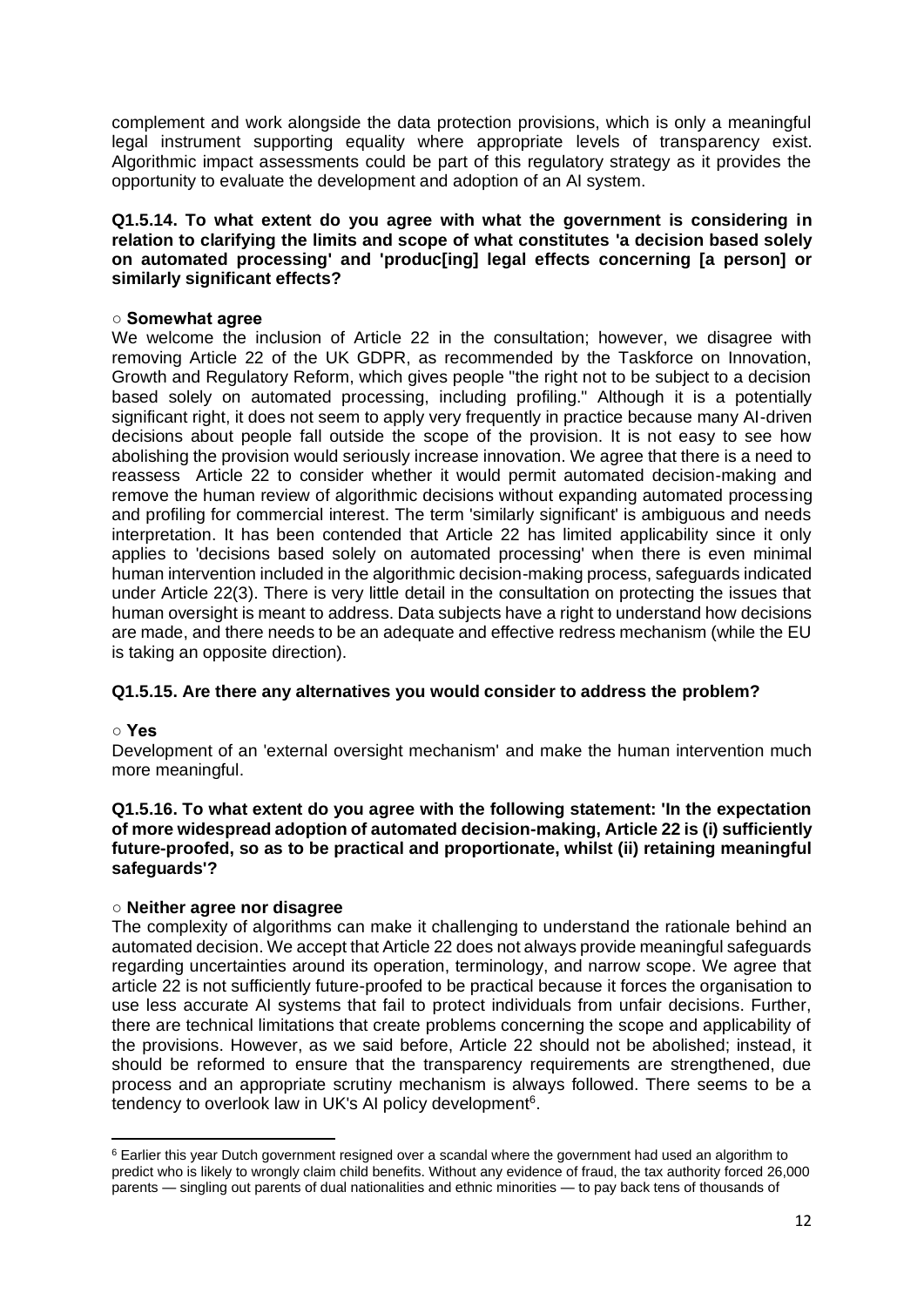**Q1.5.17. To what extent do you agree with the Taskforce on Innovation, Growth and Regulatory Reform's recommendation that Article 22 of UK GDPR should be removed and solely automated decision making permitted where it meets a lawful ground in Article 6(1) (and Article 9-10 (as supplemented by Schedule 1 to the Data Protection Act 2018) where relevant) and subject to compliance with the rest of the data protection legislation?**

#### **○ Strongly disagree**

**Q1.5.18. Please share your views on the effectiveness and proportionality of data protection tools, provisions and definitions to address profiling issues and their impact on specific groups (as described in the section on public trust in the use of data-driven systems), including whether or not you think it is necessary for the government to address this in data protection legislation.**

Algorithmic profiling may result in discriminatory outcomes. UK GDPR contains dedicated rules for algorithmic profiling; there are limits to applying data protection law in countering algorithmic profiling and the drawing of sensitive or discriminatory inferences. Data protection law may not be a good resource to challenge the problems of algorithmic profiling; however, as algorithmic deductions made about an individual are considered personal data; existing protections should be amended or extended to cope with new forms of discrimination emerging. We also think anti-discrimination laws may offer a more promising outcome.

#### **Q1.5.20. Please share your views on whether data protection is the right legislative framework to evaluate collective data-driven harms for a specific AI use case, including detail on which tools and/or provisions could be bolstered in the data protection framework, or which other legislative frameworks are more appropriate.**

Fundamentally, the problem which the regulation must seek to solve is the problem of controlling undesirable risks to prevent harm. Data provides the building blocks for AI. Data protection framework affects the use of AI in at least four ways: limiting the collection and use of data, restricting automated decision-making, increasing compliance costs and risks, and providing a robust accountability framework. It has been argued persuasively that data protection framework (GDPR) lacks precise language as well as explicit and well-defined rights and safeguards against automated decision-making'<sup>7</sup> even if the entitlement to 'meaningful information is undeniably significant'<sup>8</sup>, still it is the proper legislative framework to evaluate collective data-driven harms (probably together with the anti-discrimination laws). It is effective against manipulative, social control and indiscriminate surveillance practices. It is undeniable EU has been one step ahead as the EU Commission published the first draft of the Artificial Intelligence Regulation. This is a significant piece of legislation. It creates a regulatory ecosystem focussed on "high-risk" uses of AI (e.g. in employment, education and credit scoring settings), bans some manipulative uses of AI and requires transparency in other contexts. It is proposing to set up standards that would pave the way to the development of ethical technology. However, misplaced regulations have the potential to stifle innovation and derail the enormous potential benefits that AI can bring. We certainly do not want rules hastily put together as a knee-jerk response to a technology that is still developing.

euros to the tax authority without the right to appeal. https://www.politico.eu/article/europe-artificial-intelligenceblindspot-race-algorithmic-harm/

<sup>7</sup> Sandra Wachter, Brent Mittelstadt, Luciano Floridi, Why a Right to Explanation of Automated Decision-Making Does Not Exist in the General Data Protection Regulation, *International Data Privacy Law*, Volume 7, Issue 2, May 2017, Pages 76–99

<sup>8</sup> Andrew D Selbst, Julia Powles, Meaningful information and the right to explanation, *International Data Privacy Law*, Volume 7, Issue 4, November 2017, Pages 233–242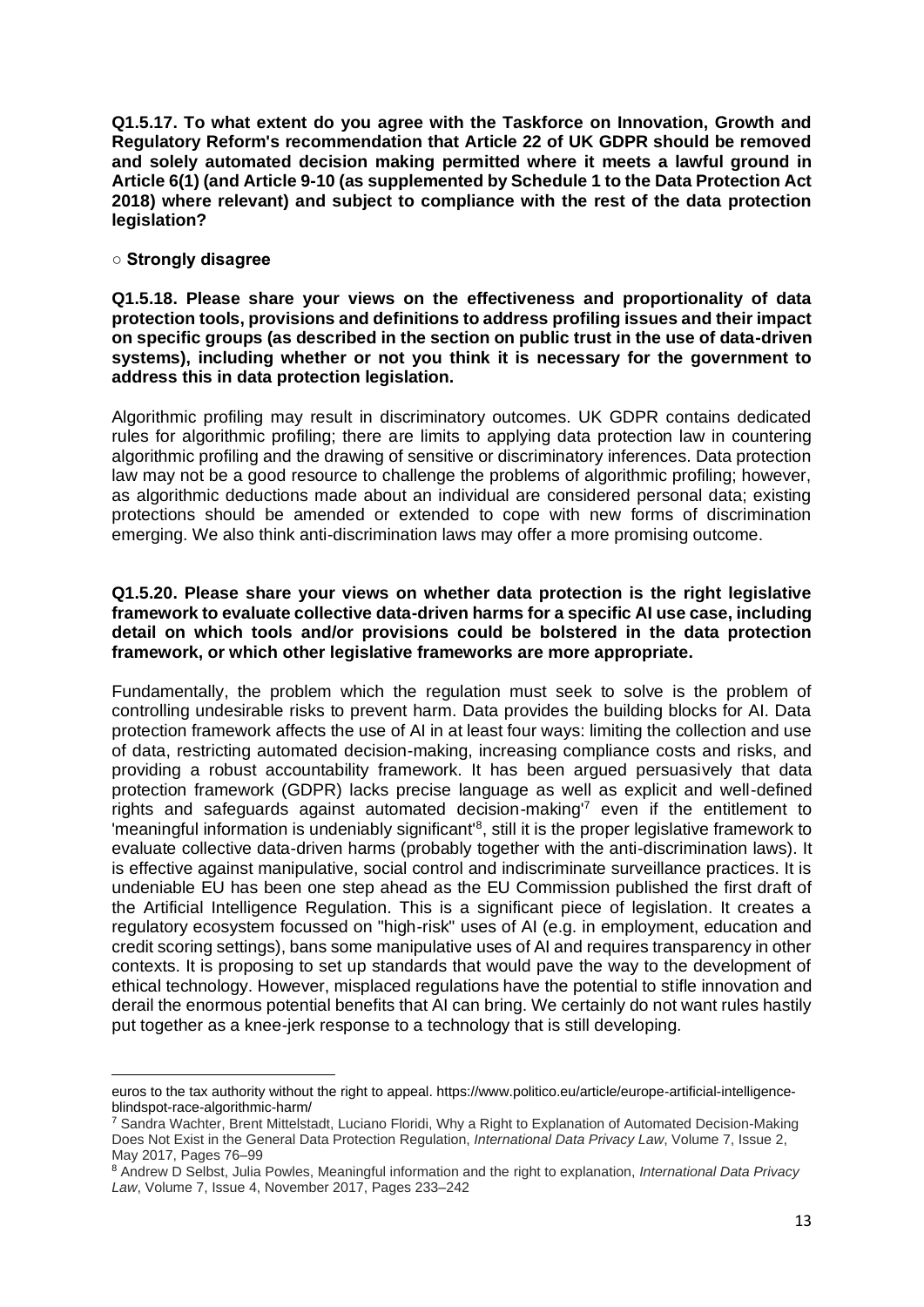# **Q1.6.1. To what extent do you agree with the proposal to clarify the test for when data is anonymous by giving effect to the test in legislation?**

#### ○ **Neither agree nor disagree**

Please explain your answer, and provide supporting evidence where possible.

The proposal rightly points out that making determinations as to whether data are personal or anonymous can be very challenging and complex. The proposal is also correct to point out that the current threshold for determining whether data are either personal or anonymous is unclear. Pursuant to this, there is a clear need to clarify when and in what circumstances data will be legally anonymous.

However, of the two proposed solutions (i.e. 121.a and 121.b), neither is likely to drastically improve the current situation, though solution 121.a is the preferable of the two.

Incorporating Recital 26 of the UK GDPR onto the face of the legislation would create a concrete requirement that data controllers must take into account "all the means reasonably likely to be used" to (re)identify an individual, but the majority of data controllers who engage in anonymisation-related activities already deploy such an approach anyway. In any event this wording, whilst not unsensible, is vague, and does not provide much by way of substantive guidance re: when data are personal and when they are anonymous.

Option 121.b is a poor idea. If data are to only be legally anonymous when "it is impossible to re-identify the data subject", or if re-identification would require a disproportionate amount of time and effort, then very few types of data and information would ever meet this threshold. Whilst the use of such a standard may help to establish greater certainty in the law, it would also massively expand the concept of personal data, making data protection law potentially apply to an even wider range of information types than it does presently. This could have the effect of creating huge administrative burdens for data controllers.

The use of this approach could also lead to injustices, and harmful behaviours falling outside the scope of the law by way of legal technicalities. An individual whose data are at the heart of a de-anonymisation attack which requires "unreasonable time, effort, or resources' presumably would not, for example, be protected by the law, which would be completely illogical and contra to the aims of the legislation.

## **Q1.6.2. What should be the basis of formulating the text in legislation?**

## ○ **Recital 26 of the UK GDPR**

- Explanatory Report to the Modernised Convention 108+
- N/A legislation should not be amended
- Other

Please explain your answer, and provide supporting evidence where possible.

Recital 26, for the reasons given above (i.e. in response to Q1.6.1).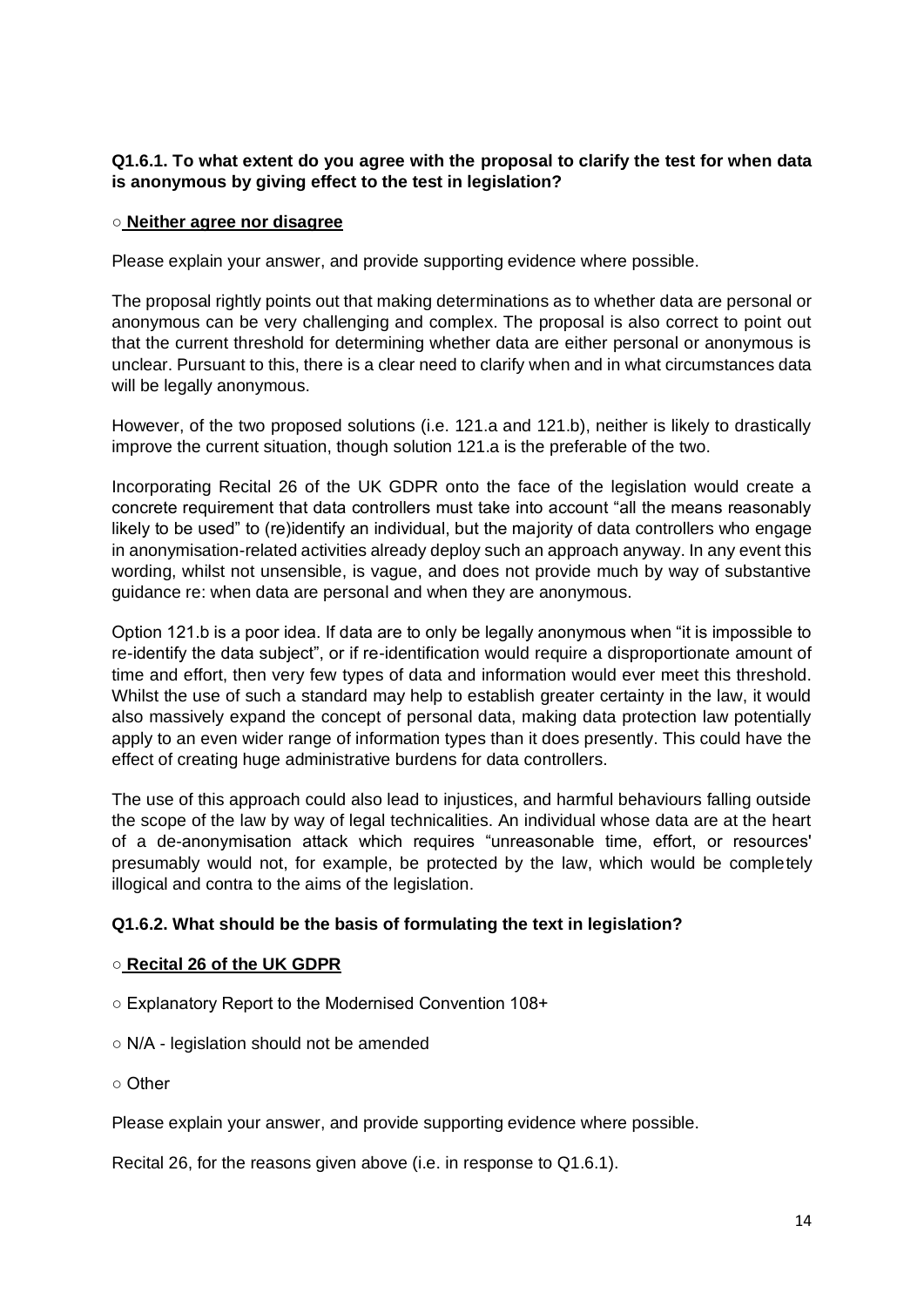# **Q1.6.3 To what extent do you agree with the proposal to confirm that the reidentification test under the general anonymisation test is a relative one (as described in the proposal)?**

## **○ Strongly agree**

Please explain your answer, and provide supporting evidence where possible.

This is a good idea. As is widely acknowledged in the literature pertaining to both data protection law and computer science, identity and anonymity are scalar concepts that not only like on a spectrum/continuum, but are highly context-dependent. Data that may "relate to" an individual in one context or in the possession of one data controller may not "relate to" anyone in another context or in the possession of another data controller, and this nuance should be expressly acknowledged in legislative wording.

As the proposal alludes to, incorporating the approach of *Breyer v Germany* into the wording of the legislation would not necessarily change the existing legal position in the UK. As has been acknowledged in the literature, UK case law relating to the notions of personal data, anonymity, and identifiability, has shown a trend of a steady move towards a context/riskbased approach to data categorisation (i.e. whether data are personal or anonymous).

However, over the last few decades, there has been judicial disagreement, and the path to the current (and absolutely correct) approach has not been smooth. So to safeguard and concretise the current approach, it should absolutely be confirmed in legislation that the question of whether data are anonymous is relative to the means available to the data controller to re-identify those data (as well as other contextual factors, such as who within an organisation has access to the data, the purposes for which the data are to be processed, the existence of any organisational/technical/security measures in place, and indeed the existence of any motivated intruders).

## **Q1.6.4. Please share your views on whether the government should be promoting privacy-enhancing technology, and if so, whether there is more it could do to promote its responsible use.**

Yes, there are a number of important and emerging areas in which the use of privacy by design (PBD) techniques would be beneficial (particularly in relation to public sector data handling and disclosure practices, including those relating to freedom of information), and there is a clear role to be played by the government in terms of encouraging and incentivising their use.

PBD-based approaches are especially useful in situations where problems are best solved by prevention rather than cure, where individual rights must be balanced against other competing interests, and where a problem is complex, dynamic, multifaceted and insusceptible to ex-post legal rules and remedies. Protecting individuals from harms associated with errant or nefarious uses of their personal data, whilst concurrently attempting to ensure that innovative uses of personal data are not unduly restricted, is a regulatory challenge possessing all of these characteristics.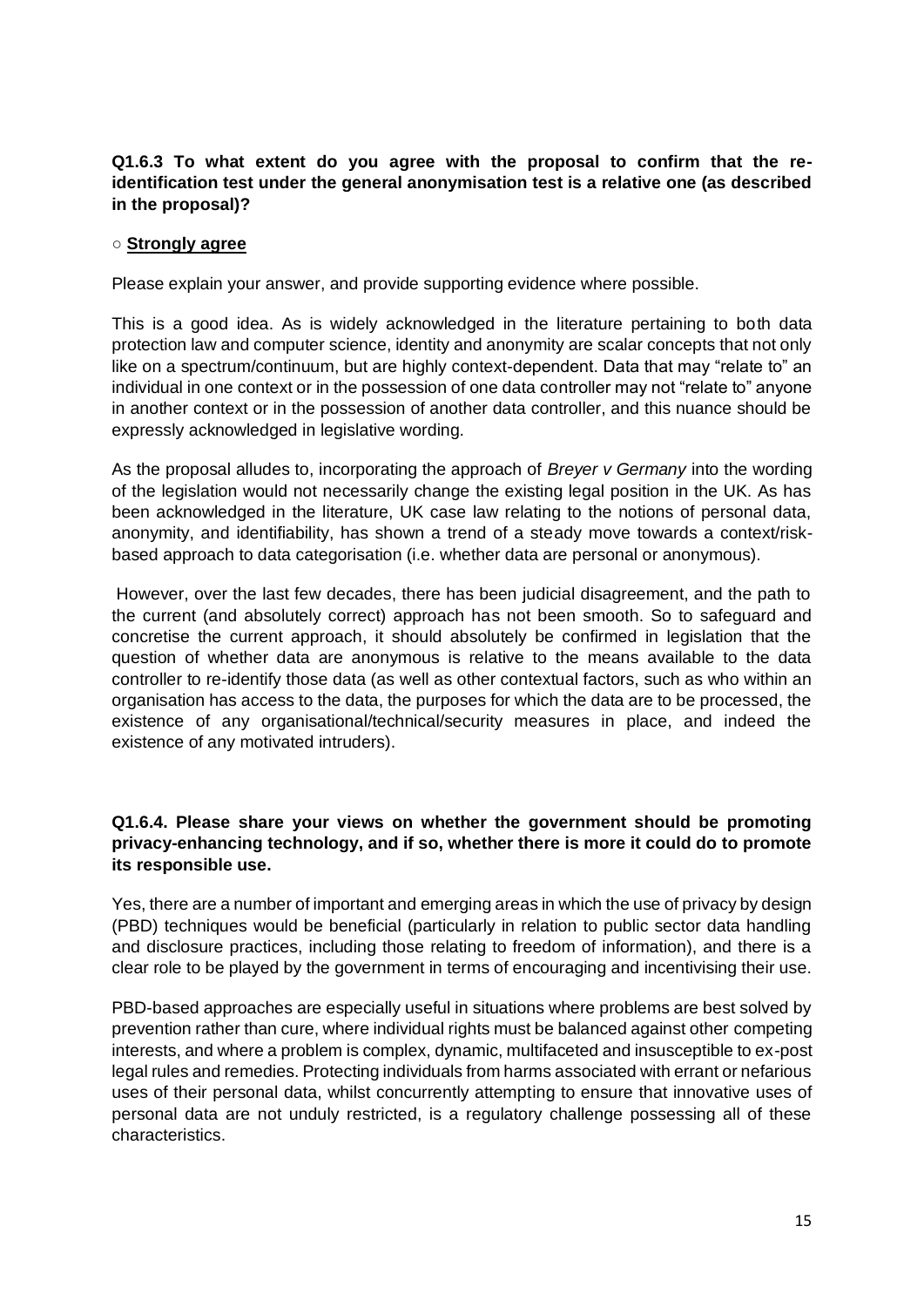At present, data protection law establishes a number of punitive sanctions for data controllers who breach their data protection obligations, and a number of remedies for individuals who suffer harm as a result. These may often be ineffective. As has been established in the literature, attempts to address privacy harms post-occurrence will often be ineffective (e.g. data protection rights and remedies, or even remedies from other areas of law, will unlikely be of much use to a data subject whose personal data have been leaked online, are "out there", and have come into the possession of nefarious parties, some of whom might be based in other jurisdictions and could not care less about what is said in UK law.)

The use of PBD approaches could have the potential to prevent data-protection and privacyinvasive harms arising in the first place (e.g. because data that have not been leaked in the first place cannot be used for harmful purposes). This will ultimately be to the benefit of all parties. For data controllers, the use of such approaches may limit their exposure to serious liability stemming from breaches of their data processing operations. For data subjects, an extra layer of safety and security for the processing of their personal data will be established. As highlighted elsewhere, the use of PBD techniques (such as data licensing schemes, and the use of techniques such as differential privacy) can be hugely beneficial in terms of increasing public trust in organisations (both private and public sector) handling and using their personal data (Pearce 2020).

That said, the government should also bear in mind research which has highlighted how the use of PBD techniques may, in some situations, have the potential to create negative privacy impacts (Veale, Binns, Ausloos 2018)

# **Q1.7.1. Do you think the government should have a role enabling the activity of responsible data intermediaries?**

# ○ **Yes**

Please explain your answer, with reference to the barriers and risks associated with the activities of different types of data intermediaries, and where there might be a case to provide cross-cutting support). Consider referring to the styles of government intervention identified by Policy Lab - e.g. the government's role as collaborator, steward, customer, provider, funder, regulator and legislator - to frame your answer.

The proposal is correct to highlight the potential of data intermediaries. These are services that may be extremely valuable, particular in terms of furthering open data initiatives and facilitating the re-use of public sector data. However, despite their potential to alleviate social, structural, and technical barriers to data usage and sharing, there are reasons as to why the development of many such services remain nascent. Namely because, as the proposal itself alludes to, there are concerns as to their trustworthiness of such services, and doubts and/or a lack of awareness as to their value and accountability. To this end, any suggestion that any service categorised as a "data intermediary" should in any way enjoy a "lighter touch" application of data protection rules, or an exemption to any such rules, should be resisted. These are services that should be bound by the same data protection rules as any other data controller, and they should not enjoy any special status. This is particularly the case given the highly sensitive nature that some services of this type may store/share etc. (e.g. health data, financial data etc.) The notion that an organisation or service (i.e. a data intermediary) which is designed to *increase* trust in, and facilitate, data sharing and re-usage, should be subject to a *lower* standard of legal rules than other data controllers is inherently contradictory.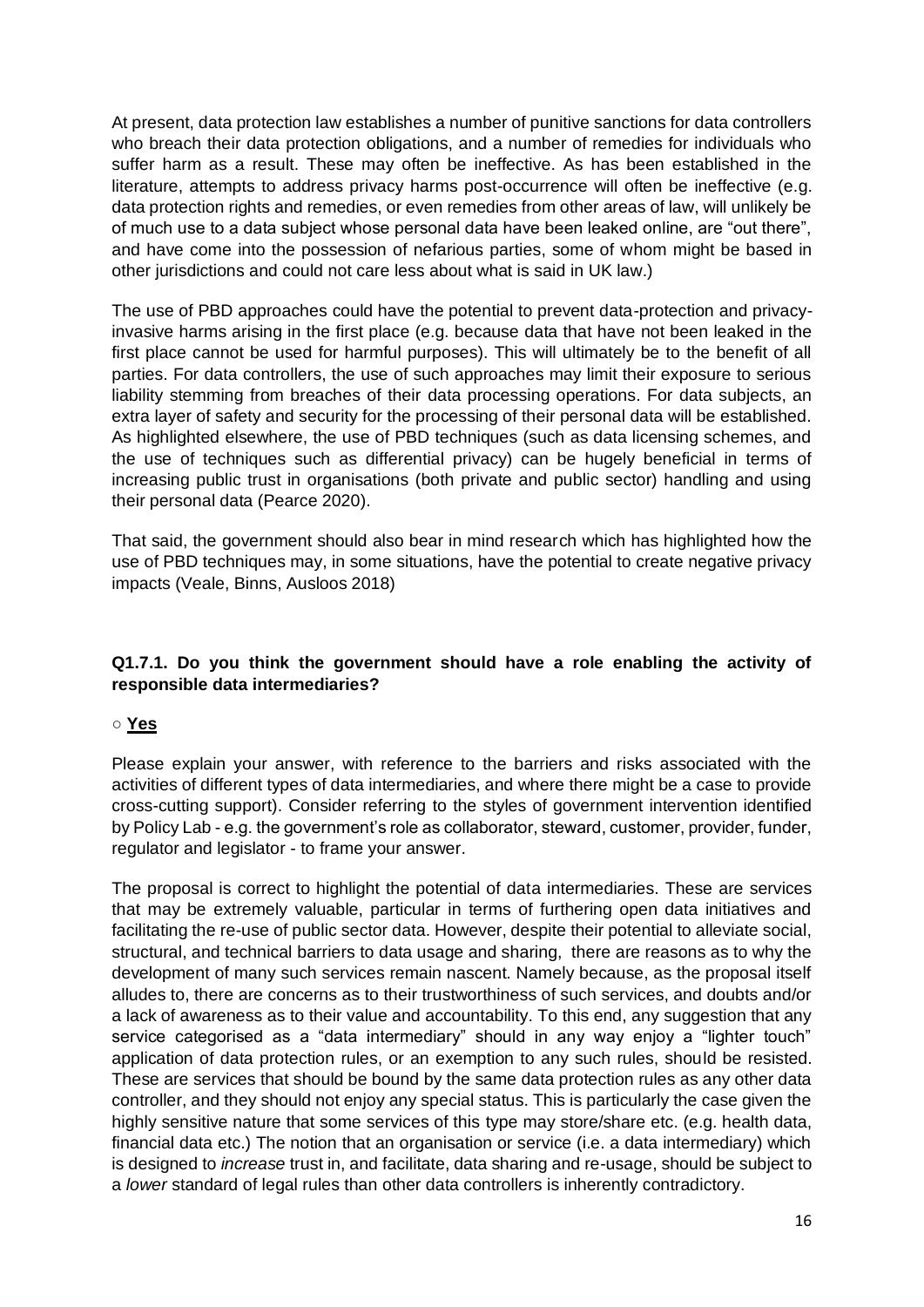A government approved accreditation scheme for data intermediaries may help to add confidence and grow trust in the use of these services and in data-sharing/re-use initiatives more generally. However, were such an initiative to be pursued, it is likely that concerns would arise in relation to fair competition (e.g. the possible perception of government-endorsed services being given competitive advantages over non-government-endorsed services, and user-lock in etc. or the selection process for government accreditation being non-transparent and/or corrupt) and privacy (e.g. concerns that data stored by government-endorsed services may in some situations be accessible by government bodies themselves). A rigorous auditing process for data intermediaries sounds like a good idea, but it is not at all clear how this would be achieved in a purely practical sense. Audits of this kind would presumably be the responsibility of the ICO, but in order for the ICO to take on such a role effectively its funding would likely have to be stepped-up and increased significantly.

# **Q.1.7.2. What lawful grounds other than consent might be applicable to data intermediary activities, as well as the conferring of data processing rights and responsibilities to those data intermediaries, whereby organisations share personal data without it being requested by the data subject?**

The most obvious legal basis for such uses of personal data would be the "legitimate interests" ground for personal data processing. Exactly when and in what circumstances this ground would apply, and which/what types of data intermediary would be able to rely upon it, however, would depend entirely on context, and the nature of the intermediary service provided, and the personal data involved.

**Q1.8.1. In your view, which, if any, of the proposals in 'Reducing barriers to responsible innovation' would impact on people who identify with the protected characteristics under the Equality Act 2010 (i.e. age, disability, gender reassignment, marriage and civil partnership,pregnancy and maternity, race, religion or belief, sex and sexual orientation)?**

Any widening of the lawful grounds for personal data processing under Article 6 and Article 9 UK GDPR would potentially impact on people who identify with the protected characteristics under the Equality Act 2010. Personal data relating to any of these characteristics are highly sensitive, and their processing can result in extremely harmful consequences for affected persons. In particular, creating a new lawful ground for personal data processing for the sake of research, of widening the public interest as a ground for personal data processing, increases the possibility of such data being used for harmful purposes (i.e. because doing so will create more opportunities for data controllers to identify a legitimate way to process such data), and/or such data falling into the hands of nefarious parties who may themselves wish to turn the data to harmful purposes.

# **Chapter 2**

Q2.2.1. To what extent do you agree with the following statement: 'The accountability framework as set out in current legislation should i) feature fewer prescriptive requirements, ii) be more flexible, and iii) be more risk-based?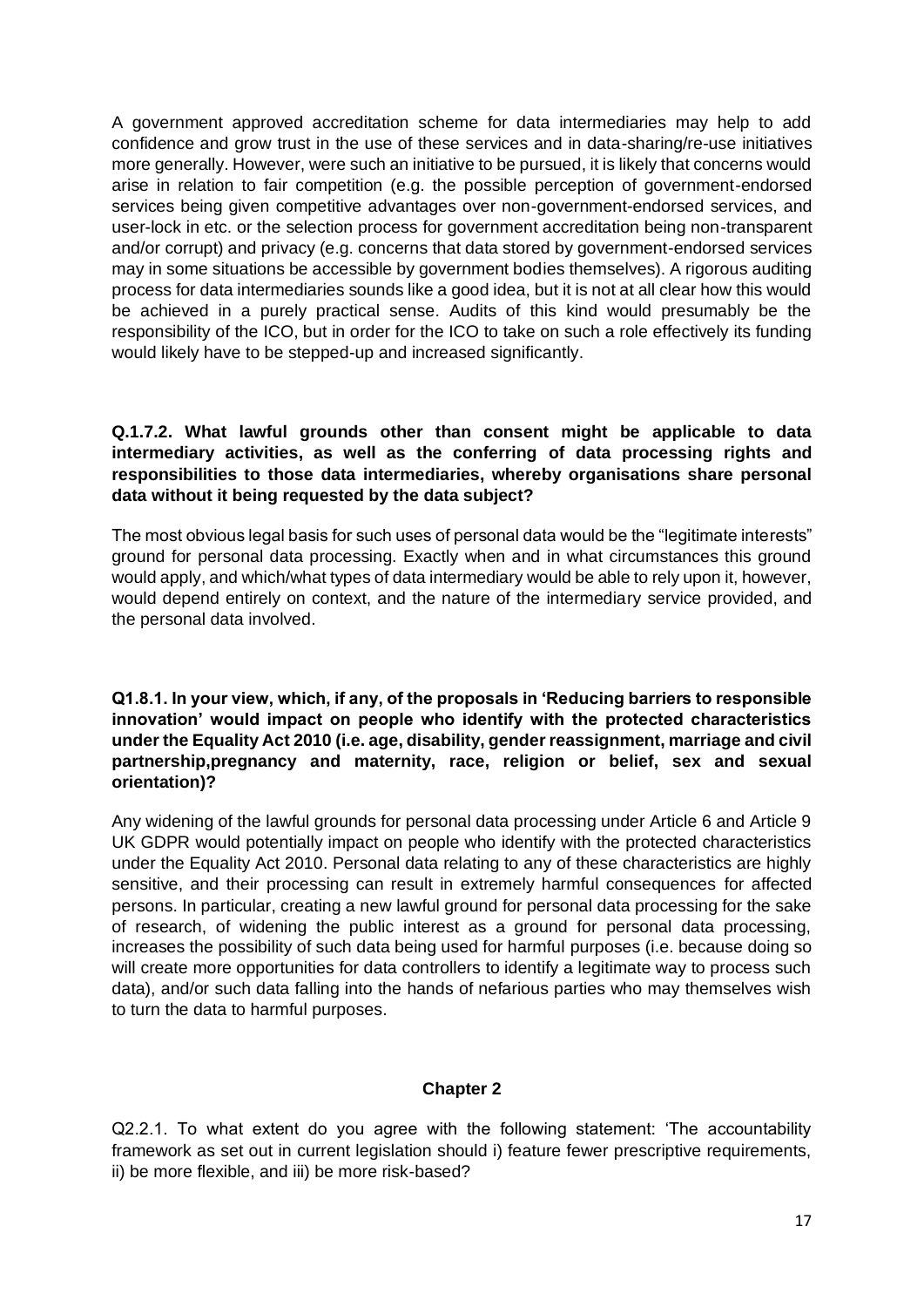**Somewhat agree. Accountability is a key element for a high standards data protection regime, both in the UK and internationally<sup>9</sup> . It is indeed desirable to have an accountability framework that features fewer prescriptive elements which are also more flexible, and more risk-based. However, the introduction of a privacy management programme on top of the current legal framework does not make things less prescriptive or more risk-based, it just adds red tape. Hence, any amendments to the current Data Protection Act 2018, the UK General Data Protection Regulation and the Privacy and Electronic Communications Regulations 2003 should be treated carefully as these changes could threaten the adequacy decisions for the UK. As noted by Lynskey, the changes proposed in the consultation document on the independence of ICO and the broader divergence from the fundamental rights dimension of data protection may be a cause for concern for the future of the UK's adequacy status<sup>10</sup> .** 

Q2.2.2. To what extent do you agree with the following statement: 'Organisations will benefit from being required to develop and implement a risk-based privacy management programme'?

**Neither agree nor disagree. Organisations will benefit from being required to develop and implement a risk-based privacy management programme (PMP). However, we are concerned that developing and implementing a risk-based privacy management programme could create additional workload and additional costs for organisations. Most of the organisations have spent considerable time and effort in complying with the UK GDPR. Hence, any additional requirement may adversely affect small or medium-sized organisations, which do not have the financial means to develop and implement an efficient risk-based privacy programme. In this respect, as put forward by the ICO the Government should demonstrate whether the additional benefits of a PMP approach would outweigh the costs involved in making these changes<sup>11</sup>. Any PMP programme requirements will come on top of UK GDPR requirements, as they cannot replace domestic law and international standards on data protection. Moreover, the PMP will be quite burdensome for international organisations operating both in the EU and UK, as they will be required to comply with two different sets of standards. This may be a formidable disincentive to invest or even operate in the UK.**

Q2.2.3. To what extent do you agree with the following statement: 'Individuals (i.e. data subjects) will benefit from organisations being required to implement a risk-based privacy management programme'?

**Somewhat disagree. Individuals will benefit from organisations being required to implement a risk-based privacy management programme(PMP). However, these** 

<sup>9</sup> Information Commissioner's Office " Response to DCMS consultation " Data: a new direction" para. 43 p.39. [<https://ico.org.uk/media/about-the-ico/consultation-responses/4018588/dcms-consultation-response-](https://ico.org.uk/media/about-the-ico/consultation-responses/4018588/dcms-consultation-response-20211006.pdf)[20211006.pdf](https://ico.org.uk/media/about-the-ico/consultation-responses/4018588/dcms-consultation-response-20211006.pdf) > accessed 29 October 2021.

<sup>10</sup> Orla Lynskey "EU-UK Data Flows: Does the "New Direction" lead to "Essentially Equivalent" Protection?" Blogpost < [https://dcubrexitinstitute.eu/2021/09/eu-uk-data-new-direction/>](https://dcubrexitinstitute.eu/2021/09/eu-uk-data-new-direction/) accessed 29 October 2021.

<sup>11</sup> Information Commissioner's Office " Response to DCMS consultation " Data: a new direction", para. 58, p. 42 [<https://ico.org.uk/media/about-the-ico/consultation-responses/4018588/dcms-consultation-response-](https://ico.org.uk/media/about-the-ico/consultation-responses/4018588/dcms-consultation-response-20211006.pdf)[20211006.pdf>](https://ico.org.uk/media/about-the-ico/consultation-responses/4018588/dcms-consultation-response-20211006.pdf) , accessed 29 October 2021.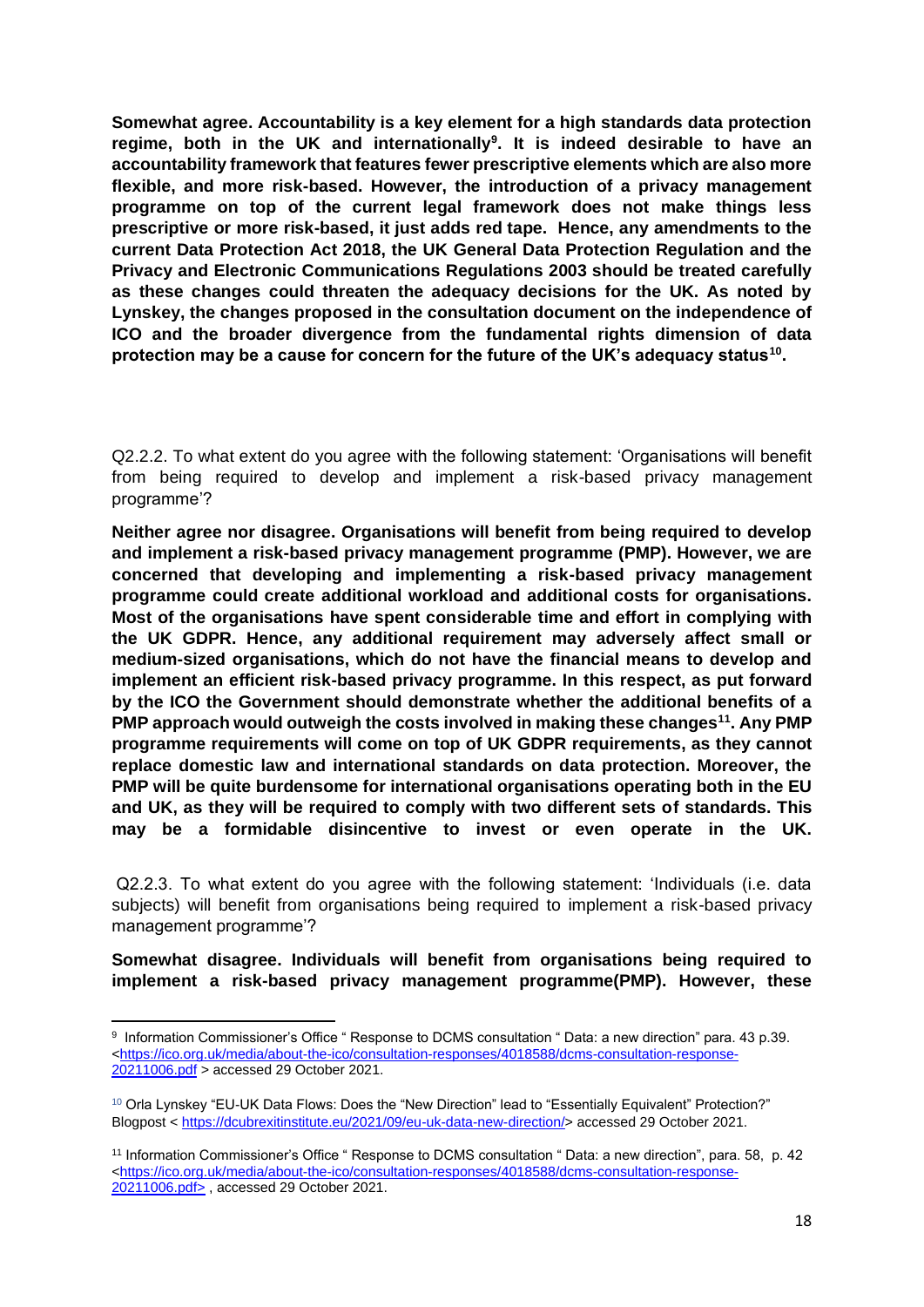**programmes must be compliant with the current legal framework and there is a need for having robust checks and balances. Having an accountability framework based on PMP adds red tape, it does not remove it. To ensure compliance with the PMP there should be fines imposed on organisations. The fines imposed could be determined by the ICO.** 

## **Data Protection Officer Requirements**

Q2.2.4. To what extent do you agree with the following statement: 'Under the current legislation, organisations are able to appoint a suitably independent data protection officer'? Please explain your choice and provide supporting evidence where possible.

**Somewhat agree. The Data Protection Act 2018 introduces a duty to appoint a data protection officer (DPO) for a public authority or for organisations that carry out certain types of processing activities. This could indeed be a costly and slightly burdensome requirement for some organisations. Nevertheless, having an independent DPO with expertise in data protection is crucial for data protection compliance. Under the UK GDPR, a data protection officer can also be an existing employee. This makes it relatively easy and less costly for organisations to appoint a DPO.**

Q2.2.5. To what extent do you agree with the proposal to remove the existing requirement to designate a data protection officer?

**Strongly disagree. As noted by the ICO, the introduction of data protection officers has brought significant experience and benefits for organisations and DPOs undertake important compliance functions in several sectors including finance, health, and safety. <sup>12</sup> Furthermore, the requirement to appoint a dedicated role to ensure compliance is a widely adopted approach in many different sectors such as finance, health, and safety<sup>13</sup>. Hence, removing the existing requirement to designate a data protection officer will significantly reduce data protection compliance and will potentially have an impact on UK's adequacy status. Furthermore, the DPO role represents a universally accepted point of contact for private and organisational counterparts and data subjects, i.e., for data subject access requests.**

Q 2.2.6 Please share your views on whether organisations are likely to maintain a similar data protection officer role, if not mandated.

**If it is not a mandatory requirement, many organisations are not likely to maintain a similar data protection officer role. This is likely to have a negative impact on compliance. Moreover, we are concerned that this may harm UK's data protection** 

<sup>12</sup> Information Commissioner's Office " Response to DCMS consultation " Data: a new direction" p.18 [<https://ico.org.uk/media/about-the-ico/consultation-responses/4018588/dcms-consultation-response-](https://ico.org.uk/media/about-the-ico/consultation-responses/4018588/dcms-consultation-response-20211006.pdf)[20211006.pdf>](https://ico.org.uk/media/about-the-ico/consultation-responses/4018588/dcms-consultation-response-20211006.pdf), accessed 29 October 2021.

 $\frac{13}{13}$  Ibid.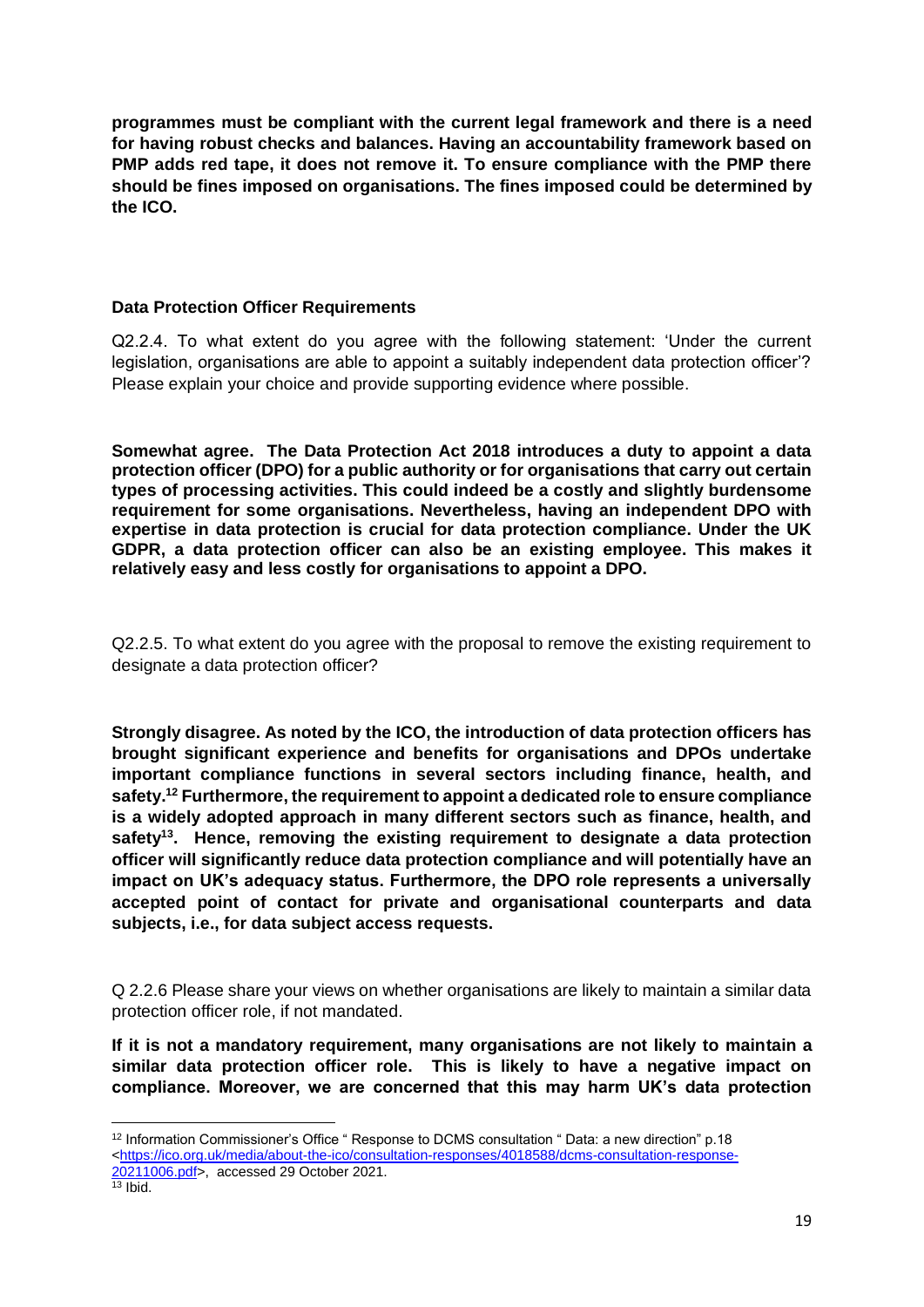**regime and may have repercussions on UK's adequacy status. If the UK loses its data adequacy status, there will be significant costs on organisations that may offset any cost savings by not appointing a data protection officer. Compliance under relevant legislation cannot be managed without equivalent functions so there is little to be gained by allowing it to be called something else, or to allow it to be split up between several individuals.**

Q2.2.7. To what extent do you agree with the following statement: 'Under the current legislation, data protection impact assessment requirements are helpful in the identification and minimisation of data protection risks to a project'?

**Strongly agree. As noted by the European Data Protection Supervisor, data protection impact assessments (DPIAs) provide a structured way of thinking about the risks to data subjects and how to mitigate them<sup>14</sup>. In other words, DPIAs are powerful tools that enable organisations to identify risks and take appropriate steps to manage and mitigate these risks at the onset of collecting personal data before a risk occurs.**

Q.2.2.8. To what extent do you agree with the proposal to remove the requirement for organisations to undertake data protection impact assessments?

**Strongly disagree. Data protection impact assessments (DPIOs) ensure that personal data is protected effectively, and enforcement action is taken if necessary. Removing this requirement may have an adverse impact on the protection of personal data and the rights of data subjects. Whilst there may be a need for some flexibility as to how these assessments are conducted, removing the requirement as a whole is neither desirable nor sustainable for an adequate data protection regime.**

## **Prior consultation requirements**

Q. 2.2.9 Please share your views on why few organisations approach the ICO for 'prior consultation' under Article 36 (1)-(3). As a reminder Article 36 (1)-(3) requires that, where an organisation has identified a high risk that cannot be mitigated, it must consult the ICO before starting the processing. Please explain your answer, and provide supporting evidence where possible.

**There could be several reasons for this. First, there may not be many organisations that have identified a high risk that cannot be mitigated. Second, some organisations may not fully understand what is meant by high risk and may not consult with the ICO despite the need to do so**.

Q.2.2.10. To what extent do you agree with the following statement: 'Organisations are likely to approach the ICO before commencing high risk processing activities on a voluntary basis if

<sup>&</sup>lt;sup>14</sup> European Data Protection Supervisor Data Protection Impact Assessment[< https://edps.europa.eu/data](https://edps.europa.eu/data-protection-impact-assessment-dpia_en)[protection-impact-assessment-dpia\\_en>](https://edps.europa.eu/data-protection-impact-assessment-dpia_en) accessed October 29, 2021.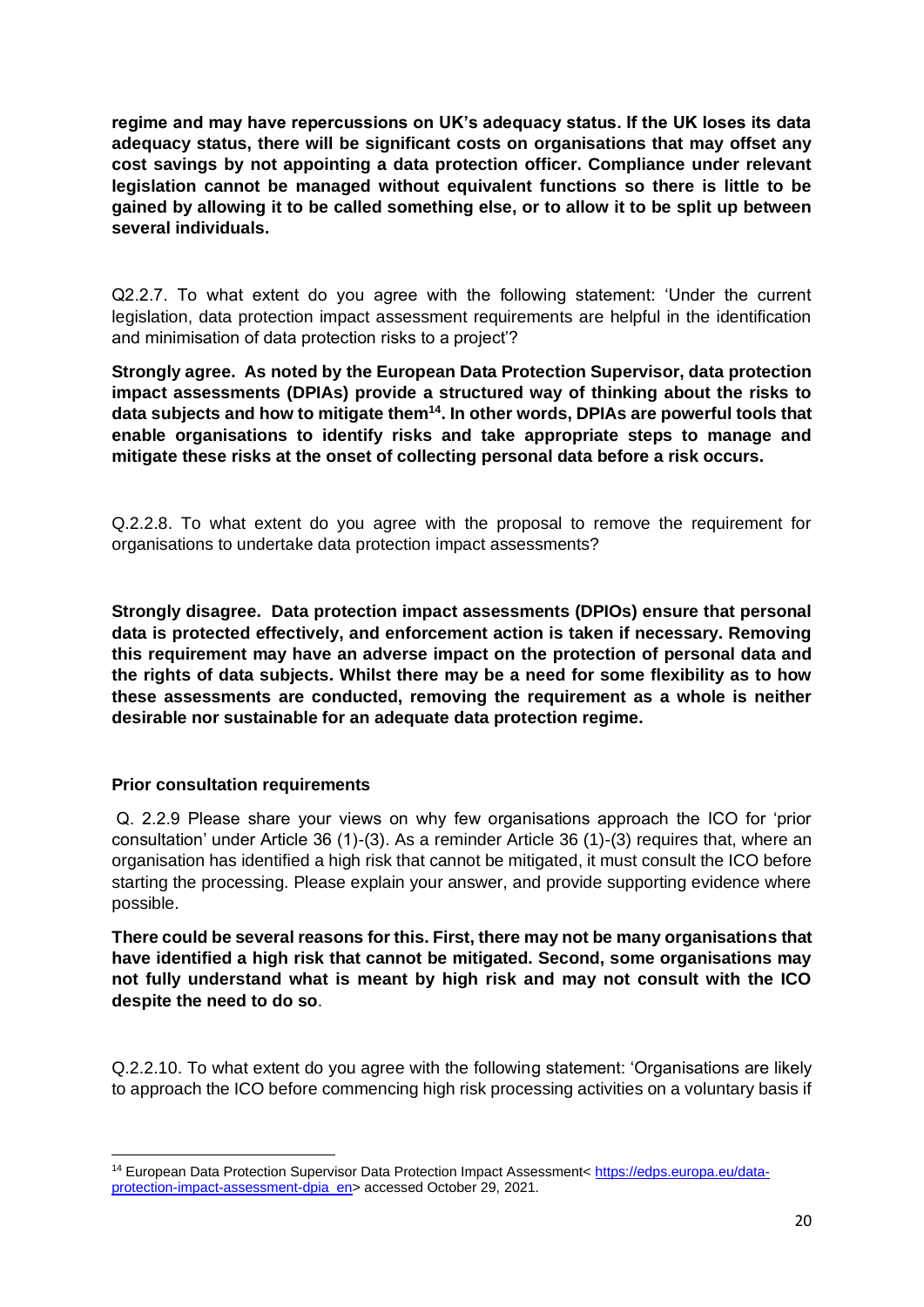this is taken into account as a mitigating factor during any future investigation or enforcement action'?

**Somewhat agree. If this is taken as a mitigating factor during any investigation or enforcement action, it might be a sensible way to incentivise organisations to approach the ICO for advice. However, there may be other ways to incentivise organisations to approach ICO before commencing high risk processing activities. For instance, ICO could prepare a case study showcasing the financial and non-financial benefits of consulting with the ICO such as increased trust from data subjects which may lead to financial benefits. Also, there could be other financial incentives offered for consulting with the ICO for high risk processing activities such as public R& D grant funding.**

## **Record-Keeping Requirements**

Q.2.2.11. To what extent do you agree with the proposal to reduce the burden on organisations by removing the record-keeping requirements under Article 30?

**Strongly disagree. As noted by the ICO, keeping good records is a crucial element of good privacy management and to ensure high standards of privacy<sup>15</sup> . Furthermore, this helps organisations to effectively respond to data subject requirements such as the right to access or data portability and ensure that these requests are not overlooked. Hence, record-keeping requirements should not be removed. However, there could be ways to reduce the burden on organisations by simplifying the recordkeeping process particularly for the small and medium-sized organisations which do not undertake high-risk processing. Instead of removing the requirement for recordkeeping, the process could be simplified by issuing straightforward guidance to organisations as suggested by the ICO<sup>16</sup> .**

Q.2.2.12. To what extent do you agree with the proposal to reduce burdens on organisations by adjusting the threshold for notifying personal data breaches to the ICO under Article 33? Please explain your answer, and provide supporting evidence where possible and in particular:  $\circ$  Would the adjustment provide a clear structure on when to report a breach?  $\circ$  Would the adjustment reduce burdens on organisations? ○ What impact would adjusting the threshold for breach reporting under Article 33 have on the rights and freedoms of data subjects?

**Somewhat disagree. Adjusting the threshold for notifying personal data breaches could potentially help reduce burdens on organisations. On the other hand, altering the threshold for breach reporting may harm the rights and freedoms of data subjects. In this respect, as suggested by the ICO the appropriate threshold for notification must be seriously considered and a comprehensive assessment of risk needs to be undertaken as some harm may cause little individual harm to individuals but may be** 

<sup>15</sup> Information Commissioner's Office " Response to DCMS consultation " Data: a new direction" par. 70 p. 45 [<https://ico.org.uk/media/about-the-ico/consultation-responses/4018588/dcms-consultation-response-](https://ico.org.uk/media/about-the-ico/consultation-responses/4018588/dcms-consultation-response-20211006.pdf)[20211006.pdf](https://ico.org.uk/media/about-the-ico/consultation-responses/4018588/dcms-consultation-response-20211006.pdf) > accessed 29 October 2021.

<sup>16</sup> Information Commissioner's Office " Response to DCMS consultation " Data: a new direction" par. 71, p. 46 [<https://ico.org.uk/media/about-the-ico/consultation-responses/4018588/dcms-consultation-response-](https://ico.org.uk/media/about-the-ico/consultation-responses/4018588/dcms-consultation-response-20211006.pdf)[20211006.pdf](https://ico.org.uk/media/about-the-ico/consultation-responses/4018588/dcms-consultation-response-20211006.pdf) > accessed 29 October 2021.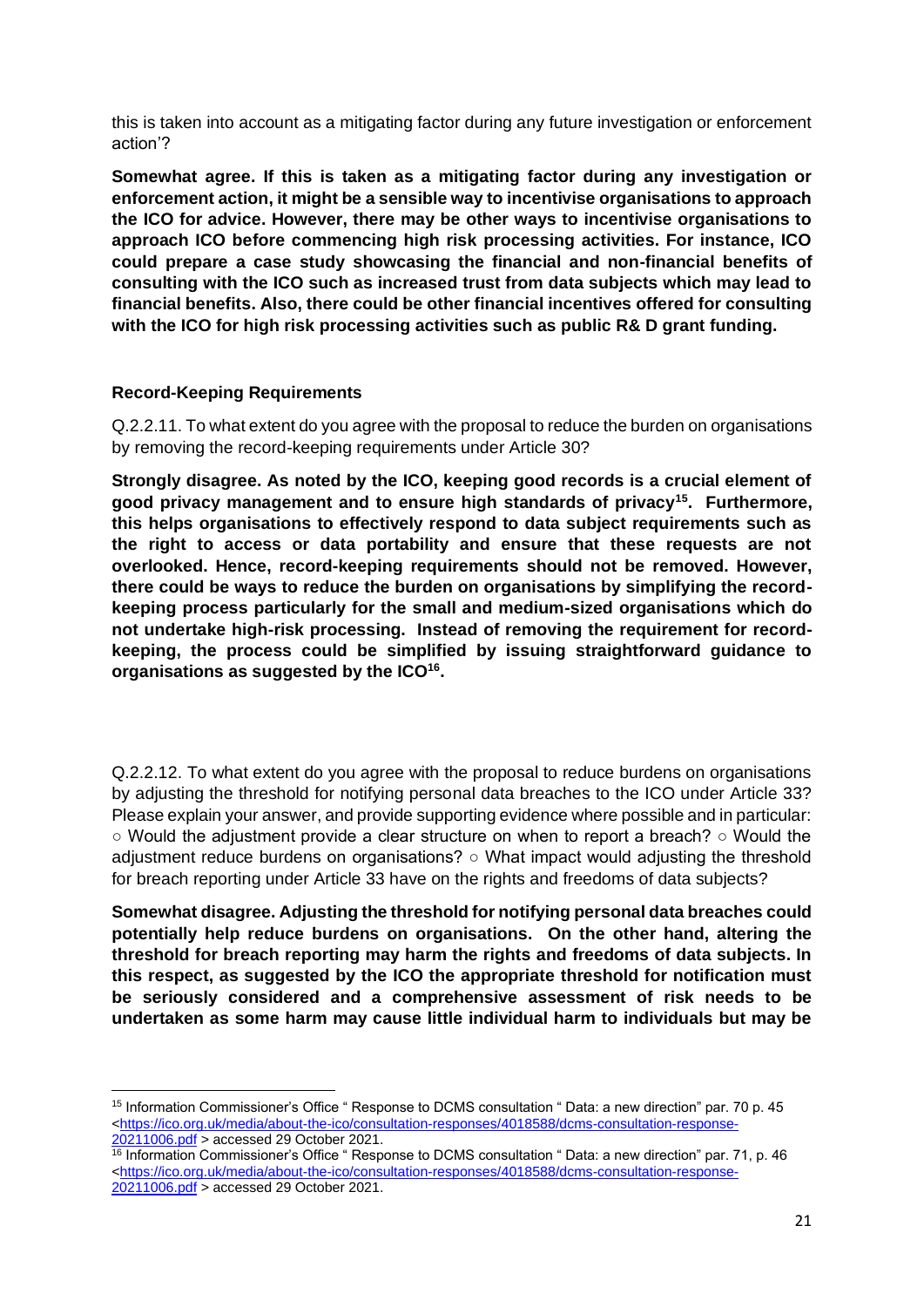**significantl**y **harmful to society<sup>17</sup>. It must be noted that many countries with developed privacy regimes such as Singapore have introduced compulsory data breach notifications. Hence notifying personal data breaches should be the norm and adjusting the reporting threshold should not undermine the requirement.**

## **Voluntary undertakings process**

Q.2.2.13. To what extent do you agree with the proposal to introduce a voluntary undertakings process? As a reminder, in the event of an infringement, the proposed voluntary undertakings process would allow accountable organisations to provide the ICO with a remedial action plan and, provided that the plan meets certain criteria, the ICO could authorise the plan without taking any further action.

**Somewhat agree. The proposal to introduce a voluntary undertakings process can be indeed beneficial. However, as observed in other areas of law such as under the Competition Act 1998, where the Competition and Markets Authority retains discretion on commitment decisions, the ICO should also retain the authority to monitor that compliance has been achieved by a remedial action plan. If the ICO is not satisfied with the implementation, it should be allowed to intervene and make changes to the proposed remedial action plan as well as impose fines to an organisation for serious data breaches.**

## **Further questions**

Q.2.2.14. Please share your views on whether any other areas of the existing regime should be amended or repealed in order to support organisations implementing privacy management requirements.

**If Article 33 is amended, there could also be a need to amend Article 34 which concerns the communication of personal data breaches to the data subjects. In particular, the exemptions under Article 33(4) which enables organisations not to communicate data breaches to data subjects may be extended. However, as noted above making these changes could seriously undermine the rights of data subjects and require careful consideration.**

Q.2.2.15. What, if any, safeguards should be put in place to mitigate any possible risks to data protection standards as a result of implementing a more flexible and risk-based approach to accountability through a privacy management programme.

**If any requirements such as record keeping are removed from the UK GDPR, there should be additional safeguards that need to be put in place to mitigate any possible risks. This would require the ICO's remit to be extended so that it can conduct regular audits to ensure that organisations have an efficient privacy management programme. Furthermore, if a privacy management programme is to be adopted, there could be a need for developing a well-functioning internal and external audit process. Such an audit process would, of course, lead to additional requirements i.e., demonstrating** 

<sup>17</sup> Information Commissioner's Office " Response to DCMS consultation " Data: a new direction" par. 54 p. 41 [<https://ico.org.uk/media/about-the-ico/consultation-responses/4018588/dcms-consultation-response-](https://ico.org.uk/media/about-the-ico/consultation-responses/4018588/dcms-consultation-response-20211006.pdf)[20211006.pdf](https://ico.org.uk/media/about-the-ico/consultation-responses/4018588/dcms-consultation-response-20211006.pdf) > accessed 29 October 2021.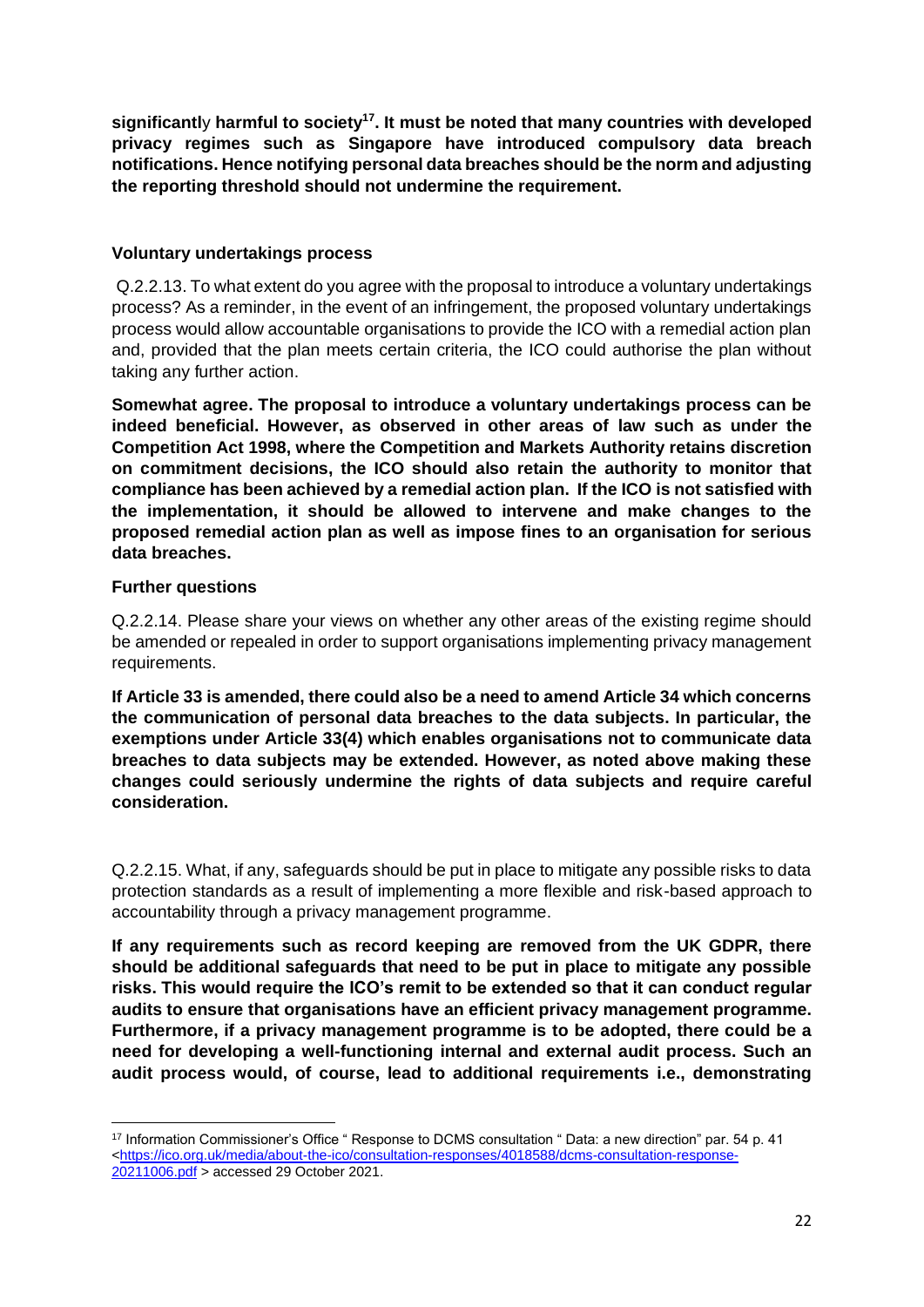**adequate record-keeping and adequate processes on top of current legislation so this would add more complexity and red tape.**

Q2.2.16. To what extent do you agree that some elements of Article 30 are duplicative (for example, with Articles 13 and 14) or are disproportionately burdensome for organisations without clear benefits? Please explain your answer, and provide supporting evidence where possible, and in particular address which elements of Article 30 could be amended or repealed because they are duplicative and/or disproportionately burdensome for organisations without clear benefits.

**Somewhat disagree. Some elements of Article 30 may be considered duplicative. However, it must be noted that Article 30 is an important safeguard to protect the rights of data subjects. We are concerned that the removal of this requirement may have an adverse impact on compliance and adversely affect the rights of data subjects. Furthermore, this would threaten the adequacy decisions of the UK and may place a significant burden and risk for organisations that would need to interpret complex legislation.**

Q.2.2.17. To what extent do you agree that the proposal to amend the breach reporting requirement could be implemented without the implementation of the privacy management programme?

**Somewhat agree. The proposal to amend the breach reporting requirement could be implemented without the implementation of the privacy management programme. However, we believe that the breach reporting requirement is an essential element of accountability. Hence, if this proposal is implemented there need to be additional safeguards in place to protect data subjects whose personal data is compromised.**

Q.2.2.18. To what extent do you agree with the proposal to remove the requirement for all public authorities to appoint a data protection officer?

**Somewhat disagree. As noted earlier, appointing a data protection officer could create costs for a small public authority, which could indeed be problematic. However, in a democratic society, public authorities should adhere to the same standards as private organisations. In many sectors, such as procurement, it is common to require the same standards from public authorities as private organisations. The DPO role is not necessarily a full-time job – it's fundamentally about ensuring accountability by naming a responsible person. Instead of removing the requirement, there could be some flexibility around the appointment of DPOs.**

Q.2.2.19. If you agree, please provide your view which of the two options presented at paragraph 184d(V) would best tackle the problem.

#### **We do not agree with the above.**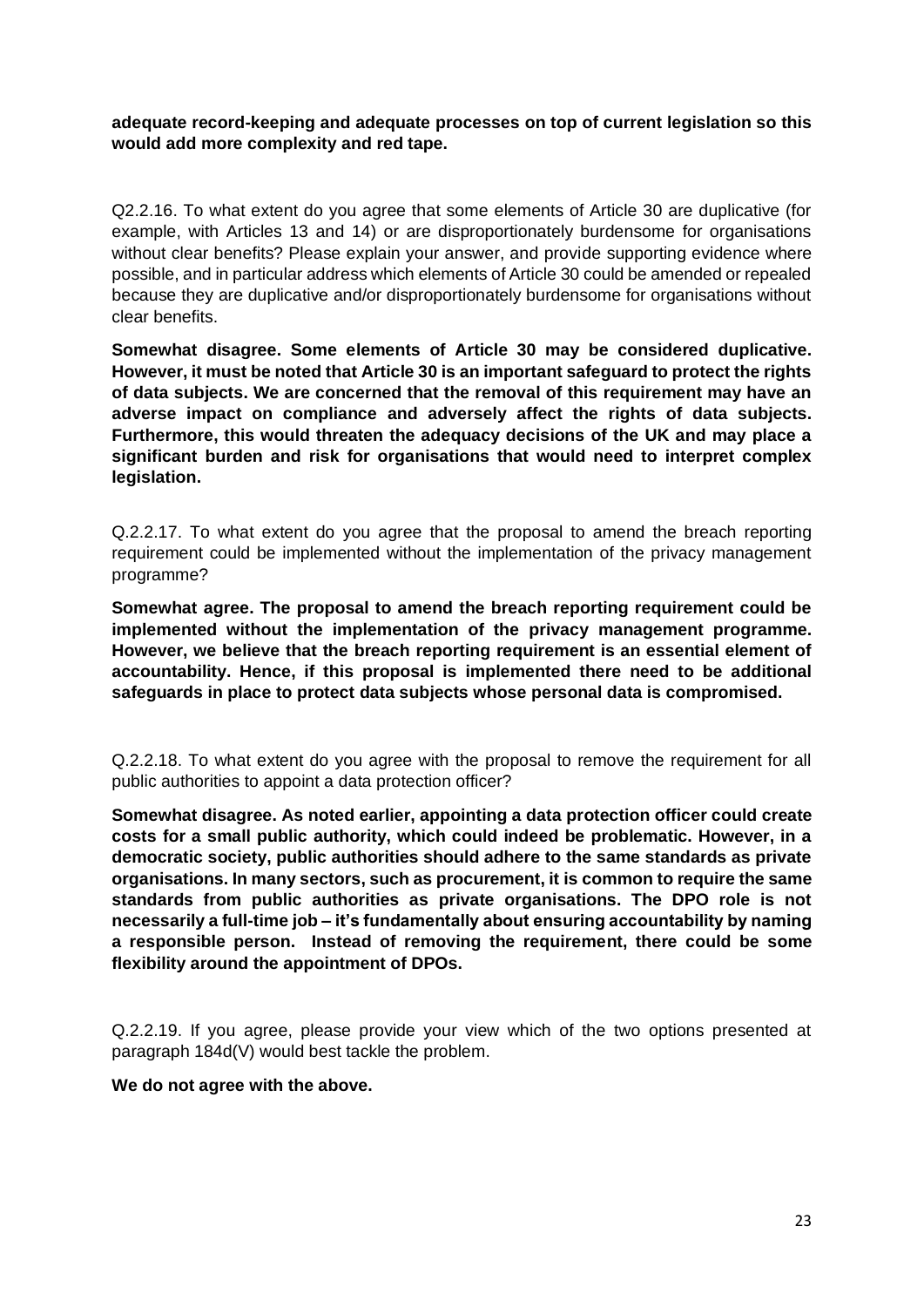Q2.2.20 If the privacy management programme requirement is not introduced, what other aspects of the current legislation would benefit from amendments, alongside the proposed reforms to record keeping, breach reporting requirements and data protection officers?

**There could be some amendments to Art. 77 to 84 which concerns remedies and liabilities. In terms of penalties introduced, small and medium-sized enterprises could be exempted from penalties depending on the severity of the infringement. There could also be a reduction in penalties if the organisation cooperates with ICO during the investigation process. Also, if an organisation has not infringed on the GDPR previously there could be some leeway. This could indeed incentivise organisations to report data breaches.**

## **Q2.3.1. Please share your views on the extent to which organisations find subject access requests time-consuming or costly to process.**

There is some evidence that organisations can find responding to data subject access requests a time-consuming and/or costly process. This is not to, however, a stick with which to beat the right of access to personal data. The right of access is a critical right upon which the effective use of other rights (e.g. the right to erasure etc.) is hugely dependent. The possible inference that high costs/time demands are reflective of a flaw in the construction of the right of access itself, or that it should somehow be restricted or further qualified, must be resisted. Difficulties in complying with a legal obligation are not, in themselves, reasons for doing away or weakening said obligation if the rationale behind it, and its intended effect, are worthy of pursuit. As alluded to above, the right of access protects a number of vital interests of the data subject, and data controllers should not be able to absolve themselves of their responsibilities simply because responding to access requests can be inconvenient to them. If an organisation deals with, stores, or relies upon the processing of the personal data of others in order to generate revenue, costs (within reason) accrued by responding to subject access requests should be seen as a constituent and built-in cost of operating in their chosen way. An organisation dealing with toxic or dangerous substances would never be allowed to exempt themselves from environmental regulations to which they are subject on the basis of it being inconvenient to comply with the law, and by the same token neither should an organisation dealing with personal data. Difficulty in complying with the law is not, and has never been, an excuse or justification for non-compliance.

That said, there are some issues inherent in the right of access that would perhaps benefit from address. Vexatious requests can certainly be an issue for some data controllers. I am aware personally, for instance, of subject access requests that have been made for the sole purpose of annoying the head of a department, and of individuals "weaponizing" subject access requests (i.e. bombarding a data controller with multiple requests) purely for the sake of causing as much disruption as possible. Behaviours of this sort are clearly not within the spirit of the law, and data controllers should not be forced to dedicate resources to responding to access requests that are made in bad faith. The difficulty, however, is in determining how, when and in which circumstances a request is either vexatious and or made in bad faith, and indeed who it is who makes this determination.

One major issue relating to subject access requests, and data controller responses to them, will often be a lack of expertise. Though large organisations will frequently have their own data protection officer and/or in-house legal team, smaller organisations will not possess staff with any degree of data protection expertise (though often even small businesses designate a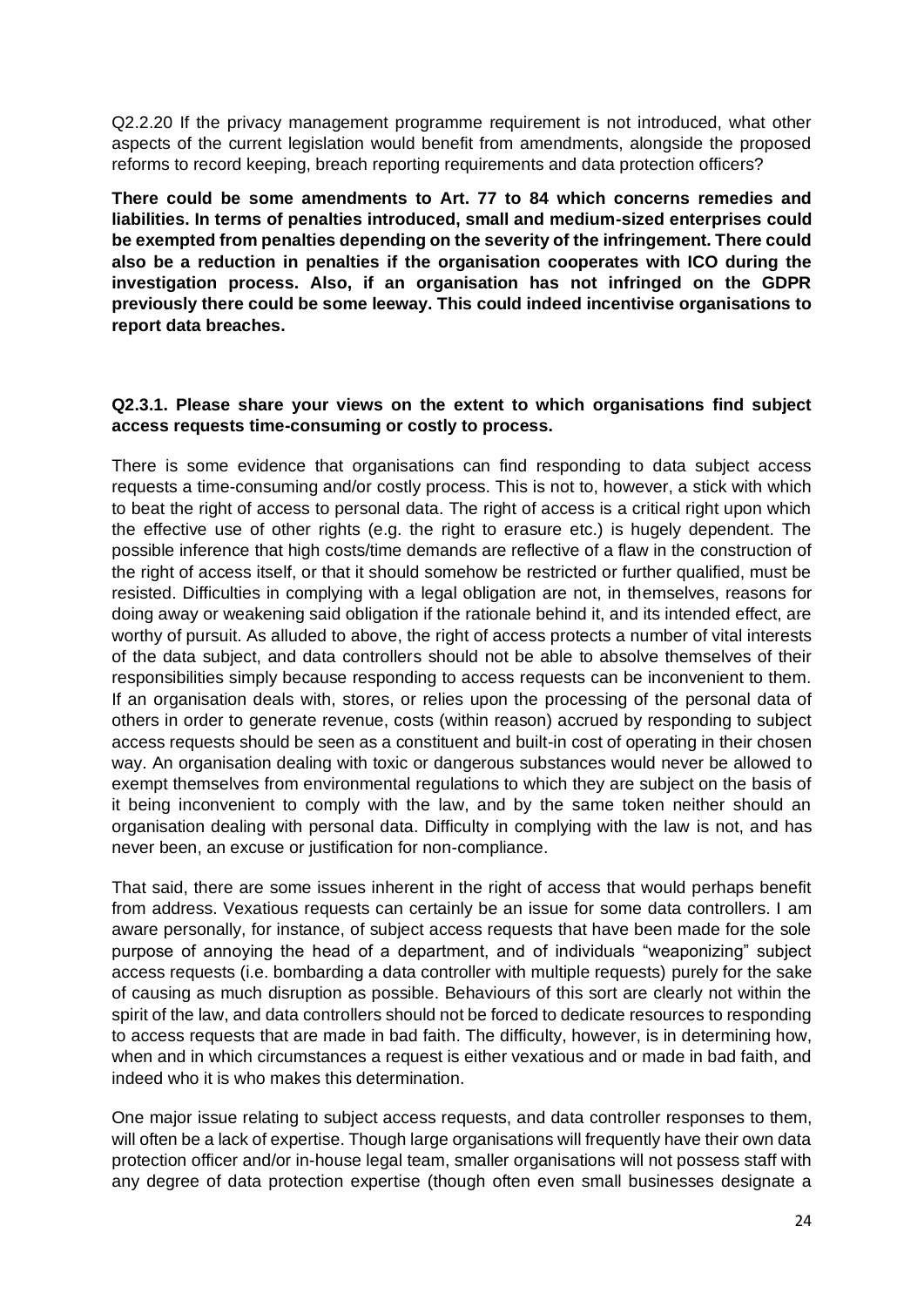member of staff as being nominally responsible for data protection matters). Subject access requests are currently viewed by staff of many smaller organisations as a vague and confusing process. Such staff often operate on a "will this do?" basis, with information provided to data subjects often being dictated by the internal rules of an office, or what a more senior member of staff (without any detailed knowledge of data protection law) may (possibly erroneously) believe is the law. This is a plainly unsatisfactory situation, but one that could be improved drastically by even the most basic of data protection training courses.

## **Q2.3.2. To what extent do you agree with the following statement: 'The 'manifestly unfounded' threshold to refuse a subject access request is too high'?**

## **○ Somewhat disagree**

The threshold is not too high. As data subjects may have very pressing and important reasons for making data subject access requests, it is right that data controllers should only be able to refuse such requests in very limited circumstances. However, the meaning of "manifestly unfounded" is vague and would benefit from clarification.

## **Q2.3.3. To what extent do you agree that introducing a cost limit and amending the threshold for response, akin to the Freedom of Information regime (detailed in the section on subject access requests), would help to alleviate potential costs (time and resource) in responding to these requests?**

## ○ **Somewhat disagree**

This is a problematic suggestion. It is all very well and good suggesting that data controllers should be able to refuse "vexatious" or "manifestly unfounded" subject access requests, but in practice these terms will mean different things to different people. What might be vexatious in the eyes of a data controller may be anything but in the eyes of a data subject. If determinations as to vexatiousness are to be made by data controllers alone, this potentially allows for them to ride roughshod over the valid interests and concerns of data subjects in how their personal data are handled and used by other parties. Why should a data controller be given the power to determine that their interests in not responding to a subject access request are in any way deserving of priority over those of a data subject seeking their personal data?

The test used under the Freedom of Information Act 2000 states that requests can be denied when they are "likely to cause a disproportionate or unjustifiable level of distress, disruption or irritation." This test would not easily translate into a data protection context. In respect of a subject access request for personal data, for instance, how on earth would a data controller be able to effectively and consistently determine whether responding to (or refusing to respond to) such a request would lead to a "disproportionate level of distress". This calculation could only be made with a full knowledge and appreciation of the data subject's personal circumstances and the reason behind their request, which they would not have (and the data subject should not be compelled to provide).

In any event, calculating whether a subject access request is "vexatious" according to the above standard would, because of amount of different factors that would need to be considered, would be a hugely resource-intensive and time-consuming task, so if the aim is to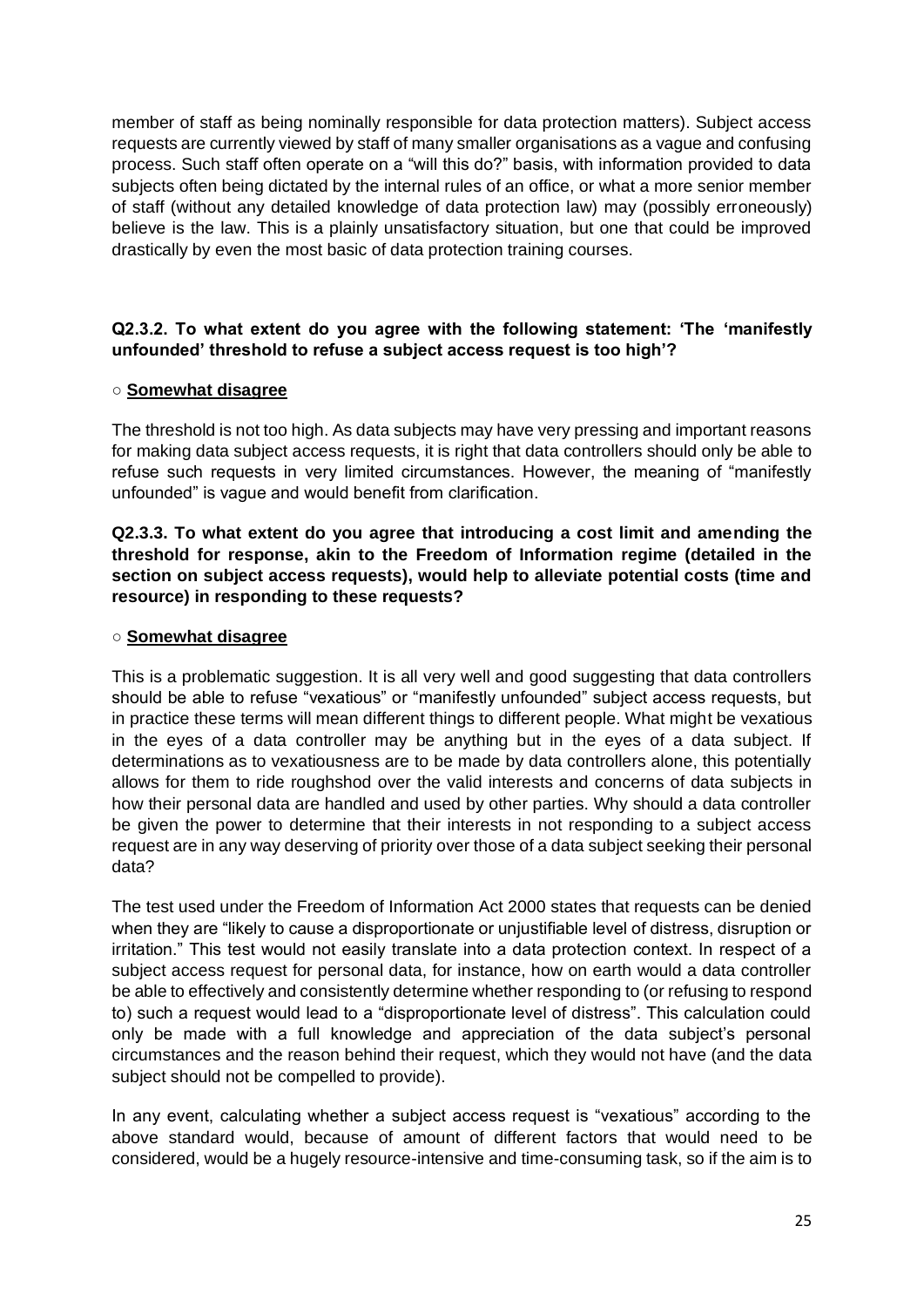reduce burdens on data controllers it is doubtful that this idea would achieve the desired objective.

Placing cost limits on data subject access requests would also be potentially problematic. If this suggestion were pursued, adequate safeguards would have to be established to ensure that perfectly valid data subject access requests were not defeated by costs alone.

# **Q2.3.4. To what extent do you agree with the following statement:'There is a case for re-introducing a small nominal fee for processing subject access requests (akin to the approach in the Data Protection Act 1998)'?**

## ○ Strongly disagree

The idea of allowing data controllers to impose costs for responding to subject access requests is problematic, and raises questions as to the conceptualisation of data protection rights generally. Data protection rights exist as a means of ensuring individuals fundamental human rights (i.e. as per the ECHR) are afforded adequate protection in the context of harms that could potentially arise from the processing of their personal data. Ergo, data protection rights are an extension of human rights. A necessary implication of allowing data controllers to charge fees for responding to data subject access requests, therefore, is that requiring individuals to pay money in order to have their fundamental rights enforced is an acceptable practice, or at least that the application and enforcement of human rights can be measured in monetary terms. Both implications are troubling. In any event, if nominal fees were introduced, it would be important to ensure adequate safeguards were established, so to ensure that perfectly valid data subject access requests (potentially made for very serious reasons, e.g. to investigate bullying in the workplace) were not made prohibitively expensive for those who were financially disadvantaged.

## **Q2.3.5. Are there any alternative options you would consider to reduce the costs and time taken to respond to subject access requests?**

# ○ **Yes**

If organisations' staff responsible for dealing with data subject access requests received better training, or even basic training in matters pertaining to data protection, it is likely that costs associated with responding to data subject access requests would be reduced (see answer to question 2.3.1). The government should pursue initiatives which incentivise organisations to send their staff on basic training courses pertaining to data protection, and specifically those dealing with how to appropriately respond to data subject access requests.

# **2.4 Privacy and electronic communications**

## **Q2.4.1. What types of data collection or other processing activities by cookies and other similar technologies should fall under the definition of 'analytics'?**

These should be strictly defined for aggregate and anonymised data processing that does not include tracking of specific, identifiable individuals. They should only include first-party cookies. The exception should be narrowly defined to avoid misuse and interpretation by data controllers that would include other, unintended, and often harmful purposes.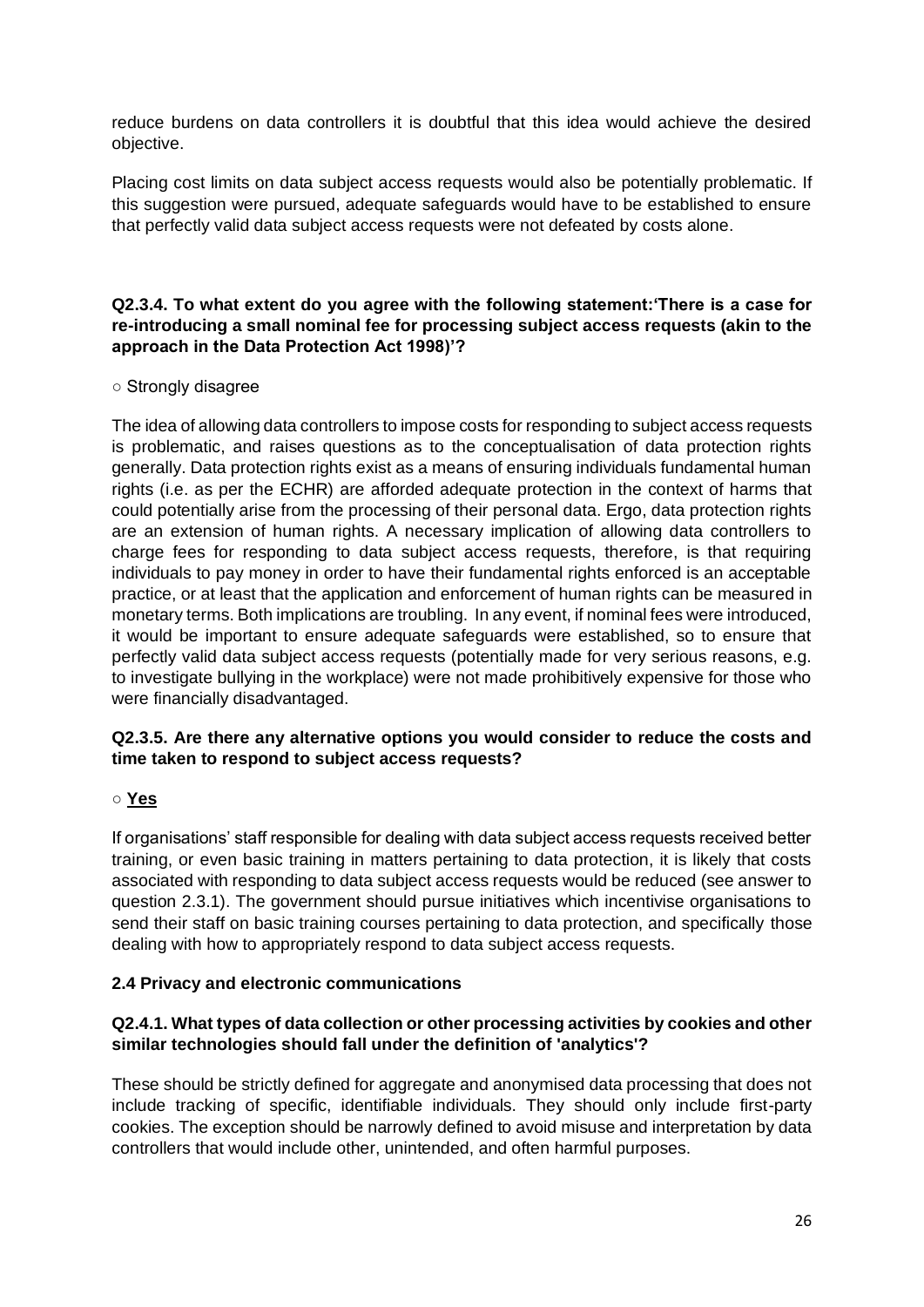## **Q2.4.2 To what extent do you agree with the proposal to remove the consent requirement for analytics cookies and other similar technologies covered by Regulation 6 of PECR?**

## **○ Strongly disagree**

As noted above, this should be a narrow exception and not a broad removal of consent requirement that could be widened to include 'similar technologies' used to track individuals, by cookies, device fingerprinting or other devices developed by data controllers. This is in line with the E-Privacy Regulation Proposal and views expressed by the EDPB.

**Q2.4.3. To what extent do you agree with what the government is considering in relation to removing consent requirements in a wider range of circumstances? Such circumstances might include, for example, those in which the controller can demonstrate a legitimate interest for processing the data, such as for the purposes of detecting technical faults or enabling use of video or other enhanced functionality on websites.**

## **○ Somewhat disagree**

Consent exemptions should be narrow and limited to what is strictly necessary. By defining the circumstances broadly and/or vaguely, these could be interpreted widely by data controllers, resulting in a function and purpose creep, and consequently, different types of privacy violations (tracking, manipulations, nudging etc.). Relying on legitimate interest can open the door for unwanted practices, tracking and manipulating personal data, which we have seen many of in the past years. The purpose of detecting technical faults/safety is an example of a good exemption, again defined narrowly and to what is strictly necessary. In terms of enhanced functionalities, these open the door to broad interpretations by data controllers, which we should avoid in any case when it comes to tracking individuals online.

## **Q2.4.4. To what extent do you agree that the requirement for prior consent should be removed for all types of cookies?**

## **○ Strongly disagree**

The UK GDPR principles on lawfulness, fairness and transparency and consent as a lawful basis would still need to apply, and this should not be compromised. As establishes by the A29 Working Party,<sup>18</sup> cookies are personal data in most cases, and UK GDPR bases for processing must apply. Legitimate interest may be an appropriate basis for a limited number of first-party cookies, where risks to individual rights and freedoms are low, and these are mostly analytics and cookies used for safety purposes narrowly defined. For tracking and thirdparty cookies, in particular, consent must be retained as a lawful basis.

# **Q2.4.5. Could sectoral codes (see Article 40 of the UK GDPR) or regulatory guidance be helpful in setting out the circumstances in which information can be accessed on, or saved to a user's terminal equipment?**

Potentially yes, but these would need to be reviewed/approved by the ICO and in accordance with exemptions clearly set out in the law.

<sup>18</sup> Opinion 04/2012 on Cookie Consent Exemption, WP 194 (07.06.2012).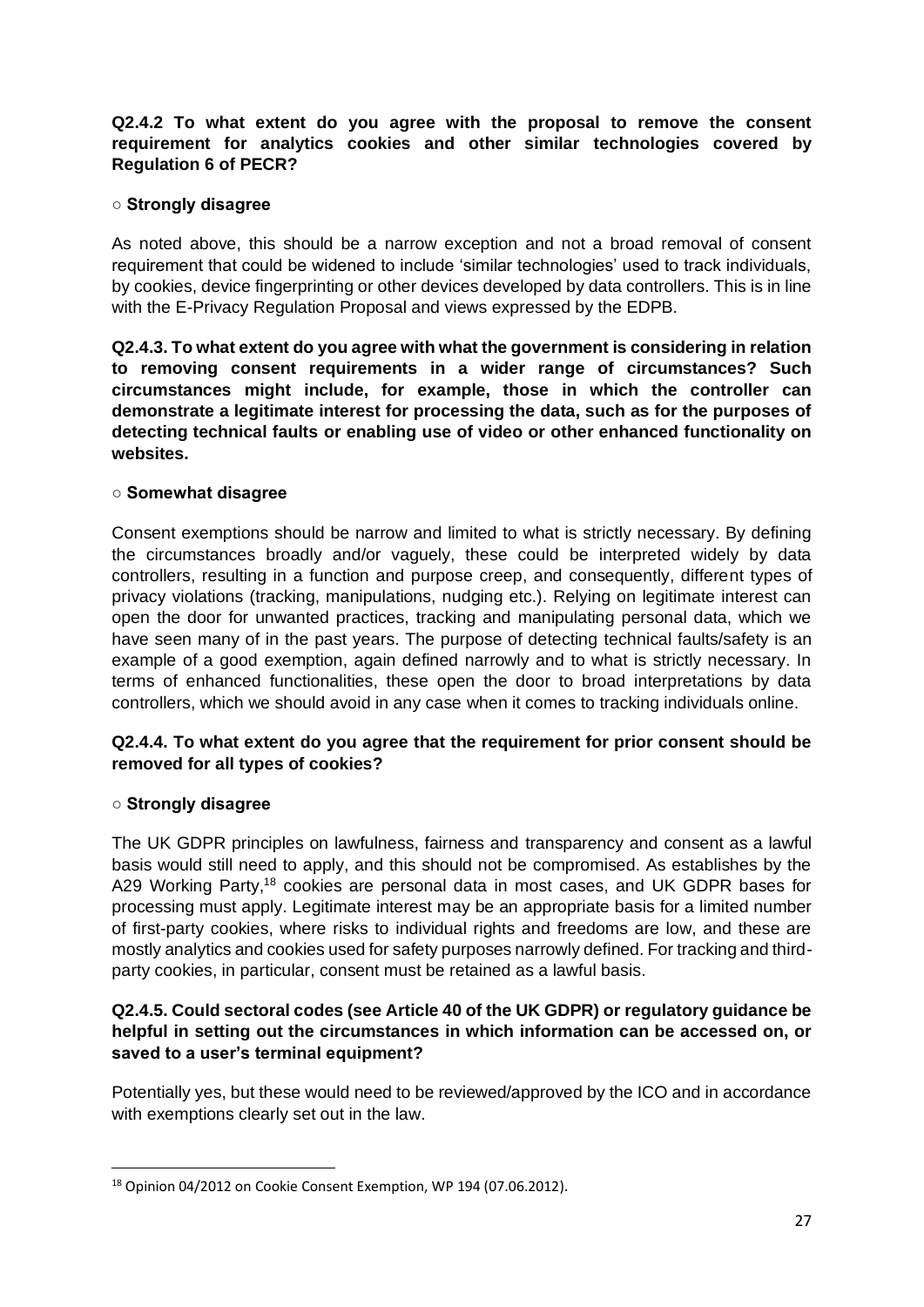## **Q2.4.6. What are the benefits and risks of requiring websites or services to respect preferences with respect to consent set by individuals through their browser, software applications, or device settings?**

Key benefits to the protection of privacy arise if these are privacy by default settings. User preferences to the contrary should be expressed clearly by changing the privacy-protective settings. Websites and advertisers should be clear as to what these are. This way, users could be more in control. Risks relate to user awareness and interaction with such settings, given media literacy issues and consent fatigue, which have been widely evidenced in the recent **literature** 

## **Q2.4.7. How could technological solutions, such as browser technology, help to reduce the volume of cookie banners in the future?**

Browser technology has the potential to reduce the volume of cookie banners in the future to a very good extent if set to privacy by default position.

#### **Q2.4.9. To what extent do you agree that the soft opt-in should be extended to noncommercial organisations? See paragraph 208 for description of the soft opt-in. ○ Somewhat agree**

This could benefit charities and other similar organisations, as noted in para 208 of the consultation paper. However, these organisations need to be clearly defined to exclude any organisations that engage with en masse tracking of individuals behaviours.

#### **Q2.4.10. What are the benefits and risks of updating the ICO's enforcement powers so that they can take action against organisations for the number of unsolicited direct marketing calls 'sent'?**

Currently the ICO can only take action on calls which are 'received' and connected. The ICO sometimes receives intelligence of companies sending thousands of calls but which are not all connected, but they cannot take account of the potential risk of harm when determining the most appropriate form of enforcement action.

This is a good suggestion in our view.

## **Q2.4.11. What are the benefits and risks of introducing a 'duty to report' on communication service providers?**

This duty would require communication service providers to inform the ICO when they have identified suspicious traffic transiting their networks. Currently the ICO has to rely on receiving complaints from users before they can request relevant information from communication service providers.

This is a good suggestion as it increases transparency. Organisations should be required to report these in a meaningful way. Perhaps parameters could be set by the ICO,

#### **Q2.4.12. What, if any, other measures would help to reduce the number of unsolicited direct marketing calls and text messages and fraudulent calls and text messages?**

Spam of different sorts has historically been tackled best by technology and services providers. Measures such as filtering, blocking, blacklisting etc. are best placed to handle these problematic communications effectively.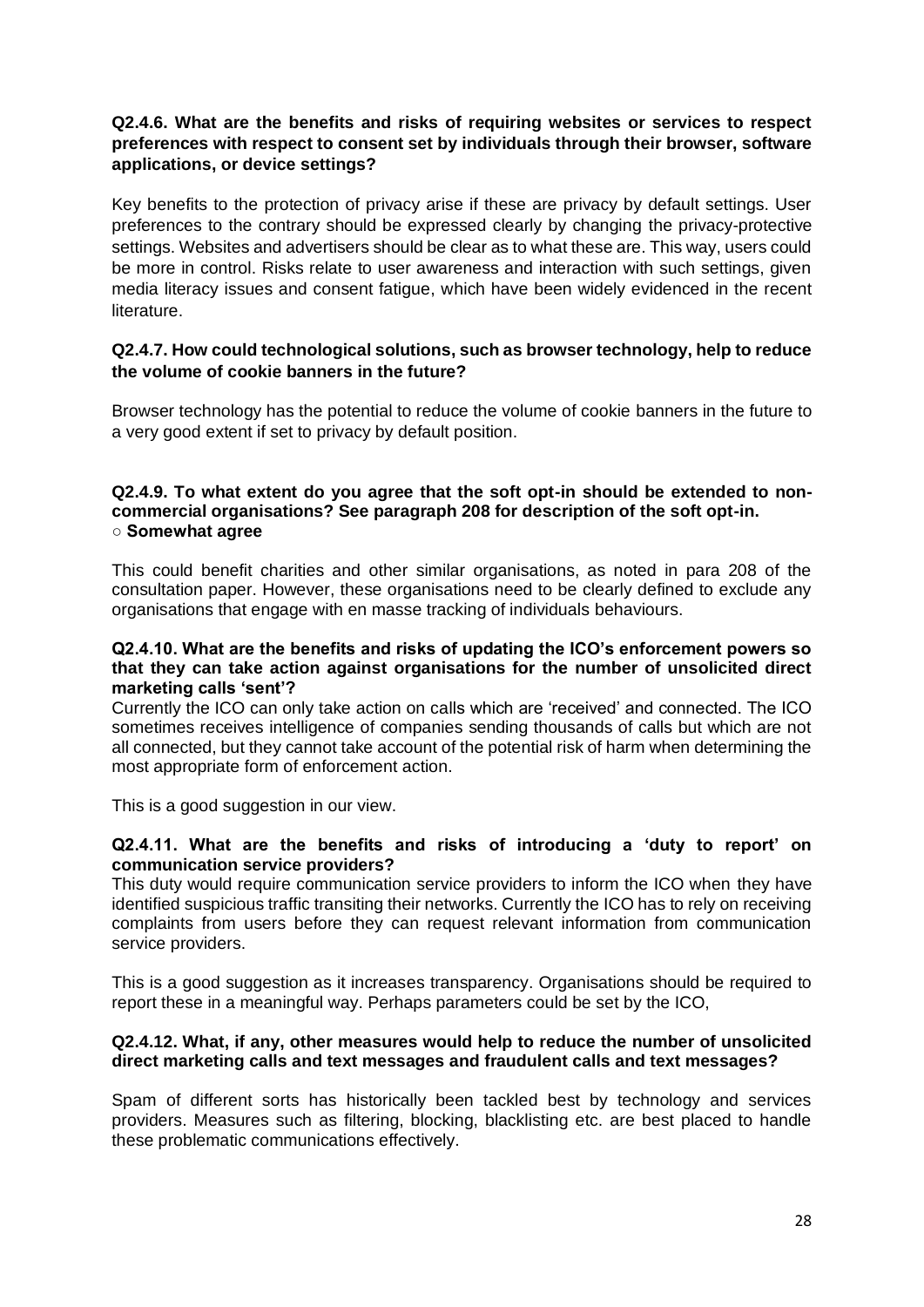## **Q2.4.13. Do you see a case for legislative measures to combat nuisance calls and text messages?**

○ No

As noted above, technology and service provider work has proven to be a better, more effective way to address these problems ever since spam in the early days of the Internet.<sup>19</sup>

#### **Q2.4.14. What are the benefits and risks of mandating communications providers to do more to block calls and text messages at source?**

As above, numerous benefits, e.g. less nuisance, efficiency. Risks: blocking other, legitimate calls, technology glitches.

**Q2.4.15 What are the benefits and risks of providing free of charge services that block, where technically feasible, incoming calls from numbers not on an 'allow list'? An 'allow list' is a list of approved numbers that a phone will only accept incoming calls from.** 

This is a reasonable suggestion and ties in with what we noted above.

**Q2.4.16. To what extent do you agree with increasing fines that can be imposed under PECR so they are the same level as fines imposed under the UK GDPR (i.e. increasing the monetary penalty maximum from £500,000 to up to £17.5 million or 4% global turnover, whichever is higher)?** 

○ Strongly agree

**Q2.4.17. To what extent do you agree with allowing the ICO to impose assessment notices on organisations suspected of infringements of PECR to allow them to carry out audits of the organisation's processing activities? ○ Strongly agree** 

**Q2.5.1. To what extent do you think that communications sent for political campaigning purposes by registered parties should be covered by PECR's rules on direct marketing, given the importance of democratic engagement to a healthy democracy?**

Please explain your answer, and provide supporting evidence where possible.

They should absolutely be covered. There is no good reason for why communications sent by registered parties for political campaigning purposes should enjoy any sort of special exemption from the PECR rules on direct marketing.

**Q2.5.2. If you think political campaigning purposes should be covered by direct marketing rules, to what extent do you agree with the proposal to extend the soft optin to communications from political parties?**

<sup>19</sup> See Lilian Edwards, 'Data Protection and e-Privacy: From Spam and Cookies to Big Data, Machine Learning and Profiling' in L Edwards, ed, *Law, Policy and the Internet,* Hart, 2019.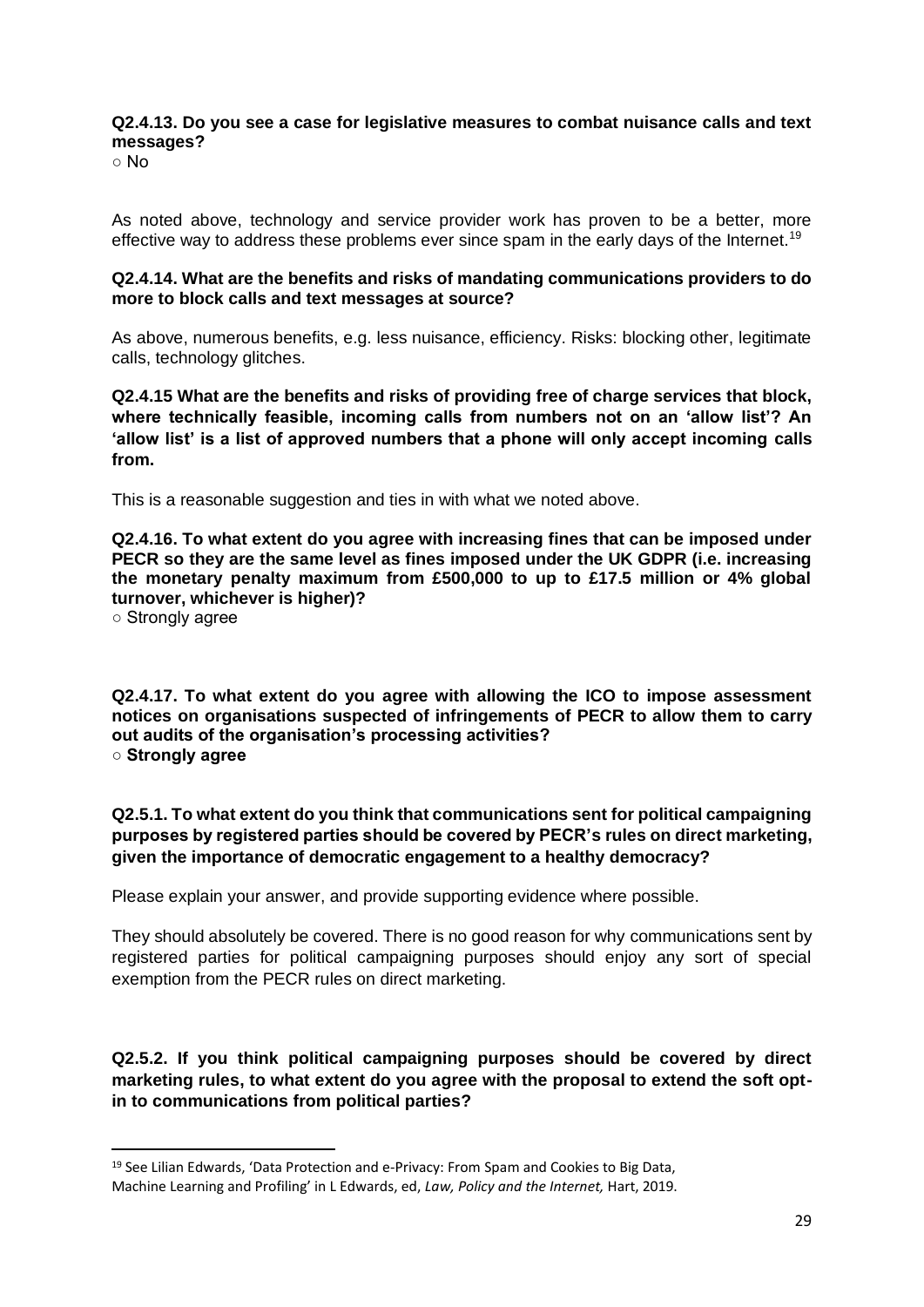#### ○ **Somewhat agree**

Yes, this is not an unreasonable idea. In situations where individuals had, for instance, attended a conference or other event for a specific political party, it seems unlikely that they would envisage their personal data being processed for the purposes of sending follow-up communications and similar would be in any way unreasonable and/or unexpected. So long as individuals' right to opt out, and their ability to exercise other data protection rights in conjunction with such uses of their personal data, were safeguarded, there is nothing prima facie objectionable to this proposal.

**Q2.5.3. To what extent do you agree that the soft opt-in should be extended to other political entities, such as candidates and third-party campaign groups registered with the Electoral Commission? See paragraph 208 for description of the soft opt-in**

## ○ **Neither agree nor disagree**

This proposal would need to be approached with a degree of care. Though there is nothing necessarily prima facie wrong with this idea, registration with the Electoral Commission should not be taken as a sign that a third party is automatically trustworthy or reputable, or that it should be assumed to be a responsible custodian of personal data. Some third party campaign groups might have, or are perhaps likely to have, extreme views (e.g. views relating to sexuality, gender roles, race etc.). Individuals are likely to have entirely legitimate interests in their personal data not entering the possession of such parties non-consensually. Accordingly, whether (and, if so, when) the soft-opt in should be extended to organisations and bodies of this sort will have to be carefully thought out, and appropriate safeguards will have to be put in place to prevent abuses.

# **Q2.5.4. To what extent do you think the lawful grounds under Article 6 of the UK GDPR impede the use of personal data for the purposes of democratic engagement?**

## ○ **Somewhat disagree**

This is a vague and ambiguous question. The term "democratic engagement" allows for a broad spectrum of interpretation, so it is not at all clear to what sort of activities this question is intended to apply. Assuming "democratic engagement" does not encompass any particularly unusual activities, however, there appears to be no obvious reason as to why any of the lawful grounds of Art 6 of the UK GDPR would act as an overly restrictive or unfair impediment to their accomplishment. Even if Art 6 does represent such an impediment, there does not seem any reason to suggest such an impediment would be unjust, nor does there seem to be any compelling reason as to why "democratic engagement" activities should be in any way exempt from, or enjoy a "light touch" application of, data protection rules.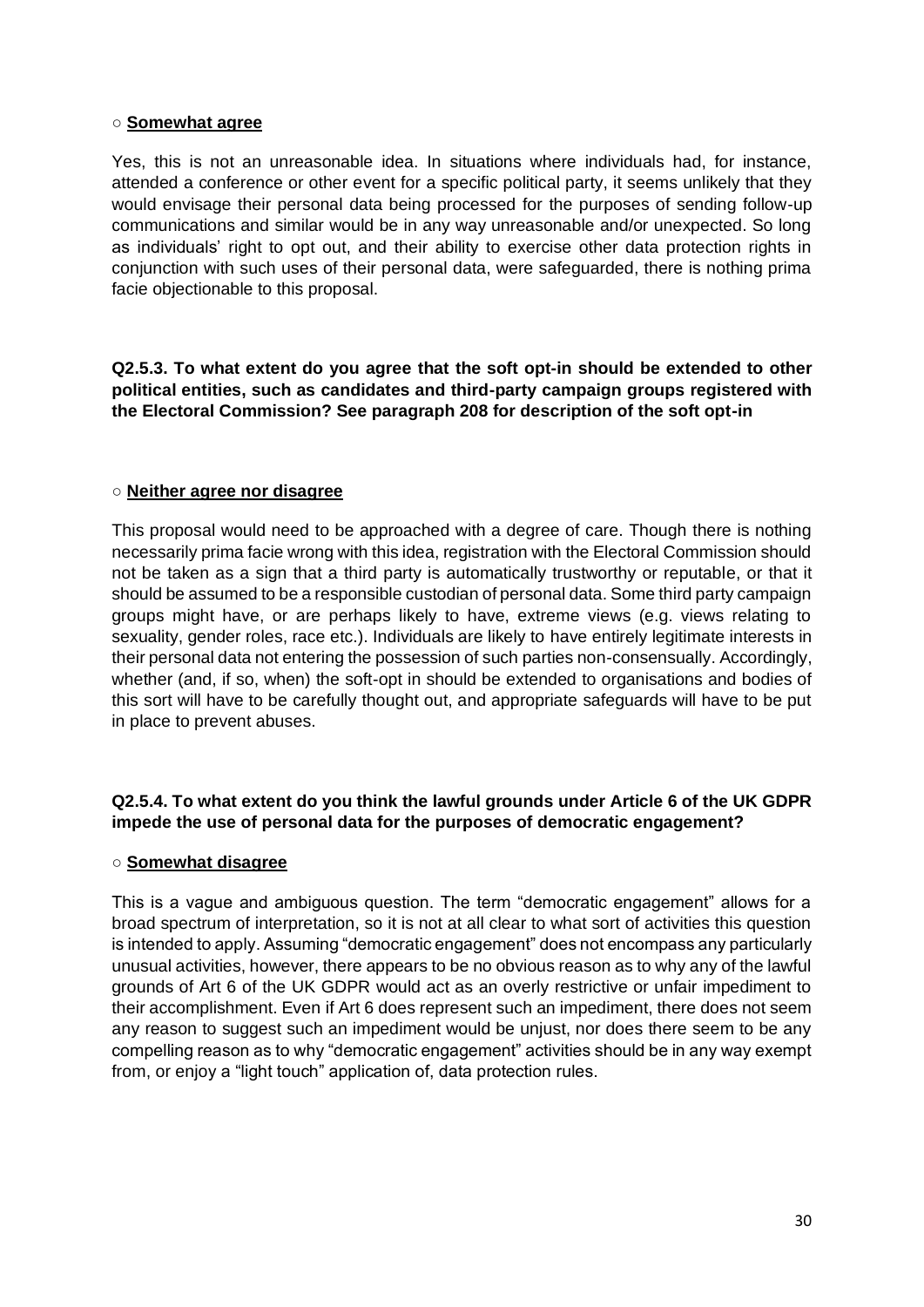**Q2.5.5 To what extent do you think the provisions in paragraphs 22 and 23 of Schedule 1 to the DPA 2018 impede the use of sensitive data by political parties or elected representatives where necessary for the purposes of democratic engagement?**

## ○ **Strongly disagree**

As suggested above, it is not entirely clear to what the term "democratic engagement" applies. If, however, we are to assume the term encompasses activities such as political fundraising, political surveys, opinion polling and similar, paragraphs 22 and 23 do not represent an unjust impediment to their accomplishment. Paragraphs 22 and 23 set out clear and sensible rules regarding when personal data can be processed for these purposes, and crucially, when they cannot. There is absolutely no need, nor is there any justification, for any relaxing of the rules and provisions set out in paragraphs 22 and 23.

# Chapter 3

Q3.2.1. To what extent do you agree that the UK's future approach to adequacy decisions should be *risk-based and focused on outcomes?*

○ Strongly disagree

The Consultation document raises the question: how much leeway does the UK have when designing its data protection adequacy decision framework? The government is proposing to afford itself a great degree of freedom and do so on the basis that in the past jurisdictions such as Israel have been deemed adequate "while pursuing independent and varied approaches to data protection, reflecting their unique national circumstances, cultures and heritages" (para 15).

On this basis, the government is proposing that adequacy decisions be "risk-based and focused on outcomes", rather than a "largely textual comparison of another country's legislation" considering "academic or immaterial" risks. However, it is not clear whether the UK intends to adopt a narrow approach to risk-based adequacy decisions similar that which infuses GDPR adequacy assessments or whether the intention is to develop a broader approach akin to that previously found in Japanese and currently underpinning Australian law. This response cautions against adopting a broad, risk-burden approach and focusing only on material risks for the reasons set out below.

The broader approach (also known as the risk-burden balance model) appears at first glance to be lighter touch, responsive, and proportionate because it requires data enforcement authorities to target risk rather than all data processing activities, and specifically exempts entities that are designated as presenting no danger for individuals (e.g., small entities, or holders of limited amounts of personal data for short time periods) from data protection regulation requirements.

In Japan, entities that held personal data on less than 5000 individuals for less than 6 months were exempt from the data protection obligations.<sup>20</sup> However, this exemption was removed to reflect modern business practices and changes in individual's privacy cybersecurity and privacy expectations, with the effect that all private business operators are now considered "Handling Operators" covered by the APPI, thereby widening the scope of application of the legislation.

<sup>&</sup>lt;sup>20</sup> The Act on the Protection of Personal Information, (Act No. 57, 30<sup>th</sup> May 2003), (the 'APPI'). Article 2 of the Order for Enforcement of the Act on the Protection of Personal Information (Cabinet Order 506, 2003, enacted on 10 December 2003. This exemption was abolished when the APPI was revised in 2017.)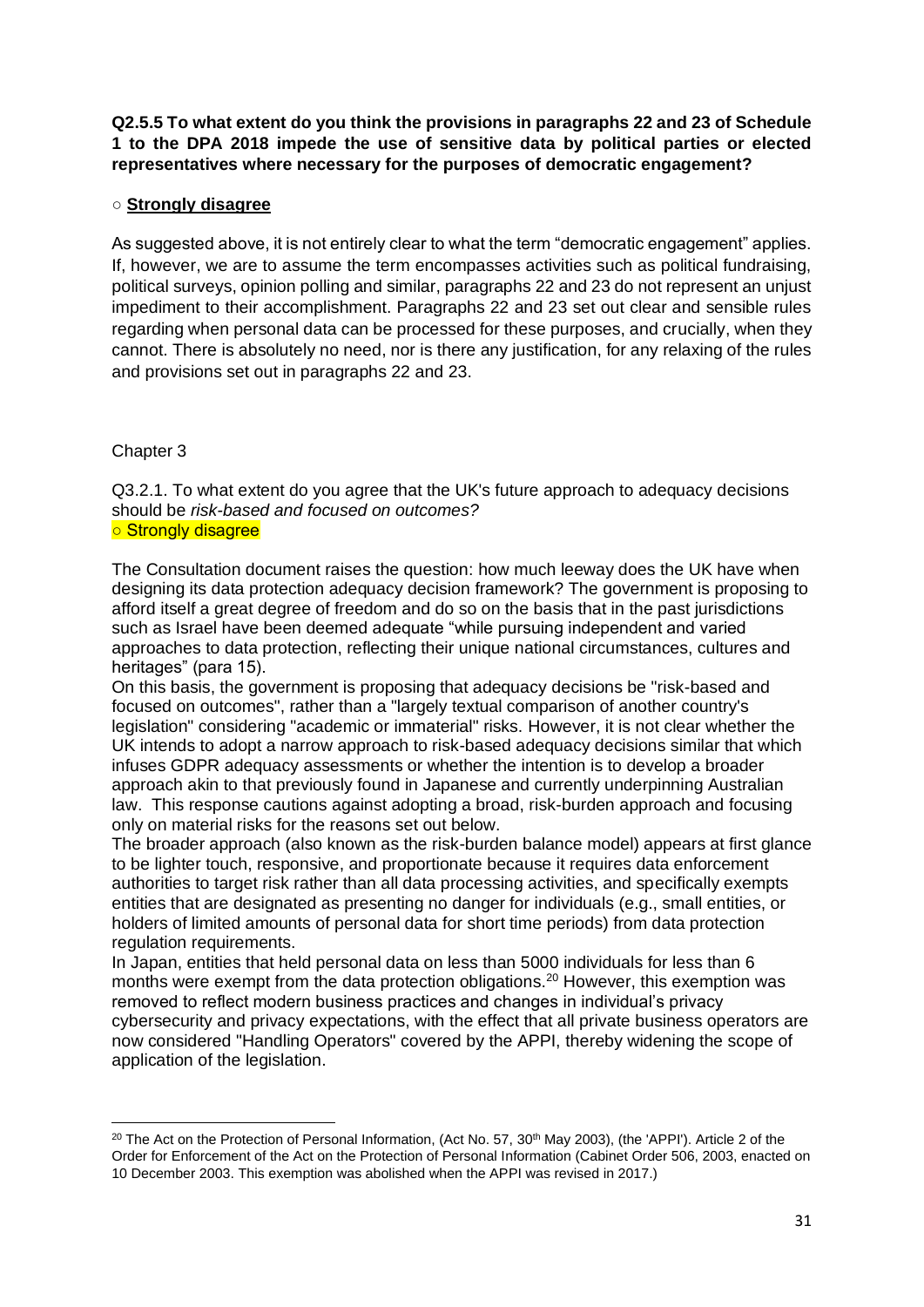In Australia, subject to a number of exceptions, the Privacy Act 19888 does not currently apply to businesses with an annual turnover of less than \$3 million.<sup>21</sup> However, a review (currently ongoing) of the Privacy Act has sought feedback on whether the exemption strikes the right balance between avoiding imposing unnecessary regulation on small businesses and protecting the privacy rights of individuals. Submissions have noted that technological advances (e.g. using computers for data processing, and the web for online business operations), in the 20 years since the small business exemption was introduced have changed the way that small businesses operate and increased the privacy risk they pose. $22$ For example, 'even the simplest website could collect information including IP Address, timestamps of visits and which web browser and operating system a visitor used,<sup>23</sup> and businesses actively engaged in online sales are likely to collect far more information.<sup>24</sup> Small businesses also have access to tools such as 'Facebook pixel' which 'allow businesses to track customers across devices and show targeted advertising to people who have already visited the business' website, or to people who are similar to those already interacting with the website.<sup>'25</sup> Accordingly, many submissions have called for a removal of the small business exemption on the basis that annual turnover is not an accurate proxy for potential impact on privacy.<sup>26</sup> Accordingly, an individual's privacy should not depend on the size or profitability of the entity they are dealing with. $27$  Submitters also noted that the exemption does not reflect consumer expectations or the seriousness of a potential breach.<sup>28</sup> An organisation that holds information as basic as name and address could potentially use or disclosure it in circumstances which could cause harm to an individual.<sup>29</sup>

The Japanese and Australian experiences confirm that a broad approach to risk-based adequacy assessments can lead to undesirable outcomes. If exempted based on size (e.g., number of employees, volume of data processed or revenue generated), a small, bad actor could cause a lot of harm, which would be undesirable.

In my view, a narrower interpretation of risk is reflected in the UK GDPR, which retains the approach adopted by the GDPR, or should do if the UK intends to remain compliant with the letter and spirit of the GDPR, to ensure retention and renewal of the EU-UK adequacy decision. The narrow interpretation views risk 'as a yardstick to tailor data controllers' obligations.'<sup>30</sup> For example, the rationale underpinning categorisation is of data as 'special

<sup>21</sup> 6D Privacy Act 1988

<sup>&</sup>lt;sup>22</sup> Submissions to the Issues Paper: [New South Wales Information](https://www.ag.gov.au/sites/default/files/2021-01/information-and-privacy-commission-new-south-wales.PDF) and Privacy Commission, 2; [Salinger Privacy,](https://www.ag.gov.au/sites/default/files/2020-12/salinger-consulting-pty-ltd.PDF) 10; [elevenM,](https://www.ag.gov.au/sites/default/files/2021-02/elevenm.PDF) 2; [Calabash Solutions,](https://www.ag.gov.au/sites/default/files/2020-12/calabash-solutions.PDF) 5[; Centre for Media Transition, University of Technology Sydney,](https://www.ag.gov.au/sites/default/files/2021-03/centre-for-media-transition-uts.PDF) 10; [Consumer Policy Research Centre,](https://www.ag.gov.au/sites/default/files/2021-01/consumer-policy-research-centre.PDF) 4[; Australian Communications Consumer Action Network,](https://www.ag.gov.au/sites/default/files/2021-01/australian-communications-consumer-action-network.PDF) 9; [Institute for](https://www.ag.gov.au/sites/default/files/2020-12/institute-for-cyber-investigations-and-forensics%2C-university-of-the-sunshine-coast.PDF)  [Cyber Investigations and Forensics, University of the Sunshine Coast,](https://www.ag.gov.au/sites/default/files/2020-12/institute-for-cyber-investigations-and-forensics%2C-university-of-the-sunshine-coast.PDF) 2; [Office of the Victorian Information](https://www.ag.gov.au/sites/default/files/2021-01/office-of-the-victorian-information-commissioner.PDF)  [Commissioner,](https://www.ag.gov.au/sites/default/files/2021-01/office-of-the-victorian-information-commissioner.PDF) 4[; Minderoo Tech and Policy Lab, University of Western Australia Law School,](https://www.ag.gov.au/sites/default/files/2021-01/minderoo-tech-and-policy-lab-university-of-western-australia-law-school.PDF) 29; [Association for](https://www.ag.gov.au/sites/default/files/2020-12/association-for-data-driven-marketing-%26-advertising.PDF)  [Data-driven Marketing and Advertising,](https://www.ag.gov.au/sites/default/files/2020-12/association-for-data-driven-marketing-%26-advertising.PDF) 13; [Superchoice,](https://www.ag.gov.au/sites/default/files/2020-12/superchoice.PDF) 2; [Queensland Law Society,](https://www.ag.gov.au/sites/default/files/2021-01/queensland-law-society.PDF) 2[; OAIC,](https://www.ag.gov.au/sites/default/files/2021-01/office-of-the-australian-information-commissioner.PDF) 59[; Gadens,](https://www.ag.gov.au/sites/default/files/2021-01/gadens.PDF) 1; [Australian Privacy Foundation,](https://www.ag.gov.au/sites/default/files/2021-01/australian-privacy-foundation.PDF) 14[; Australian Information Security Association,](https://www.ag.gov.au/sites/default/files/2020-12/australian-information-security-association.PDF) 10[; CrowdStrike,](https://www.ag.gov.au/sites/default/files/2021-01/crowdstrike.PDF) 3[; Data](https://www.ag.gov.au/sites/default/files/2020-12/data-republic.PDF)  [Republic,](https://www.ag.gov.au/sites/default/files/2020-12/data-republic.PDF) 5; [Privacy108,](https://www.ag.gov.au/sites/default/files/2020-12/privacy108-consulting-pty-ltd.PDF) 4[; Queensland Council for Civil Liberties,](https://www.ag.gov.au/sites/default/files/2021-02/queensland-council-for-civil-liberties.PDF) 4; [Shogun Cybersecurity,](https://www.ag.gov.au/sites/default/files/2020-12/shogun-cybersecurity.PDF) 2. <sup>23</sup> Submission to the Issues Paper: Minderoo Tech and Policy Lab, University of Western Australia Law School,

<sup>29.</sup>

 $24$  Ibid.

 $25$  Ibid.

<sup>&</sup>lt;sup>26</sup> Submissions to the Issues Paper: Financial Rights Legal Centre, Consumer Action Law Centre and Financial [Counselling Australia \(joint submission\),](https://www.ag.gov.au/sites/default/files/2021-02/financial-rights-legal-centre-consumer-action-law-centre-and-financial-counselling-australia-joint-submission.PDF) 12; [Centre for Cyber Security Research and Innovation,](https://www.ag.gov.au/sites/default/files/2020-12/centre-for-cyber-security-research-and-innovation.PDF) 11; [Department](https://www.ag.gov.au/sites/default/files/2020-12/department-of-health-of-western-australia.PDF)  [of Health Western Australia,](https://www.ag.gov.au/sites/default/files/2020-12/department-of-health-of-western-australia.PDF) 3[; Australian Information Security Association,](https://www.ag.gov.au/sites/default/files/2020-12/australian-information-security-association.PDF) 10[; CrowdStrike,](https://www.ag.gov.au/sites/default/files/2021-01/crowdstrike.PDF) 3[; CSIRO,](https://www.ag.gov.au/sites/default/files/2021-01/csiro.PDF) 5; [Data](https://www.ag.gov.au/sites/default/files/2020-12/data-republic.PDF)  [Republic,](https://www.ag.gov.au/sites/default/files/2020-12/data-republic.PDF) 5; [Shaun Chung and Rohan Shukla,](https://www.ag.gov.au/sites/default/files/2021-01/shaun-chung-and-rohan-shukla.PDF) 12.

<sup>&</sup>lt;sup>27</sup> Submissions to the Issues Paper: [Calabash Solutions,](https://www.ag.gov.au/sites/default/files/2020-12/calabash-solutions.PDF) 5; Institute for Cyber Investigations and Forensics, [University of the Sunshine Coast,](https://www.ag.gov.au/sites/default/files/2020-12/institute-for-cyber-investigations-and-forensics%2C-university-of-the-sunshine-coast.PDF) 2[; Electronic Frontiers Australia,](https://www.ag.gov.au/sites/default/files/2021-01/electronic-frontiers-australia.PDF) 4[; Dr Kate Mathews Hunt,](https://www.ag.gov.au/sites/default/files/2021-01/dr-kate-mathews-hunt.PDF) 6; Financial Rights [Legal Centre, Consumer Action Law Centre and Financial Counselling Australia \(joint submission\),](https://www.ag.gov.au/sites/default/files/2021-02/financial-rights-legal-centre-consumer-action-law-centre-and-financial-counselling-australia-joint-submission.PDF) 12[; Dr Chris](https://www.ag.gov.au/sites/default/files/2020-12/dr-ben-rubenstein-and-dr-chris-culnane.PDF)  [Culnane and Associate Professor Ben Rubinstein,](https://www.ag.gov.au/sites/default/files/2020-12/dr-ben-rubenstein-and-dr-chris-culnane.PDF) 19; [Google,](https://www.ag.gov.au/sites/default/files/2021-01/google.PDF) 4; [Centre for Cyber Security Research and](https://www.ag.gov.au/sites/default/files/2020-12/centre-for-cyber-security-research-and-innovation.PDF)  [Innovation,](https://www.ag.gov.au/sites/default/files/2020-12/centre-for-cyber-security-research-and-innovation.PDF) 11[; New South Wales Council for Civil Liberties,](https://www.ag.gov.au/sites/default/files/2020-12/new-south-wales-council-for-civil-liberties.PDF) 5.

<sup>&</sup>lt;sup>28</sup> Submissions to the Issues Paper: [Office of the Victorian Information Commissioner,](https://www.ag.gov.au/sites/default/files/2021-01/office-of-the-victorian-information-commissioner.PDF) 4; [Gadens,](https://www.ag.gov.au/sites/default/files/2021-01/gadens.PDF) 1; Dr Kate [Mathews Hunt,](https://www.ag.gov.au/sites/default/files/2021-01/dr-kate-mathews-hunt.PDF) 6[; New South Wales Council for Civil Liberties,](https://www.ag.gov.au/sites/default/files/2020-12/new-south-wales-council-for-civil-liberties.PDF) 5[; Financial Planning Association of Australia,](https://www.ag.gov.au/sites/default/files/2021-01/financial-planning-association-of-australia.PDF) 2; [Professor Kimberlee Weatherill,](https://www.ag.gov.au/sites/default/files/2021-01/dr-kimberlee-weatherall.PDF) 4; [CAIDE and MLS,](https://www.ag.gov.au/sites/default/files/2021-01/university-of-melbourne-centre-for-ai-and-digital-ethics.PDF) 4; [Queensland Council for Civil Liberties,](https://www.ag.gov.au/sites/default/files/2021-02/queensland-council-for-civil-liberties.PDF)4[; Financial](https://www.ag.gov.au/sites/default/files/2021-01/financial-services-council.PDF)  [Services Council,](https://www.ag.gov.au/sites/default/files/2021-01/financial-services-council.PDF) 10.

<sup>&</sup>lt;sup>29</sup> Submission to the Issues Paper: **Queensland Council for Civil Liberties**, 4;

<sup>&</sup>lt;sup>30</sup> Opinion of the European Data Protection Supervisor on the Communication from the Commission to the European Parliament, the Council, the Economic and Social Committee and the Committee of the Regions "A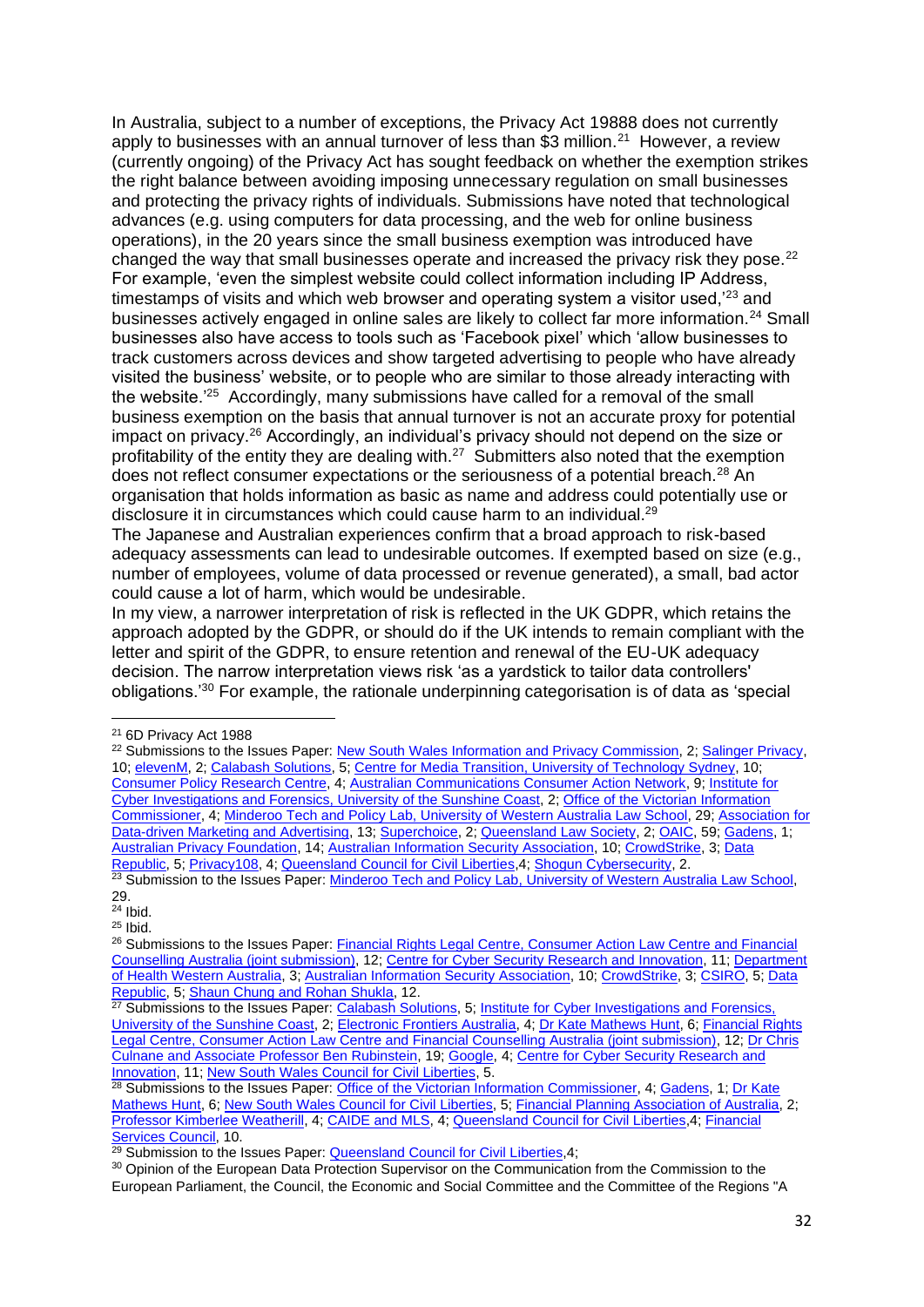category/sensitive' or 'ordinary' is that although the harm that can be caused to privacy normally depends on the context in which data are processed rather than on the content of the data as such certain special categories of data do by their nature pose a threat to privacy.<sup>31</sup> In essence, there is an *a priori* presumption of risk in relation to special category data independent of the actual processing context such that the legislator relies on the precautionary principle as to its processing in the form of more stringent obligations e.g., explicit consent apply to reflect the higher processing risk.

Likewise, at the heart of the UK GDPR is a general interest in conferring control over personal data to individuals even in the absence of tangible or intangible harm. Therefore, although making data controllers responsible only for 'material' privacy harms caused by the data processing and allowing them to choose the means to assess and mitigate the risks would align with the APEC Privacy Framework and its primary principle of prevent harm to individuals, it would be problematic because it would conflict with a core tenet of the UK GDPR.

In summary, the UK's future approach to adequacy decisions should comprise a mix of textual comparison of another country's legislation to ensure that core data protection principles and data subjects rights are guaranteed by data controllers irrespective of the level of risk to data subjects or level of harm posed, and a narrow interpretation of risk should be adopted in respect of adequacy decisions to ensure scalable and proportionate compliance e.g., more stringent obligations in respect of special category data processing. And, as the narrow interpretation of risk would ensure continued alignment with the GDPR, would be welcomed by businesses with UK and EEA operations that are currently based in the UK and seeking to minimise their compliance burdens.

Paradoxically adopting a broader approach to risk regulation that prima facie focuses only on 'serious' harms' or 'material risks' would prove counter-productive in terms of data flows from the EU/EEA bloc, potentially imperilling the EU-UK adequacy decision (or its renewal), add to the compliance burden of businesses established in the UK for the purpose of trading with UK and EEA countries, and therefore potentially reduce the UK's attractiveness as a base for international data flows. Indeed, as Antony Walker of TechUK has observed

"If you are running [a] global operation, you will want to have consistent processes across your businesses. What we are seeing is that global firms based outside of the EU are taking the GDPR as the norm for their business and are building their processes around it, so, for very large companies, there is no desire to diverge from the GDPR the opposite, because they worry about falling between the gaps."<sup>32</sup>

In short, the opportunity to diverge may prove illusory. That is, divergence is theoretically possible but may prove difficult to operationalise given that the UK needs data from EEA countries and other third countries will also continue to comply with the GDPR to ensure

comprehensive approach on personal data protection in the European Union", 14.1.2011, ("The higher the risks, the higher the need to implement concrete measures that protect information at a practical level and deliver effective protection", 21. EDPS claims that data protection law should be scalable, excluding the requirements of privacy by design, data protection officers and privacy impact assessments which should remain mandatory, 22- 23).

<sup>&</sup>lt;sup>31</sup> Amended proposal for a Council Directive on the protection of individuals with regard to the processing of personal data and on the free movement of such data ("Amended Proposal"), COM (92) 422 final - SYN 287, 15 October 1992.

<sup>32</sup> House of Lords, European Union Committee, 'Brexit: the EU data protection package,' 3rd Report of Session 2017-19, 18 July 2017, HL Paper 7, para 128.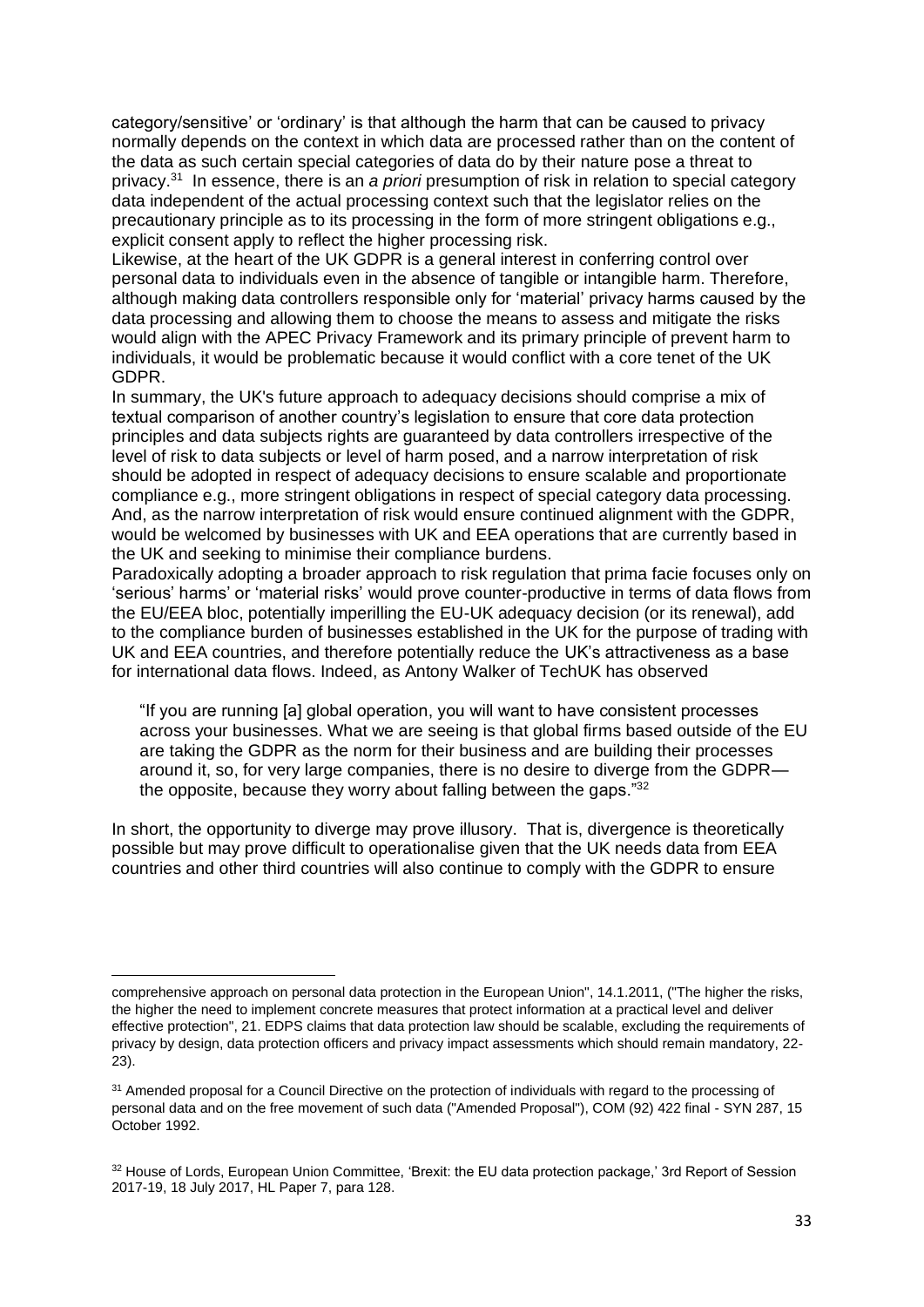continued market access. So divergent UK law could simply add friction and could prove an unwelcome business cost.<sup>33</sup>

Q3.2.2. To what extent do you agree that the government should consider *making adequacy regulations for groups of countries, regions and multilateral frameworks*?

# ○ Somewhat agree

 $\circ$ 

.

The Government is proposing to extend its ability to make adequacy assessments to include groups of countries, regions, and multilateral frameworks (paragraph 248), no doubt because efficiencies could be gained from assessing the laws applicants with similar provisions. Whilst the government might want to prioritise 'data partnerships' with countries it is negotiating trade deals with, e.g., the US, this approach could lead to it getting bogged down for years in negotiations with a country with widely divergent standards or succumbing to pressure to lower its own standards to facilitate trade, which could have negative consequences e.g., jeopardising the EU-UK adequacy decision. Accordingly, it is suggested that the government should instead prioritise the assessment of countries that have acceded to Convention 108+ because the modernised Convention contains many similar provisions to those in the UK GDPR. Whilst this would speed up the assessment process it is important to note that Convention 108+ does not include enforcement provisions found in the UK GDPR so it would not be a mere 'rubber stamping' exercise.<sup>34</sup>

Q3.2.3. To what extent do you agree with the proposal to *strengthen ongoing monitoring of adequacy regulations* and *relax the requirement to review adequacy regulations every four years*? ○ Strongly disagree

The Government also proposes removing the need for periodic review of adequacy decisions, which currently must take place every four years (paragraph 250) and replacing it with an 'ongoing monitoring' requirement. However, the Government has not specified how it intends to ensure 'ongoing monitoring'. Building a degree of flexibility into the periodic review period would be more appropriate than removing the requirement to review adequacy regulations every four years altogether or introducing a vague ongoing monitoring requirement. For example, the government could have a mechanism for extending the review period beyond four years if it was notified by a third country that the review period would overlap with a period in which the third country intends to implement legislative or procedural changes. In such circumstances it could be appropriate to delay the periodic review until the changes have taken effect. Having said that, any extension period should be for a specified period e.g., 18-24 months. And, if the third country fails to complete the legislative reform programme within the specified period, then the UK government should have a mechanism for triggering the postponed review or deciding to halt transfers to the country until compliance with the UK GDPR can be confirmed. The advantage of this approach is that it would allow a schedule of work to be planned, resources e.g., staff and other resources to be allocated, and avoids accidental drift and non-compliance with the UK GDPR over time.

<sup>33</sup> Mc Cullagh, Karen, **'**Post-Brexit Data Protection in the UK - Leaving the EU but not EU data protection law behind*,' in Research Handbook on Privacy and Data Protection Law: Values, Norms and Global Politics,* Van Brakel, R., De Hert, P. & González Fuster, G. (eds.). (Edward Elgar Publishing forthcoming).

<sup>34</sup> Greenleaf, Graham, 'Modernised' Data Protection Convention 108 and the GDPR (July 20, 2018). (2018) 154 Privacy Laws & Business International Report 22-3, UNSW Law Research Paper No. 19-3, [<https://ssrn.com/abstract=3279984>](https://ssrn.com/abstract=3279984)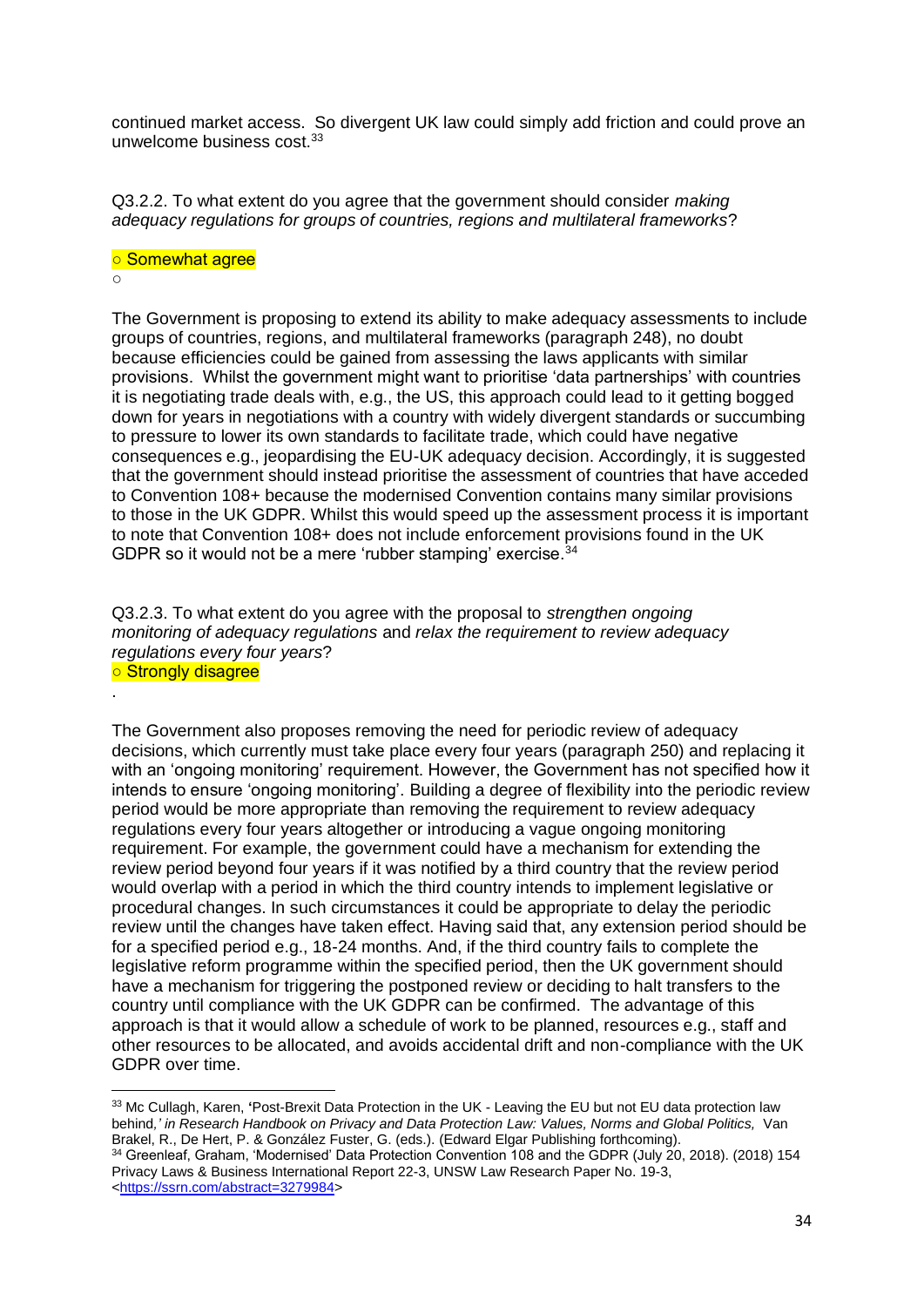Additionally, the government should consider whether continued close alignment with the GDPR would allow it to develop a working relationship with the EU such that a mechanism/procedure could be developed to allow the UK to 'rubber stamp' any adequacy decision renewals by the European Commission. That is, if the UK GDPR and GDPR remain essentially equivalent, then as and when the European Commission completes a periodic review of adequacy, the Secretary of State could have a mechanism that accepts renewal of a GDPR adequacy decision as a proxy for periodic review under the UK GDPR, thereby reducing the UK's assessment burden by avoid unnecessary duplication of assessments.

Q3.2.4. To what extent do you agree that *redress requirements for international data transfers may be satisfied by either administrative or judicial redress mechanisms, provided such mechanisms are effective*? ○ Strongly agree

The Government is proposing to amend the UK GDPR to make it clear that both judicial (e.g., provided for by a court of law or tribunal) and administrative (e.g., provided for by a regulator or ombudsperson) redress are acceptable so long as the redress is effective (paragraph 254). Both forms of redress can be equally effective, provided they are available in a timely manner, cost-effective, and any remedies awarded are legally binding.

Q3.5.1. To what extent do you agree that the proposal described in paragraph 270 represents *a proportionate increase in flexibility that will benefit UK organisations without unduly undermining data protection standard*s? ○ Strongly disagree

The government Is proposing to permit "repetitive use of derogations" (270). Repetitive use of derogations could leave the UK in breach of the spirit of the EU-UK GDPR adequacy requirements, because they should only be used in exceptional circumstances. Accordingly, if the UK does proceed with this proposal, it should require a data exporter to only avail of the derogation on a repetitive basis in very limited circumstances and require the data controller document the necessity and proportionality arguments regarding reliance on the derogation and to document the safeguards they have put in place.

# Chapter 4

**Q4.2.1. To what extent do you agree with the following statement: 'Public service delivery powers under section 35 of the Digital Economy Act 2017 should be extended to help improve outcomes for businesses as well as for individuals and households'?**

## ○ **Strongly disagree**

Please explain your answer, and provide supporting evidence where possible.

Public sector organisations should not be authorised to share personal data for the sake of the advancement of private companies (many of whom will have interests that are contrary to those of data subjects to whom such data relate). Giving public sector organisations legal authority to disclose personal data to private companies for the sake of those companies' advancement would effectively introduce a major carve out/exemption to a wide range of data protection rules and principles, and in so doing would seriously diminish and limit the application of data protection law, and concurrently weaken the level of data protection enjoyed by individuals.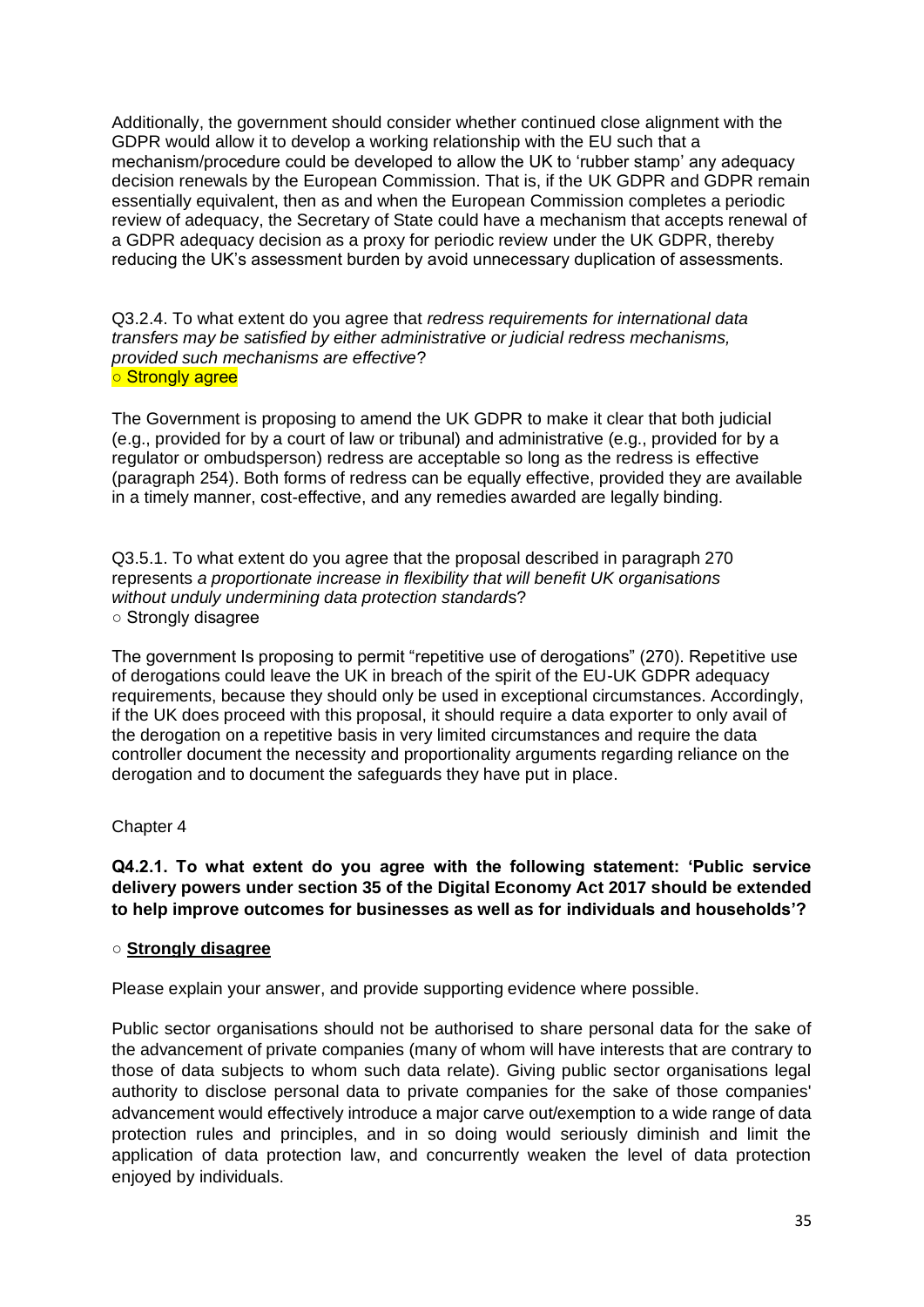# **Q4.3.3. To what extent do you agree with the proposal to clarify that public and private bodies may lawfully process health data when necessary for reasons of substantial public interest in relation to public health or other emergencies?**

## ○ **Neither agree nor disagree**

The term "substantial public interest" is indeed somewhat vague. Clarification of this term, and the role it plays in legitimising the processing of special category data, would likely be welcome. However, the devil will be in the details (i.e. how and in what way the term is clarified). The proposal at present does not clearly explain what any clarification of this term would consist of/look like. Further detail regarding this proposal will be necessary in order to provide greater feedback in relation to whether this is a good or bad idea. However, as above, in principle, there is nothing objectionable with attempting to add greater certainty to this part of the legislation.

# **Q4.3.4. What, if any, additional safeguards should be considered if this proposal were pursued?**

If this proposal were to be pursued it would be important that adequate safeguards were built into whatever clarification was adopted to ensure it was not abused. Greater clarity of the term "substantial public interest" should not equate to making it "easier" for data controllers to process health. The purpose of the clarification should exclusively be to help data controllers to determine when they were able to process personal data on this basis, not broaden their opportunities to process personal data on this basis.

Whatever clarification of the term "substantial public interest" is eventually settled on, it will be important for this clarification to be accompanied by explanatory notes/text that make it clear that this part of the legislation can only be invoked in exceptional circumstances, and that data controllers should be required to demonstrate why whatever public interest the processing of health data is necessary to protect is "substantial".

## **Q4.4.1. To what extent do you agree that compulsory transparency reporting on the use of algorithms in decision-making for public authorities, government departments and government contractors using public data will improve public trust in government use of data?**

## ○ **Somewhat disagree**

Public authority usage of algorithmic/automated decision-making should absolutely be subject to rigorous transparency requirements. This is absolutely vital for the purposes of democratic, political, and legal accountability. That said, the extent to which such requirements will greatly enhance widespread public trust in public uses of personal data is perhaps doubtful.

The algorithms that are likely to be used to underpin any public sector automated decisionmaking are likely to be highly complex and sophisticated. Regardless of whatever transparency obligations are put in place, it is unlikely that they will be explainable in plain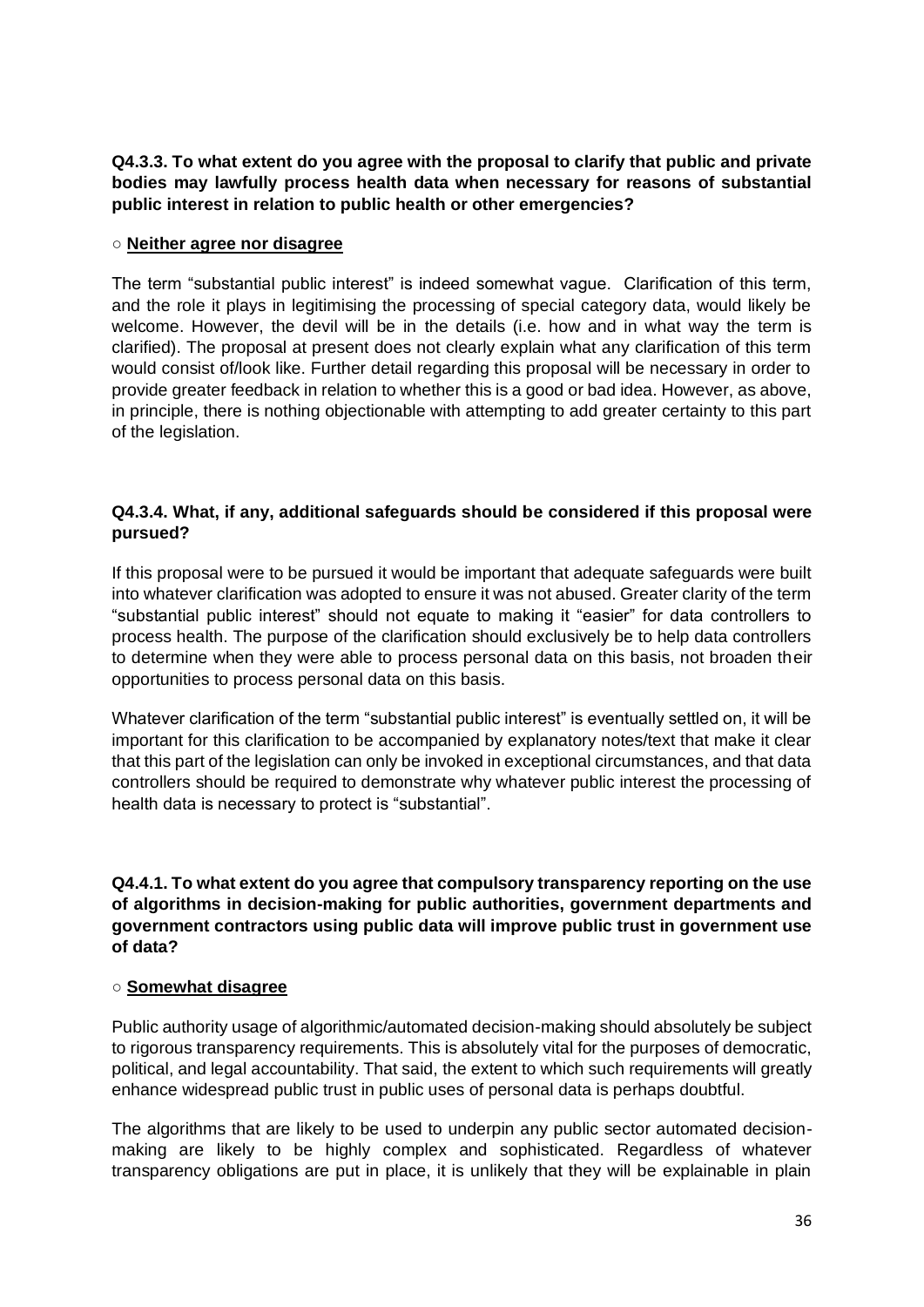language that would be understandable to all sections of the general public. Full appreciation of the usage of algorithms in any context would likely require a degree of expertise that the average person simply does not possess. To this end, it is probably unlikely that greater transparency would engender a widespread increase in public trust.

Moreover, there is a chance that public sector algorithms may fall foul of the so-called "black box problem", whereby they will begin to behave/make decisions in ways that are insusceptible to human cognition and comprehension.

More broadly, as has been pointed out elsewhere, transparency obligations (i.e. legal requirements which require explanations to be provided to individuals) frequently tend to be vague and unclear in relation to whom and to what they apply (Edwards 2017, Veale and Edwards 2018).

## **Q4.4.2. Please share your views on the key contents of mandatory transparency reporting.**

At the very least, transparency requirements should compel public sector organisations to provide explanations in relation to what personal data are subject to algorithmic/automated decision-making, which/what algorithmic techniques and technologies were being applied to the personal data, how these algorithms operated, what the purposes of the use of algorithms were, what safeguards are in place to prevent bias/discrimination/other harmful consequences, and how decisions made by algorithms can be challenged and/or reviewed by a natural person.

As above, however, for the reasons given in relation to Q.4.4.1, transparency obligations are unlikely to achieve much alone. A greater suite of legal rules relating to public sector algorithm use would likely go to greater lengths to increasing public trust and confidence in this area (e.g. stronger legal rules, restrictions and controls on public sector algorithm usage, greater access to judicial review as a means of challenging erroneous and/or unfair/harmful algorithmic decisions).

## **Q4.4.3. In what, if any, circumstances should exemptions apply to the compulsory transparency reporting requirement on the use of algorithms in decision-making for public authorities, government departments and government contractors using public data?**

Exemptions for transparency reporting requirements on the use of algorithms in decisionmaking by public authorities and government bodies/contractors should be strictly limited and construed very narrowly. Automated/algorithmic decision-making is increasingly used as the basis for decisions about individuals that can literally be life-changing, and so it is vital for individuals to have effective means through which they can challenge such decisions in the event of suspected impropriety or similar.

The ability for individuals to scrutinise public sector decision-making is absolutely critical to ensuring effective political and democratic accountability. By the same token, the ability of individuals to ascertain, who is processing their personal data, in what circumstances, and for what purposes, is a prerequisite for them effectively exercising their other data protection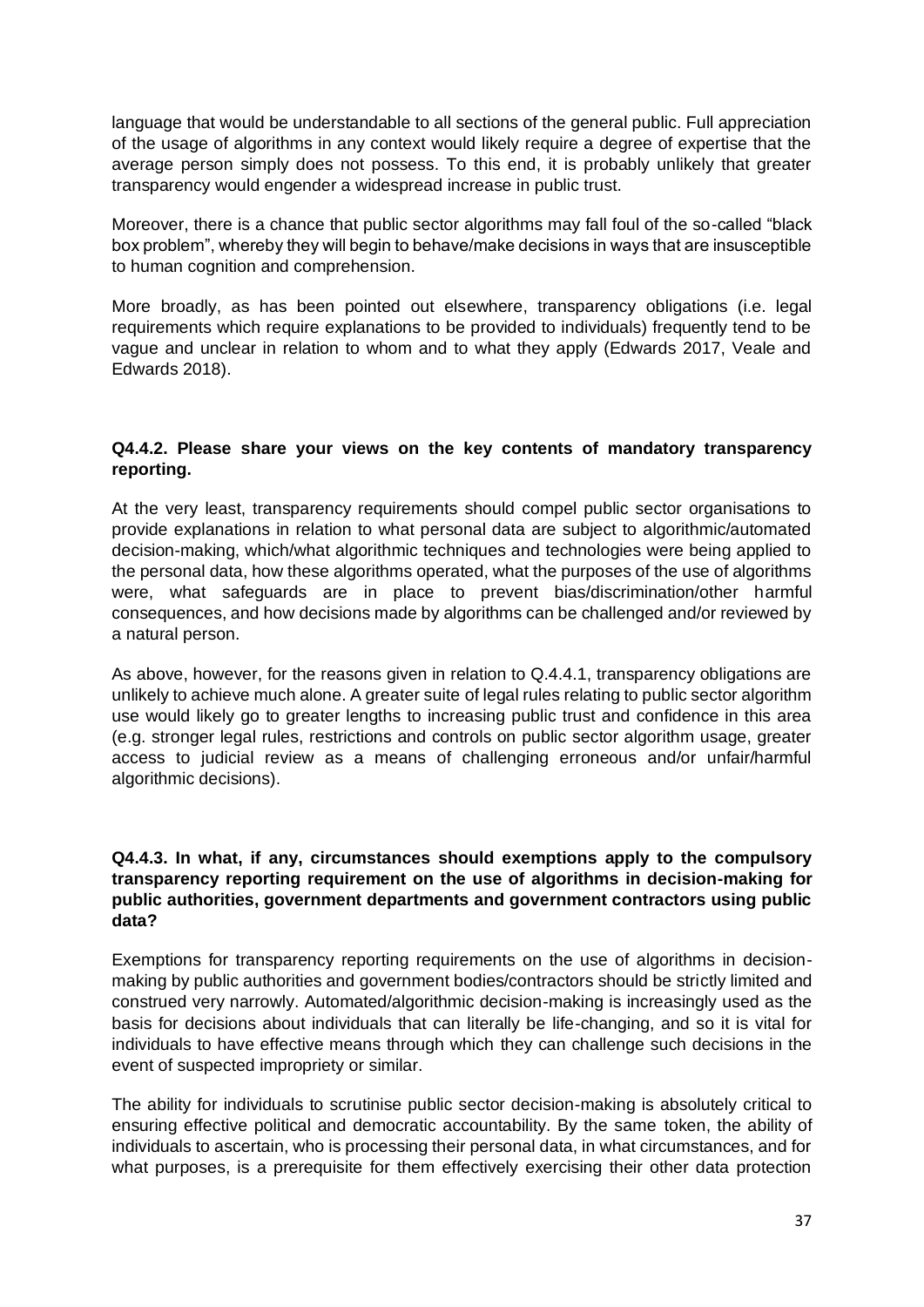rights (e.g. the right of access, right to erasure etc.). To this end, there is a clear reason for why transparency reporting obligations must remain in place for the maiority of algorithmic decision-making undertaken by public sector organisations. The consequences of such obligations being removed or watered-down would likely be extremely harmful.

There may on occasions be reasons to limit transparency obligations in the above regard (e.g. in situations where revealing information about the decision-making process may represent a significant risk to national security or to public health), but as above, such exemptions should be limited to truly exceptional circumstances and construed very narrowly so that they do not become subject to abuse.

**Q4.4.4. To what extent do you agree there are any situations involving the processing of sensitive data that are not adequately covered by the current list of activities in Schedule 1 to the Data Protection Act 2018?**

## ○ **Neither agree nor disagree**

No comments.

**Q4.4.5. To what extent do you agree with the following statement: 'It may be difficult to distinguish processing that is in the substantial public interest from processing in the public interest'?**

## ○ **Somewhat agree**

Yes, as noted above in response to Q4.3.3 the term "substantial public interest" is vague and would likely benefit from clarification. To this end, it is unclear what the word "substantial" adds to the term "public interest" (i.e. a ground for personal processing under Art.6 UK GDPR), or indeed how "public interest" and "substantial public interest" differ. Some elucidation as to their difference can perhaps be gleaned from case law and other regulatory guidance, but statutory/legislative clarification would likely be desirable. However, as also noted above, whether such clarification would be a development to be welcomed would depend heavily on exactly *how* the term was clarified, and *what* the eventual wording of the clarification was.

## **Q4.4.6. To what extent do you agree that it may be helpful to create a definition of the term 'substantial public interest'?**

#### ○ **Somewhat agree**

See above (answers to 4.3.3 and 4.4.5).

**Q4.4.7. To what extent do you agree that there may be a need to add to, or amend, the list of specific situations in Schedule 1 to the Data Protection Act 2018 that are deemed to always be in the substantial public interest?**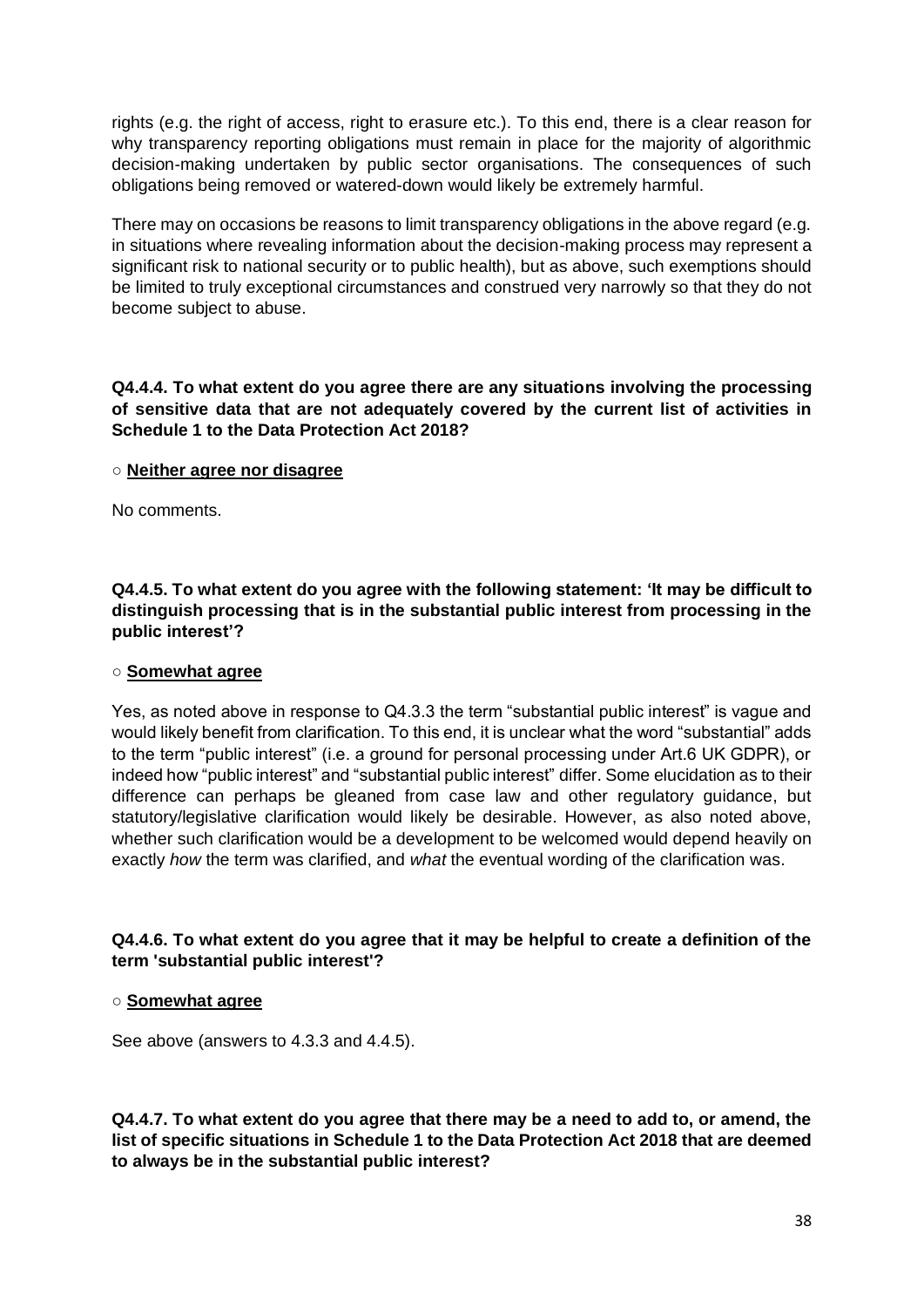## ○ **Somewhat agree**

It would likely be helpful if a specific "critical public health" (e.g. serious epidemics/pandemics) situation was added to the list of situations mentioned in Schedule 1 that are always deemed to be in the substantial public interest.

**Q4.4.8. To what extent do you agree with the following statement: 'There is an opportunity to streamline and clarify rules on police collection, use and retention of data for biometrics in order to improve transparency and public safety'?**

#### ○ **Neither agree nor disagree**

No comments.

**Q4.5.1. To what extent do you agree with the proposal to standardise the terminology and definitions used across UK GDPR, Part 3 (Law Enforcement processing) and Part 4 (Intelligence Services processing) of the Data Protection Act 2018?**

○ **Neither agree nor disagree**

No comments.

**Chapter 5**

## **5.2. Strategy, Objectives and Duties**

## *Q5.2.1.To what extent do you agree that the ICO would benefit from a new statutory framework for its objectives and duties?*

*○ \_Neither agree nor disagree* 

At present, there is no strategic framework to guide the ICO's work. However, as noted in the Consultation, the ICO currently does identify and publish its strategic priorities in a series of documents (Information Rights Strategic Plan; Technology Strategy; International Strategy). These strategies are set for an appropriate timeframe (for instance, four years in the case of the current Information Rights Strategic Plan). This enables the ICO to strike a suitable balance between clarity and stability, on the one hand, and flexibility in defining its priorities in a changing societal and technological context, on the other.

The evidence that a new statutory framework is required for the objectives and duties of the ICO is unclear. The existing approach can attain the objectives stated in the Consultation document (namely: to "offer greater clarity and stability to the ICO's role and purpose, improve transparency, and strengthen accountability in line with best practice of other regulators"). The case might be made to consolidate the existing Information Rights and Technology strategies, given that technology is now an embedded factor in almost all ICO work. This is the type of change that the current approach enables unimpeded.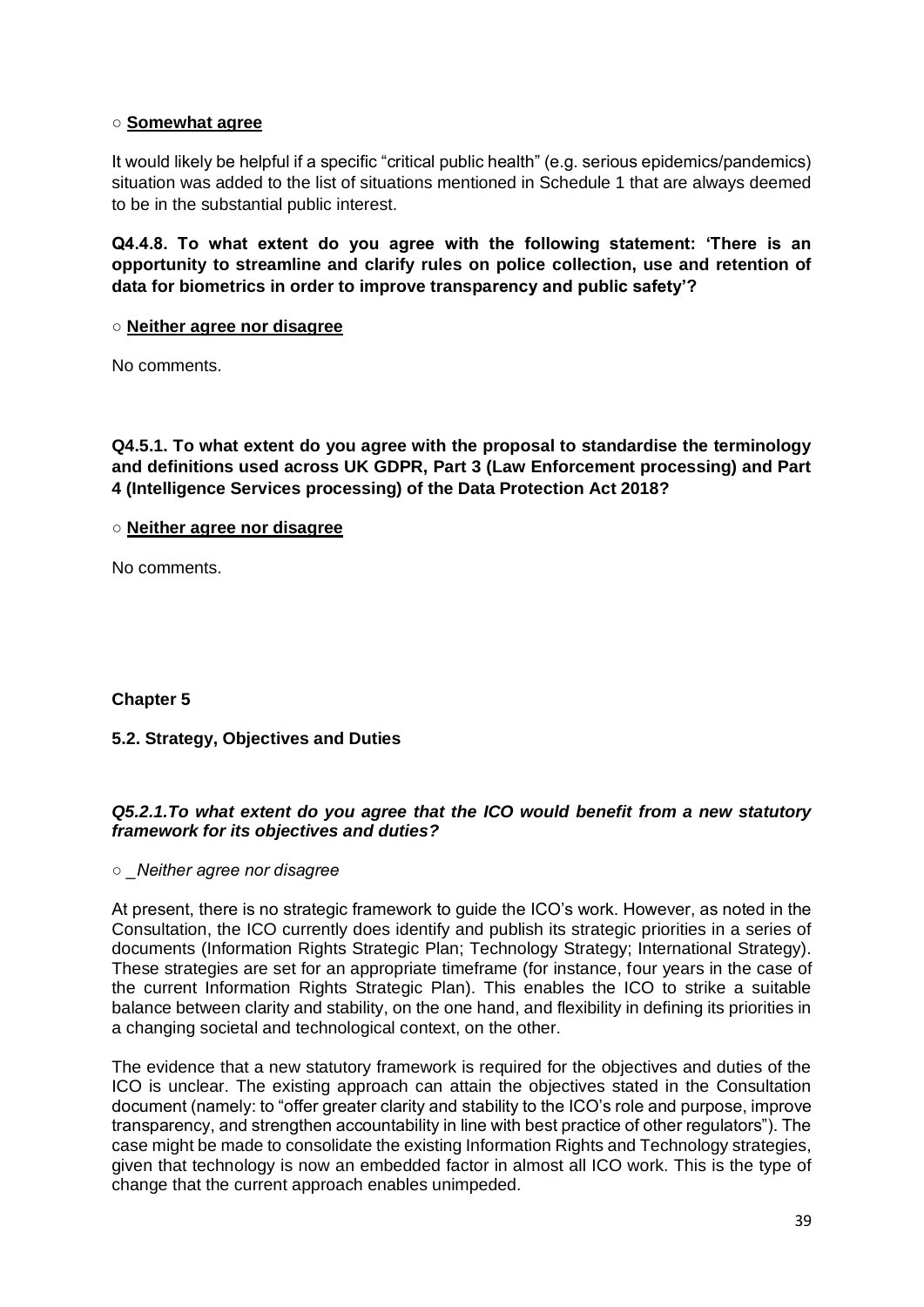Furthermore, it is unclear how this proposal to put the objectives and duties of the ICO in a new statutory framework is reconciled with the broader ambition expressed in the Consultation to "propose more discretion for regulators to achieve their objectives in a flexible way, counterbalanced by increased accountability and scrutiny" (para 316).

#### *Q5.2.2. To what extent do you agree with the proposal to introduce an overarching objective for the ICO with two components that relate to upholding data rights and encouraging trustworthy and responsible date use respectively?*

#### ○ \_*Neither agree nor disagree*

The objective of upholding data rights, monitoring enforcement and providing safeguards to prevent data misuse are core to the ICO. Public trust in personal data processing is also critical to its role, and it should seek to foster trust in data processing. It is not the role of the ICO to encourage data processing or use, however where such processing occurs it should ensure that it is done in a way that enhances trust and confidence.

#### *Q5.2.3. Are there any alternative elements that you propose are included in the ICO's overarching objective?*

#### *○ \_Yes*

The primary role of the ICO should be to ensure compliance with the legal framework for personal data processing and to ensure that enforcement action is taken when such compliance is lacking. This, in turn, will lead to increased public confidence in personal data processing.

The independence of the ICO (see further below) from both direct and indirect interference should also be emphasised.

#### *Q5.2.4. To what extent do you agree with the proposal to introduce a new duty for the ICO to have regard to economic growth and innovation when discharging its functions?*

*○ \_Strongly disagree* 

The ICO is required to apply a legislative framework: the Data Protection Act 2018. This legislative framework protects "individuals with regard to the processing of their personal data" (s2). It does this by (i) requiring personal data to be processed lawfully and fairly; (ii) conferring rights on the data subject and (iii) conferring obligations on the Commissioner.

The legislative framework does not explicitly enable economic growth and innovation considerations to be taken into account by the ICO when discharging its functions. While there may be some specific provisions which enable such factors to be taken into account (such as the Article 6(1)(f) legitimate interests legal basis incorporated into the 2018 Act), there are not legal grounds for their incorporation more generally.

Nor is their proposed introduction desirable. Cooperation between the ICO and other regulators such as the CMA whose remit is to ensure the efficient functioning of markets, including the promotion of consumer choice and innovation, is desirable. Nevertheless, requiring the ICO to have regard to economic growth and innovation when discharging its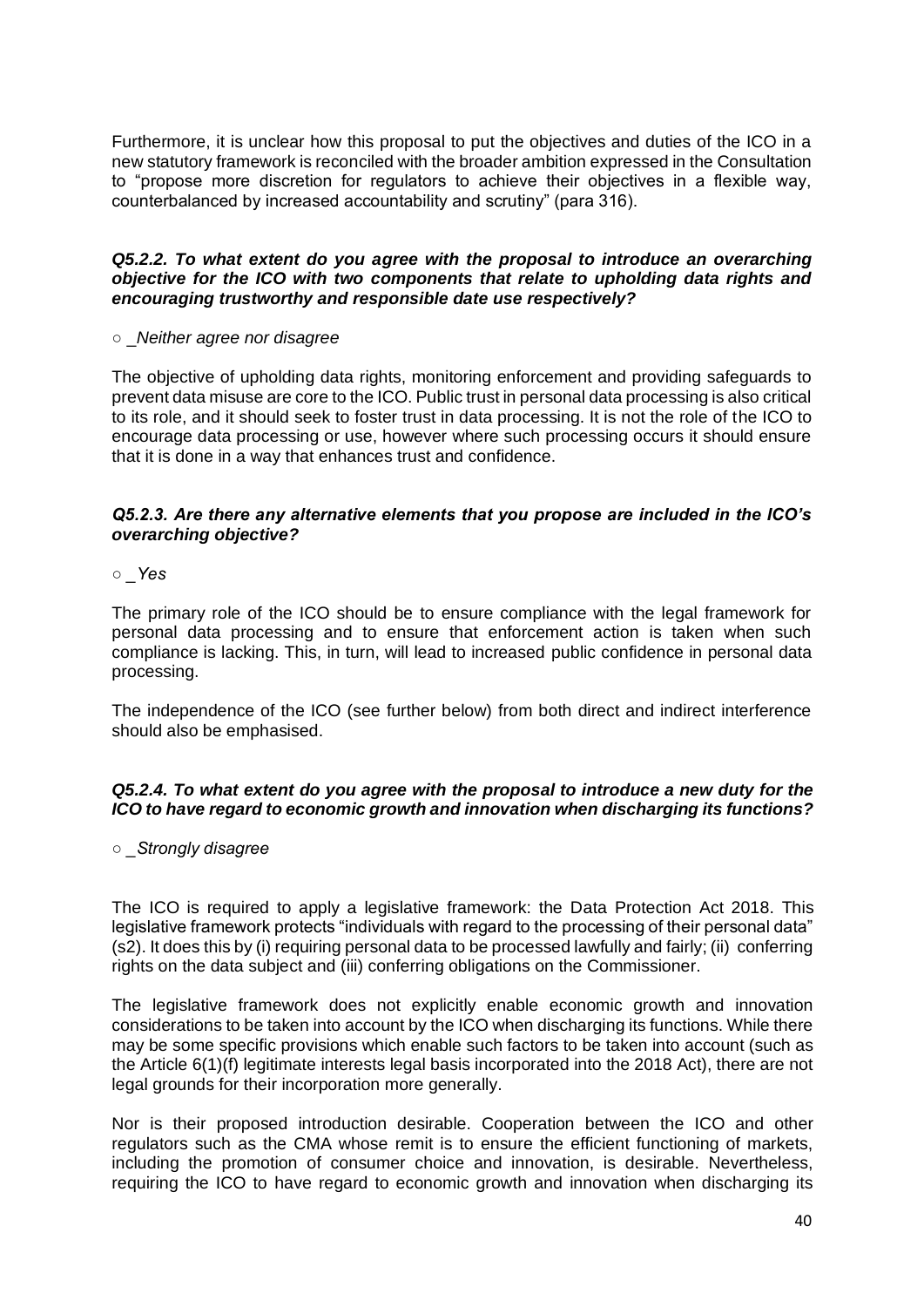functions, blurs the boundaries between the competences and functions of these regulators. Moreover, where a direct clash exists between the duties of the ICO to uphold the rights of individuals or to ensure good data governance, on the one hand, and economic growth considerations, on the other, it is unclear how the ICO would or should discharge its duties. This, in turn, would affect legal certainty negatively.

*Q5.2.5. To what extent do you agree with the proposal to introduce a duty for the ICO to have regard to competition when discharging its functions? ○ \_Neither agree nor disagree.* 

More specificity is needed on the idea that the ICO would "have regard to competition" when discharging its functions. The ICO can already take into account the competitive context (eg the extent to which there is a competition on a relevant market) when applying the law. For instance, when ascertaining whether consent can be deemed to be "freely given", the market position of the data controller may be relevant to this assessment. This is distinct from a more proactive role where the ICO would seek to promote competition through its actions. There is a risk with the latter that this encroaches on the regulatory competences of the CMA and detracts from legal certainty (as above).

*Q5.2.6. To what extent do you agree with the proposal to introduce a new duty for the ICO to cooperate and consult with other regulators, particularly those in the DRCF (CMA, Ofcom and FCA)?* 

*○ \_Somewhat agree* 

The principle of inter-agency cooperation is welcome and mirrors developments occurring elsewhere in an effort to ensure more coherent regulatory decision making (for instance, the EU's Digital Clearing House). Whether it is appropriate to impose a *duty* on the ICO to engage in this way, as opposed to merely eliminating the obstacles to such cooperation, depends on what this cooperation entails.

*Q5.2.7. Are there any additional or alternative regulators to those in the Digital Regulation Cooperation Forum (CMA, Ofcom and FCA) that the duty on the ICO to cooperate and consult should apply to? ○ \_Don't know* 

*Q5.2.8. To what extent do you agree with the establishment of a new information sharing gateway between relevant digital regulators, particularly those in the DRCF? ○ \_Strongly agree* 

If the DRCF is to be effective in its mission to ensure effective cooperation between regulatory bodies, then it is necessary for these agencies to discuss the details of the cases they are investigating. In successful examples of inter-agency cooperation (for instance, the European Competition Network), mechanisms and procedures have been introduced to facilitate data sharing while respecting the procedural rights of stakeholders in the investigation. Similar ground rules are required for the DRCF.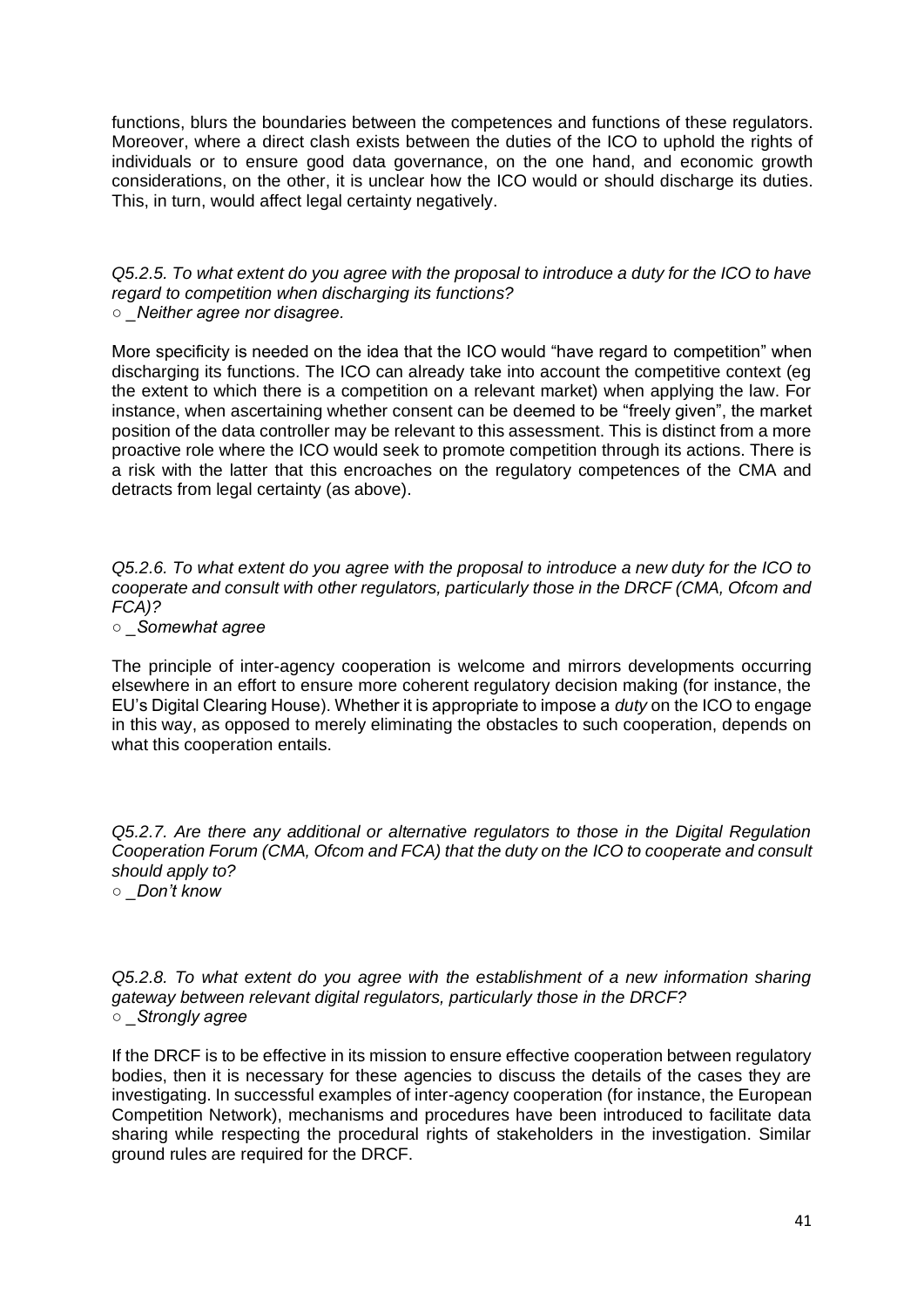*Q5.2.9. Are there any additional or alternative regulators to those in the DRCF (ICO, CMA, Ofcom and FCA) that the information sharing gateway should include?* 

*○ \_Don't know* 

*Q5.2.10. To what extent do you agree with the government's proposal to introduce specific language recognising the need for the ICO to have due regard to public safety when discharging its functions?* 

*○ \_Somewhat disagree* 

The ICO is the regulator tasked with upholding fundamental rights and promoting responsible data use. The rights it is required to uphold, in particular the right to respect for private life, have regularly been jeopardised by security initiatives that have subsequently been deemed incompatible with Article 8 ECHR by the ECtHR (for instance, in *S and Marper v UK*). To the extent that the ICO must apply the law in a proportionate way, the obligation to take security factors into account is already present.

It is unclear what the motivation is to render this obligation explicit.

*Q5.2.11. To what extent do you agree with the proposal for the Secretary of State for DCMS to periodically prepare a statement of strategic priorities which the ICO must have regard to when discharging its functions?* 

## *○ \_Strongly disagree*

The ICO is an independent regulatory body. Article 15(5) of the Council of Europe's Convention 108 (as modernised) states that:

"The supervisory authorities shall act with complete independence and impartiality in performing their duties and exercising their powers and in doing so shall neither seek nor accept instructions."

While there is no jurisprudence on this provision from the ECtHR, it is worth highlighting that this text requires *complete* independence. Should the Secretary of State specify, or even influence, the priorities of the ICO, this would constitute an interference with its independence. It is also recalled that EU law views the complete independence of supervisory authorities as an "essential component" of the right to data protection (*Schrems* and subsequent jurisprudence). By politicising the role of the ICO, there is a clear risk that the UK would no longer be deemed adequate by the EU for the purposes of transnational data flows.

*Q5.2.12. To what extent do you agree with the proposal to require the ICO to deliver a more transparent and structured international strategy?* 

#### *○ \_Somewhat disagree*

*.* 

The ICO already publishes an international strategy, thereby ensuring some transparency. The current strategy is also a structured one. The need for further transparency and structure is therefore unclear.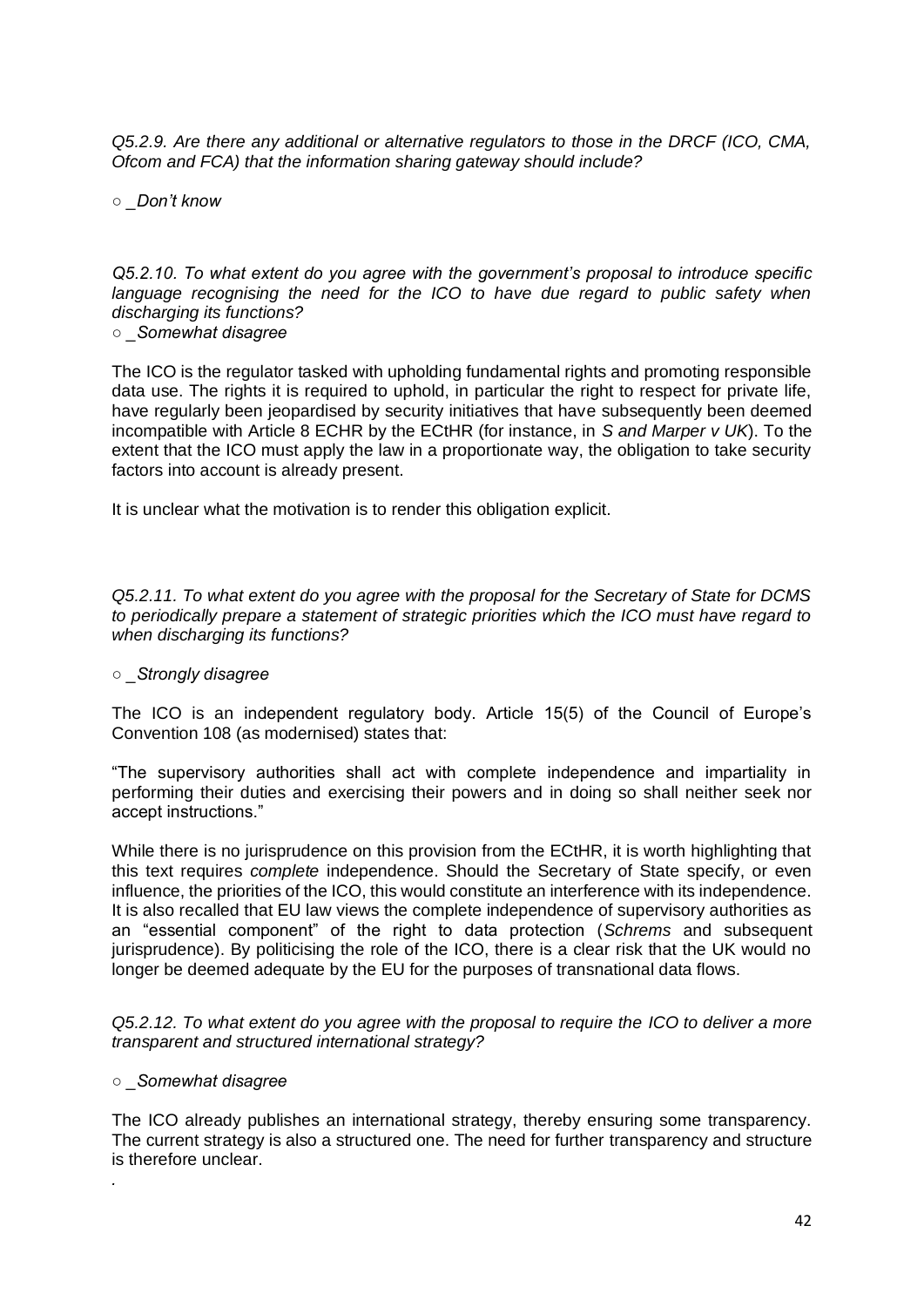*Q5.2.13. To what extent do you agree with the proposal to include a new statutory objective for the ICO to consider the government's wider international priorities when conducting its international activities? ○ \_Strongly disagree* 

As noted above, the ICO is an independent regulator. By requiring the ICO to take into consideration the government's wider international priorities when conducting its international activities, the government would be explicitly influencing its actions and role for political aims. This would leave the UK in breach of its international legal commitments and in danger of jeopardising its existing data sharing agreement with the EU.

## **5.3. Governance Model and Leadership - relates to FOI role also.**

Q5.3.1. To what extent d*o you agree that the ICO would benefit from a new governance and leadership model, as set out above?* 

- \_*Strongly agree*
- \_*Somewhat agree*
- \_*Neither agree nor disagree*
- \_*Somewhat disagree*
- \_*Strongly disagree*

*Please explain your answer, and provide supporting evidence where possible.* 

*Q5.3.2. To what extent do you agree with the use of the Public Appointment process for the new chair of the ICO?* 

- \_*Strongly agree*
- \_*Somewhat agree*
- \_*Neither agree nor disagree*
- \_*Somewhat disagree*
- \_*Strongly disagree*

*Please explain your answer, and provide supporting evidence where possible.* 

*Q.5.3.3. To what extent do you agree with the use of the Public Appointment process for the non-executive members of the ICO's board?* 

- \_*Strongly agree*
- \_*Somewhat agree*
- \_*Neither agree nor disagree*
- \_*Somewhat disagree*
- \_*Strongly disagree*

*Please explain your answer, and provide supporting evidence where possible.* 

*Q5.3.4. To what extent do you agree with the use of the Public Appointment process for the new CEO of the ICO?* 

- \_*Strongly agree*
- \_*Somewhat agree*
- \_*Neither agree nor disagree*
- \_*Somewhat disagree*
- \_*Strongly disagree*

*Please explain your answer, and provide supporting evidence where possible.*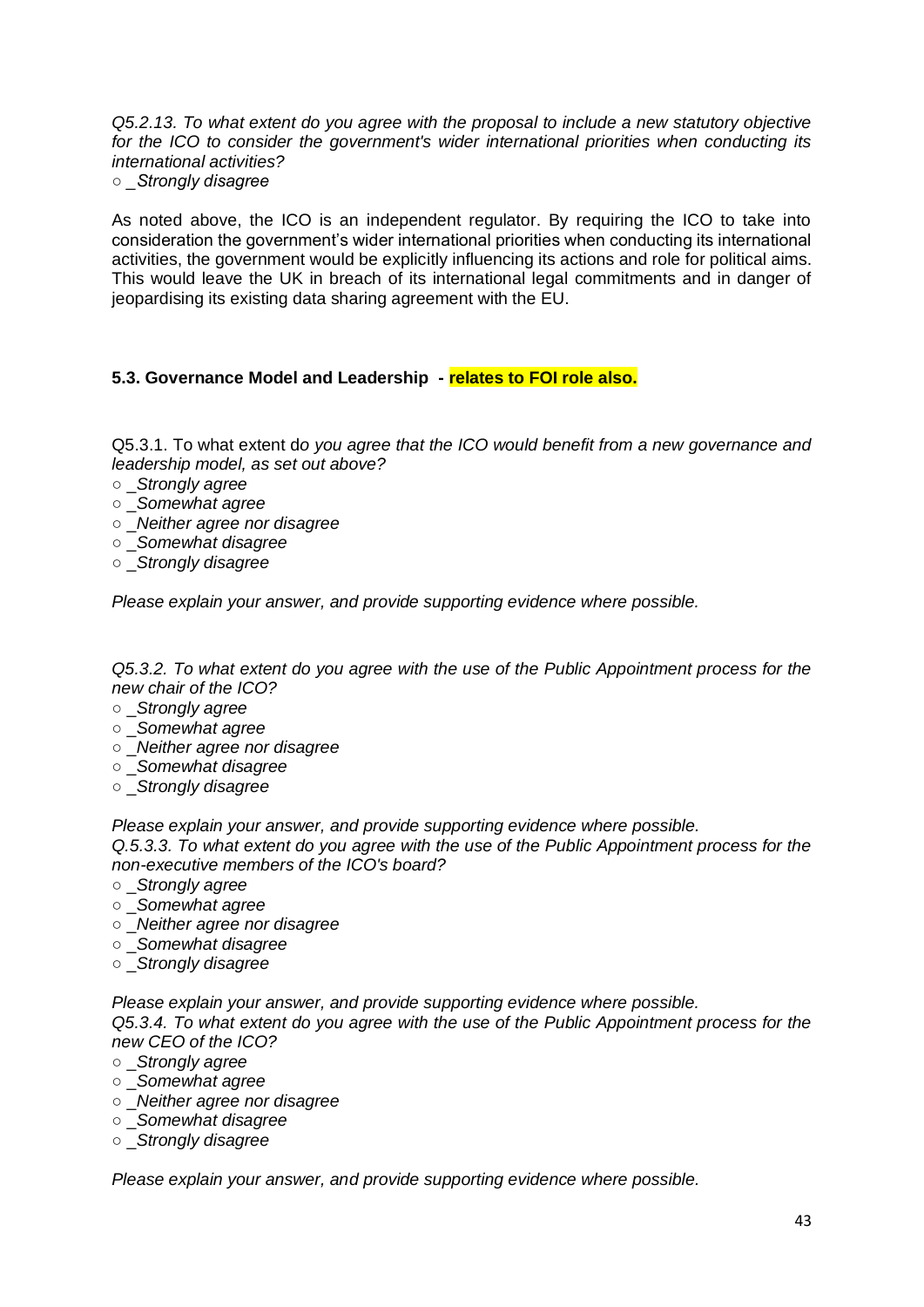*Q5.3.5. To what extent do you agree that the salary for the Information Commissioner (i.e. the proposed chair of the ICO in the future governance model) should not require Parliamentary approval?* 

- \_*Strongly agree*
- \_*Somewhat agree*
- \_*Neither agree nor disagree*
- \_*Somewhat disagree*
- \_*Strongly disagree*

*Please explain your answer, and provide supporting evidence where possible.* 

## **5.4 Accountability and Transparency**

The government welcomes views on the following questions:

## **Q5.4.1. To what extent do you agree with the proposal to strengthen accountability mechanisms and improve transparency to aid external scrutiny of the ICO's performance?**

#### ○ **Strongly agree**

The proposal to strengthen accountability mechanisms and improve transparency to aid external scrutiny of the ICO's performance seems a welcome suggestion. The legality principle is a legal standard in all democratic societies and a key benchmark in public administration. It supports legal assurance, as well as increasing lawfulness in decision making processes. The transparency principle directly affects the liability of public authorities toward the citizens, by allowing these citizens to get access to all information concerning their activity. Lack of accountability and transparency in public administration decreases the rule of law and democratic values. Standardized accountability and transparency requirements enhance public administration. This takes places when the latter regularly publishes information about specific decisions and responds to citizens' requests vis-à-vis their administrative decision-making. The transparency principle also demands that administrative activity be accessible for citizens or open for public review. Thus, transparency and accountability remain key principles for democratic governance<sup>35</sup>.

## **Q5.4.2. To what extent do you agree with the proposal to introduce a requirement for the ICO to develop and publish comprehensive and meaningful key performance indicators (KPIs) to underpin its annual report?**

## ○ **Strongly agree**

The proposal to introduce a requirement for the ICO to develop and publish comprehensive and meaningful KPIs to underpin its annual report appears also appropriate. The transparency principle is a constitutional tenet, which is adopted by the EU institutions as a basic tool for other rules. The concept of transparency has developed from other subjects, varying from social law to legislation on financial issues, as well as recruitment by the EU Institutions. The openness principle was incorporated into EU legislation by the Amsterdam

<sup>35</sup> <https://core.ac.uk/download/pdf/229465497.pdf>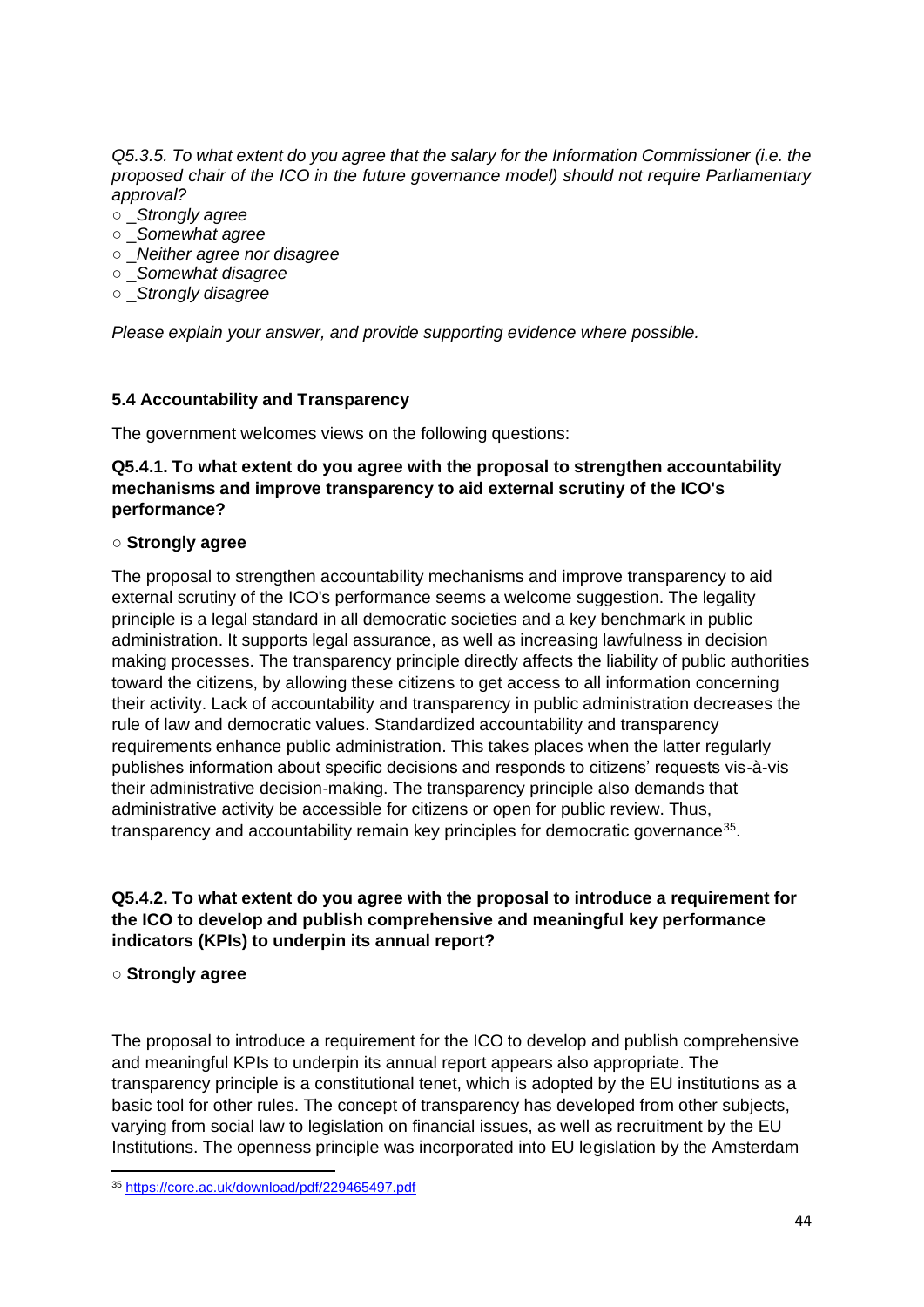Treaty, under Article 1 of the Treaty on European Union (TEU)<sup>36</sup>. Furthermore, the UN has portrayed the notions of transparency, accountability and integrity, individually and collectively, as part of the foundational tenets of public administration<sup>37</sup>. Additionally, transparency is deemed to be a key feature of high-quality governance. The EU Ombudsman also made efforts towards legislation on good administration to avoid maladministration. It created the 'Code of Good Administrative Behavior', which encapsulates 27 articles, being basic norms for good administration<sup>38</sup>. Similarly, both the right to good administration and the right of access to documents was incorporated into the EU Charter of Fundamental Rights. On the one hand, Article 41 of the EU Charter enshrines the right to good administration:

'1. Every person has the right to have his or her affairs handled impartially, fairly and within a reasonable time by the institutions, bodies, offices and agencies of the Union.

2. This right includes: a) The right of every person to be heard, before any individual measure which would affect him or her adversely is taken; b) The right of every person to have access to his or her file, while respecting the legitimate interests of confidentiality and of professional and business secrecy; c) The obligation of the administration to give reasons for its decisions.

3. Every person has the right to have the Union make good any damage caused by its institutions or by its servants in the performance of their duties, in accordance with the general principles common to the laws of the Member States.

4. Every person may write to the institutions of the Union in one of the languages of the Constitution and must have an answer in the same language.'

On the other hand, Article 42 of the EU Charter includes the right of access to documents:

'Any citizen of the Union, and any natural or legal person residing or having its registered office in a Member State, has a right of access to European Parliament, Council and Commission documents.'

## **Q5.4.3. To what extent do you agree with the proposal to require the ICO to publish the key strategies and processes that guide its work?**

## ○ **Strongly agree**

Please refer to previous question.

## **Q5.4.4. What, if any, further legislative or other measures with respect to reporting by the ICO would aid transparency and scrutiny of its performance?**

○ **Yes** 

<sup>36</sup> Treaty of Amsterdam amending the treaty of European union, the treaties establishing the European communities and certain related acts, oct. 2, 1997, 1997 o.j. (c340).

<sup>&</sup>lt;sup>37</sup> The UN Charter states, "The paramount consideration in the employment of the (UN) staff ... shall be the necessity of securing the highest standards of efficiency, competence and integrity." (Article 101) In addition, many Member States identify integrity, transparency and accountability among core values or founding principles for their public administrations in their constitutions and relevant laws. <sup>38</sup> <https://core.ac.uk/download/pdf/229465497.pdf>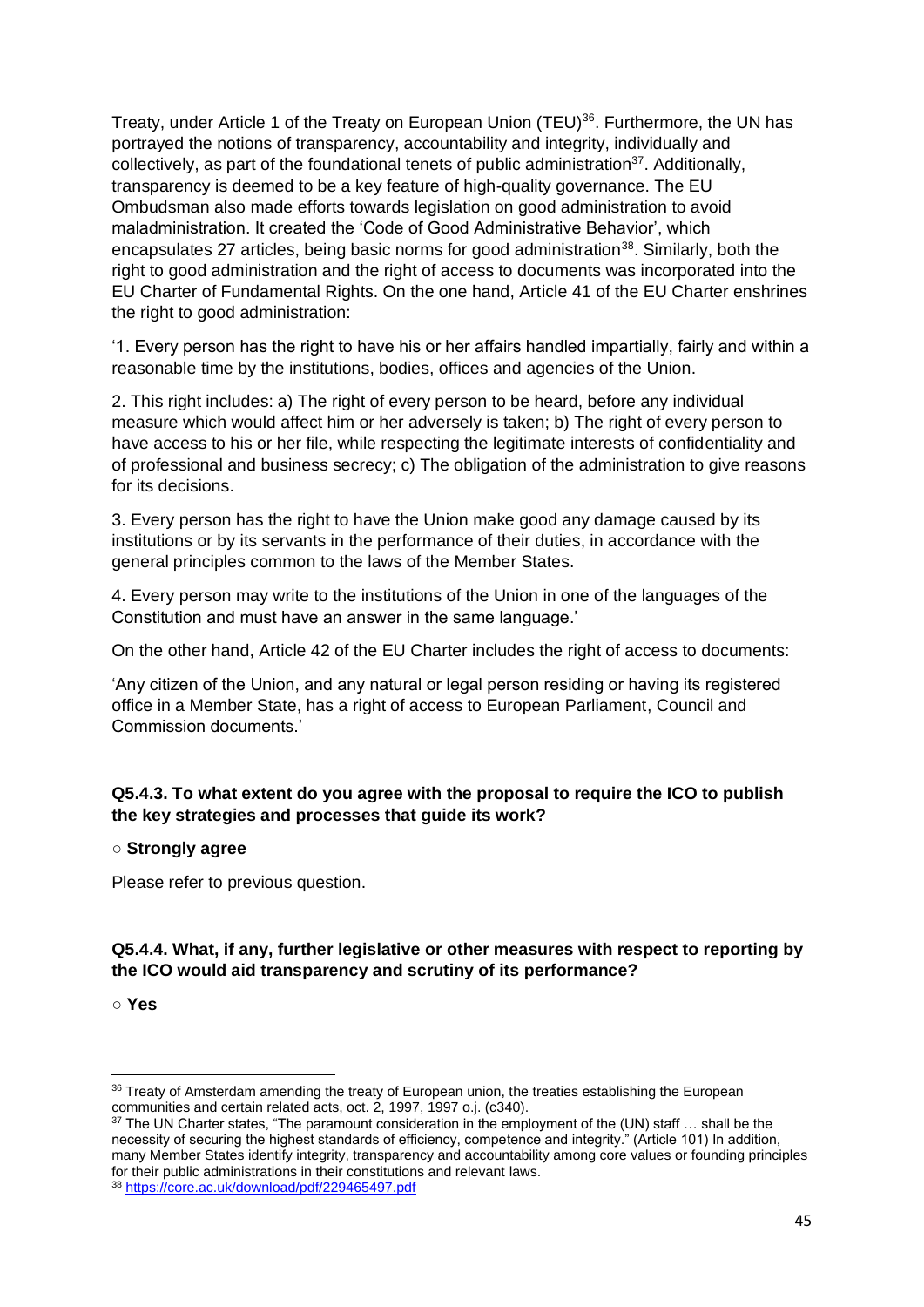In terms of aiding transparency and scrutiny of ICO'S performance, it is the duty of public authorities to publish all information associated with administration activity. Conversely, interested parties should also have equal access to information sources and relevant data. Moreover, public administration's transparency has significant impact on public administration reform, as well as promoting increased effectiveness, efficiency and responsiveness, as key factors of good administration. In this context, public administration's transparency should be supported by the deployment of innovative Information and Communication Technologies. Thus, the computerization and modernization of public administration should be considered fundamental features of government transformation toward a higher degree of open information accessibility, accountability and transparency<sup>39</sup>.

## **Q5.4.5. Please share your views on any particular evidence or information the ICO ought to publish to form a strong basis for evaluating how it is discharging its functions, including with respect to its new duties outlined above.**

As noted above, standardized accountability and transparency requirements enhance public administration. This takes places when the latter regularly publishes information about specific decisions and responds to citizens' requests vis-à-vis their administrative decisionmaking<sup>40</sup>.

The government welcomes views on the following questions:

# **Q5.4.6. To what extent do you agree with the proposal to empower the DCMS Secretary of State to initiate an independent review of the ICO's activities and performance?**

## ○ **Strongly disagree**

The regulator should be completely independent of any Parliamentary and political influence. The Independent Reviewer of Terrorism Legislation is an illustrative example: in *Big Brother*  the ECtHR stressed that the uniqueness of the Reviewer's role lied in 'its complete independence from government'<sup>41</sup>. Moreover, the UN Special Rapporteur's Report on Freedom of Expression stated that any law limiting the right to freedom of expression must be applied by a body that is independent of any political power in a way, which is not arbitrary, including the possibility of remedy and challenge<sup>42</sup>. Additionally, case law from the ECtHR states that, in a field where abuse was highly likely, it was also in principle desirable to entrust supervisory oversight to a judge<sup>43</sup>. Parliamentary scrutiny should be limited to ensuring the regulator fulfils its duties appropriately.

## **Q5.4.7. Please share your views on what, if any, criteria ought to be used to establish a threshold for the ICO's performance below which the government may initiate an independent review.**

<sup>39</sup> Ibid.

 $40$  Ibid.

<sup>41</sup> *Big Brother Watch and Others v United Kingdom (*Applications nos. 58170/13, 62322/14 and 24960/15*)* at 160.

<sup>&</sup>lt;sup>42</sup> Report of the Special Rapporteur on the promotion and protection of the right to freedom of opinion and expression, (16 May 2011) at Page 8.

<sup>43</sup> *Klass and others v Germany (*Application no. 5029/71*)* at Para 56 *Big Brother Watch and Others v United Kingdom (*Applications nos. 58170/13, 62322/14 and 24960/15*)* at Para 58.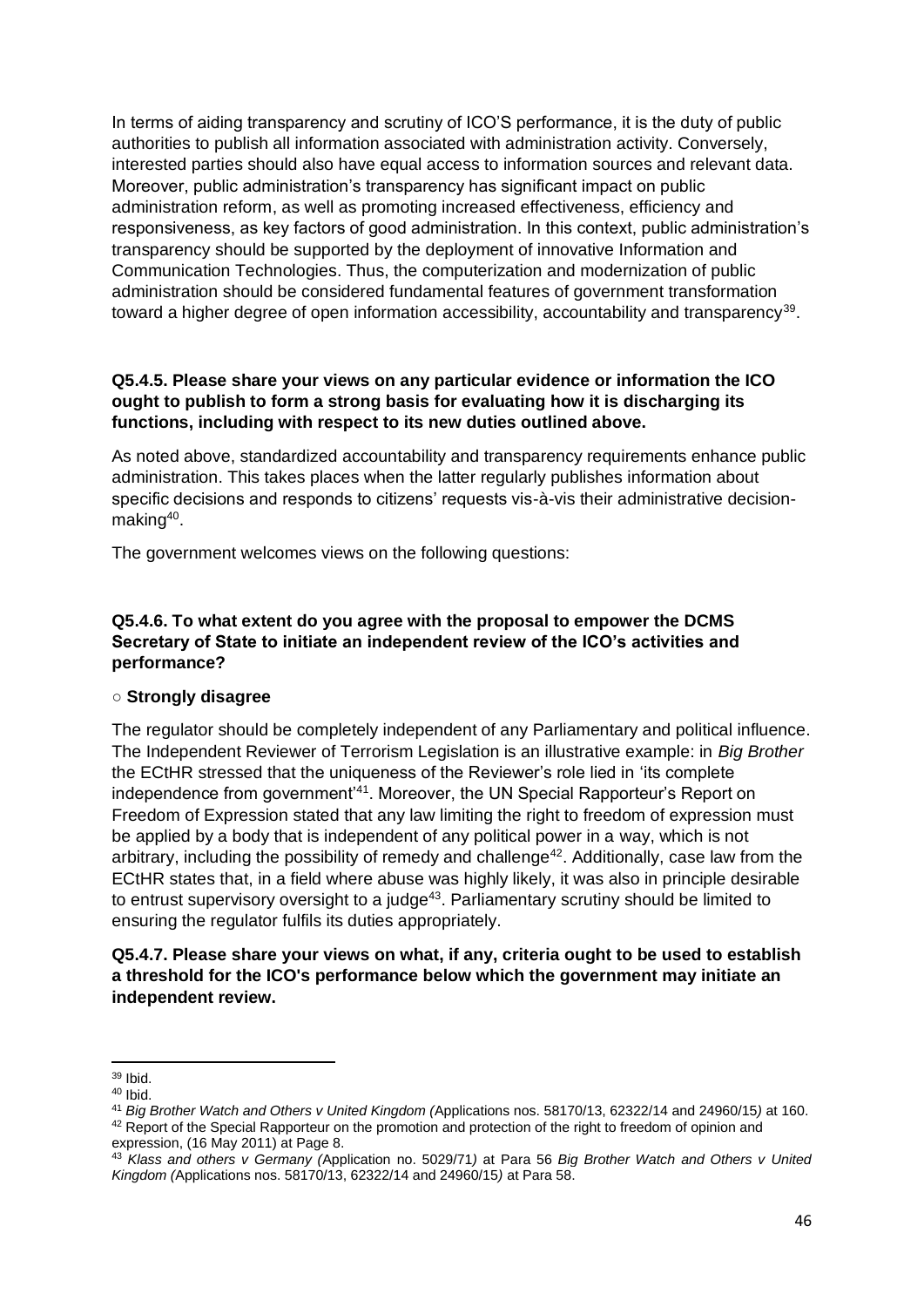In view of the previous answer, this question is not directly relevant/applicable.

# **5.5 Codes of Practice and Guidance**

# **Q5.5.1. To what extent do you agree with the proposal to oblige the ICO to undertake and publish impact assessments when developing codes of practice, and complex or novel guidance?**

## ○ **Somewhat agree**

The European Data Protection Supervisor has noted that the Member States, the European Data Protection Board and the European Commission must support the drawing up of codes of practice considering the specific needs of micro, small and medium-sized enterprises<sup>44</sup>. Similarly, the Article 29 Working Party further observes that compliance with these codes also helps build transparency<sup>45</sup>.

The report notes that the government proposes to compel the ICO to carry out and publish impact assessments, as well as undertaking improved consultation, when developing codes of practice, and new or complex guidance. The report explains that this will provide the current procedures with a statutory underpinning. It further elaborates that it is imperative that the ICO's codes of practice and guidance are accessible and allow regulated entities to comply with the law easily and efficiently. Importantly, this would appear to be consistent with human rights instruments such as, the European Convention on Human Rights. It is worth noting that post-Brexit the EU-UK Trade and Cooperation Agreement supports the UK's commitment to remain subject to the ECHR, and the oversight of the ECtHR. In this regard, it should be stressed that, according to the European Court of Human Rights' caselaw, for any interference with the right to privacy and freedom of expression to be 'in accordance with the law' under Articles 8 and 10 of the Convention, three conditions must be fulfilled: firstly, it needs to be based in national legislation; secondly, this legislation should be accessible and thirdly, it must satisfy the Strasbourg Court's foreseeability and rule of law principles<sup>46</sup>.

# **Q5.5.2. To what extent do you agree with the proposal to give the Secretary of State the power to require the ICO to set up a panel of persons with expertise when developing codes of practice and complex or novel guidance?**

## **○ Strongly disagree**

As noted above, the European Data Protection Supervisor has noted that the Member States, the European Data Protection Board and the European Commission must support the drawing up of codes of practice considering the specific needs of micro, small and medium-sized enterprises<sup>47</sup>. Similarly, the Article 29 Working Party further observes that

<sup>44</sup> European Data Protection Supervisor (Opinion 3/2018) Opinion on Online Manipulation and Personal Data at Page 20.

<sup>45</sup> Article 29 Working Group Guidelines on Consent under Regulation 2016/679 at pg 19.

<sup>46</sup> *Kennedy v the United Kingdom* App no 26839/05 (2010) 52 EHRR [151]; *Rotaru v Romania* App no 28341/95 (2000) 8 BHRC 449 [52]; *Liberty and others v the United Kingdom* App no 58243/00 (2008) 48 EHRR 1 [59]; *Yildirim v Turkey* App no 3111/10 (ECtHR, 18 March 2013) [57]; *Delfi v Estonia* App no 64569/09 (ECtHR, 16 June 2015) [120]–[122].

<sup>47</sup> European Data Protection Supervisor (Opinion 3/2018) Opinion on Online Manipulation and Personal Data at Page 20.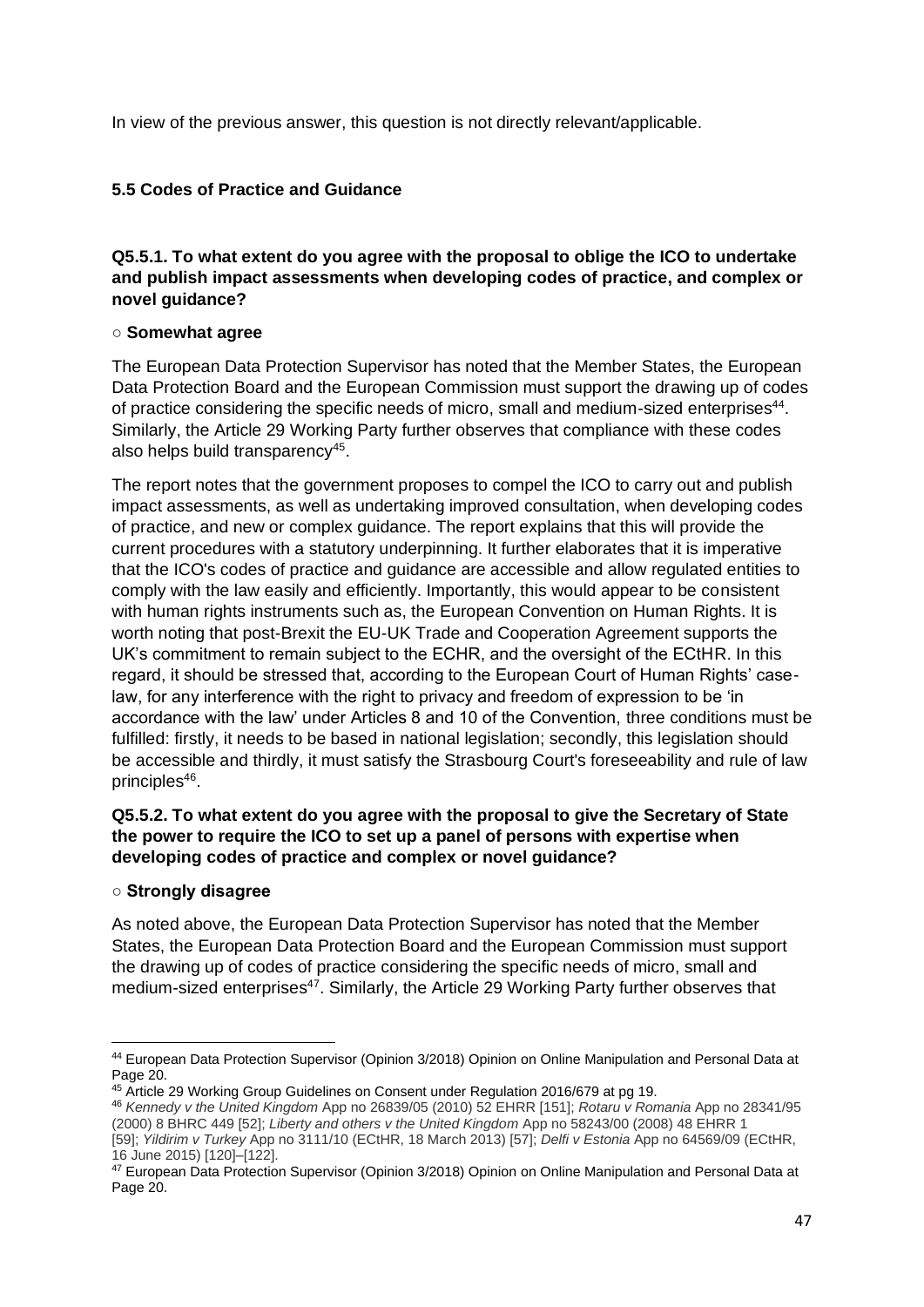compliance with these codes also helps build transparency<sup>48</sup>. However, Page 30 of the report states that 'to encourage diverse debate, the government proposes to introduce a power for the DCMS Secretary of State to require the ICO to set up a panel of persons with relevant expertise when developing codes of practice, and complex or novel guidance'.

This is extremely concerning.

As flagged above, the regulator should be completely independent of any Parliamentary and political influence, including when developing Codes of Practice. The Independent Reviewer of Terrorism Legislation is an illustrative example: in *Big Brother* the ECtHR stressed that the uniqueness of the Reviewer's role lied in 'its complete independence from government'<sup>49</sup>. The UN Special Rapporteur's Report on Freedom of Expression stated that any law limiting the right to freedom of expression must be applied by a body that is independent of any political power in a way, which is not arbitrary, including the possibility of remedy and challenge <sup>50</sup>. Moreover, case law from the ECtHR states that, in a field where abuse was highly likely, it was also in principle desirable to entrust supervisory oversight to a judge<sup>51</sup>. Parliamentary scrutiny should be limited to ensuring the regulator fulfils its duties appropriately.

**Q5.5.3. To what extent do you agree with the proposal to give the Secretary of State a parallel provision to that afforded to Houses of Parliament in Section 125(3) of the Data Protection Act 2018 in the approval of codes of practice, and complex and novel guidance?**

## **○ Strongly disagree**

Please refer to previous answer above ie Q5.5.2.

# **Q5.5.4. The proposals under this section would apply to the ICO's codes of practice, and complex or novel guidance only. To what extent do you think these proposals should apply to a broader set of the ICO's regulatory products?**

## ○ **Strongly disagree**

As per page 130 of the report, the government proposes to provide the Secretary of State for DCMS a parallel power to that granted to the Houses of Parliament in section 125(3) of the Data Protection Act 2018 in the approval of codes of practice and new or complex guidance. This will provide the Secretary of State with a 40-day period to approve a code of practice or new or complex guidance. The report notes that if the Secretary of State does not approve it, the ICO cannot issue it and another version of codes of practice and new or complex guidance must be prepared. As explained above, the regulator should be completely independent of any Parliamentary and political influence, including when developing codes of practice and new or complex guidance. Thus, these proposals should not apply to a broader set of the ICO's regulatory products either**.**

<sup>48</sup> Article 29 Working Group Guidelines on Consent under Regulation 2016/679 at pg 19.

<sup>49</sup> *Big Brother Watch and Others v United Kingdom (*Applications nos. 58170/13, 62322/14 and 24960/15*)* at 160. <sup>50</sup> Report of the Special Rapporteur on the promotion and protection of the right to freedom of opinion and expression, (16 May 2011) at Page 8.

<sup>51</sup> *Klass and others v Germany (*Application no. 5029/71*)* at Para 56 *Big Brother Watch and Others v United Kingdom (*Applications nos. 58170/13, 62322/14 and 24960/15*)* at Para 58.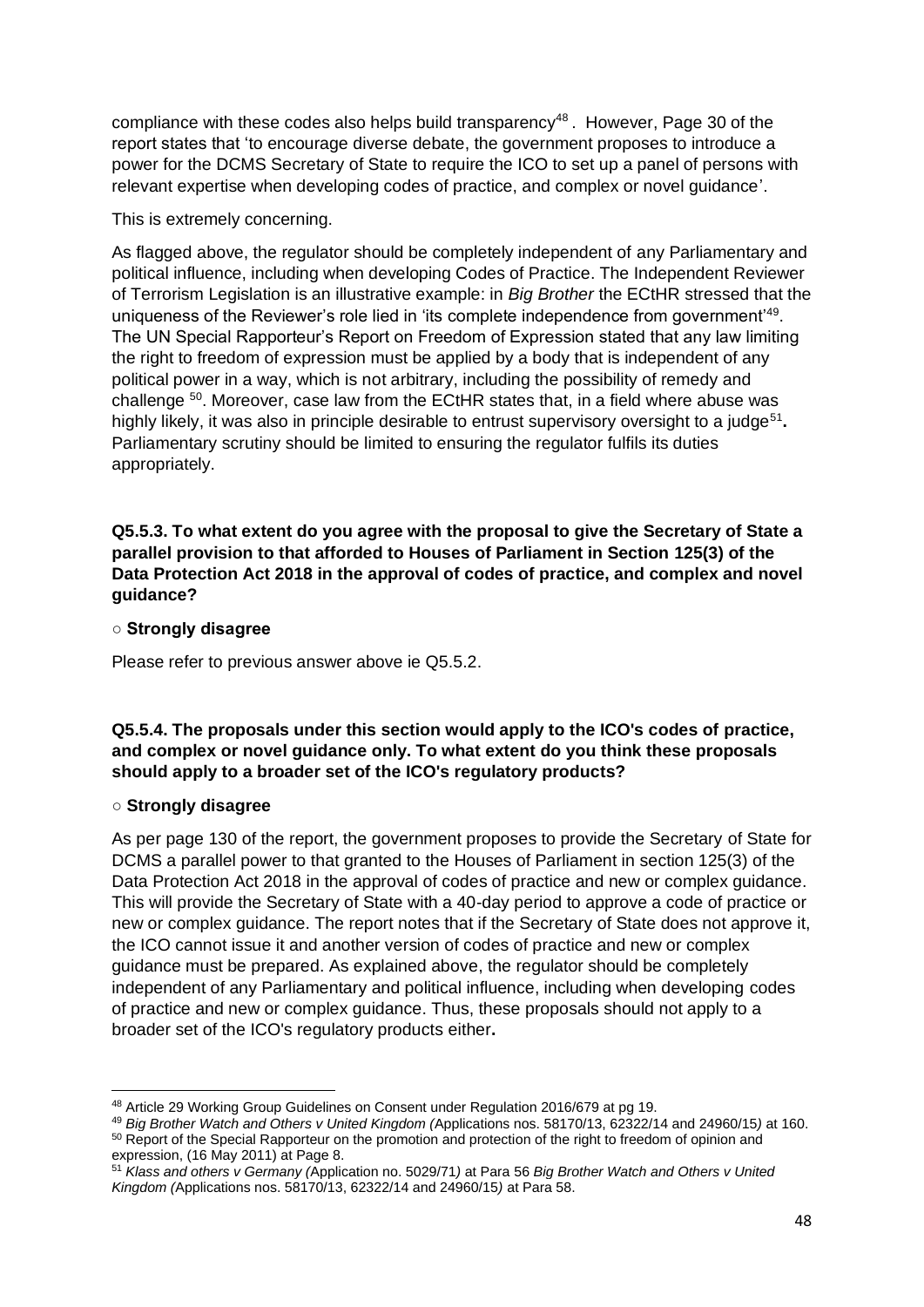# **Q5.5.5 Should the ICO be required to undertake and publish an impact assessment on each and every guidance product?**

**○ Yes** 

As noted above, this would help to build transparency, as well as being compliant with both, the ECHR and the Strasbourg Court's accessibility, foreseeability and rule of law principles.<sup>52</sup> Please refer to Q5.5.1.

## **5.6 Complaints**

The government welcomes views on the following questions:

## **Q5.6.1. To what extent do you agree that the ICO would benefit from a more proportionate regulatory approach to data protection complaints?**

## ○ **Strongly disagree**

Clearly, the ICO would benefit from a more proportionate regulatory approach to data protection complaints. However, it is arguable that the government's desire to establish a more efficient scheme by allowing the ICO to take a risk-based approach, focusing on upstream activities to detect and address problems, will also be a significant human rights issue. A risk-based approach entails establishing the scope or scale of risks associated with a specific case and a known threat. It is true that such an approach may be helpful in technical scenarios in which data controllers such as, corporate actors must assess their individual operational risks. However, the suggested risk-based approach would also have data controllers assessing their operational risks vis-à-vis data subjects' human rights. Similarly, data controllers would additionally have an interest in minimizing the risks to create products. It is thus arguable that a risk-based approach to regulation would not appear to align well with the protection of human rights on the internet such as, data subjects' right to protection of their personal data and privacy. It should be noted that the GDPR specifically refers to risks and sets out the conditions for carrying out a risk assessment under some circumstances. For example, if there is a data breach. Importantly, however, this piece of legislation is not only based on rights, but perhaps more significantly, making these rights operational<sup>53</sup>. Indeed, during the GDPR negotiations, the Article 29 Working Party warned that the risk-based approach should never replace corporate actors' duties to safeguard human rights:

'…the Working Party is concerned that both in relation to discussions on the new EU legal framework for data protection and more widely, the risk-based approach is being increasingly and wrongly presented as an alternative to well-established data protection rights and principles, rather than as a scalable and proportionate approach to compliance. The purpose of this statement is to set the record straight<sup>54</sup>.'

<sup>52</sup> *Kennedy v the United Kingdom* App no 26839/05 (2010) 52 EHRR [151]; *Rotaru v Romania* App no 28341/95 (2000) 8 BHRC 449 [52]; *Liberty and others v the United Kingdom* App no 58243/00 (2008) 48 EHRR 1 [59]; *Yildirim v Turkey* App no 3111/10 (ECtHR, 18 March 2013) [57]; *Delfi v Estonia* App no 64569/09 (ECtHR, 16 June 2015) [120]–[122].

<sup>53</sup> <https://www.accessnow.org/eu-regulation-ai-risk-based-approach/>

<sup>54</sup> Article 29 Working Group Statement on the Role of a Risk-based Approach in Data Protection Legal Frameworks 2014/218 at page 2.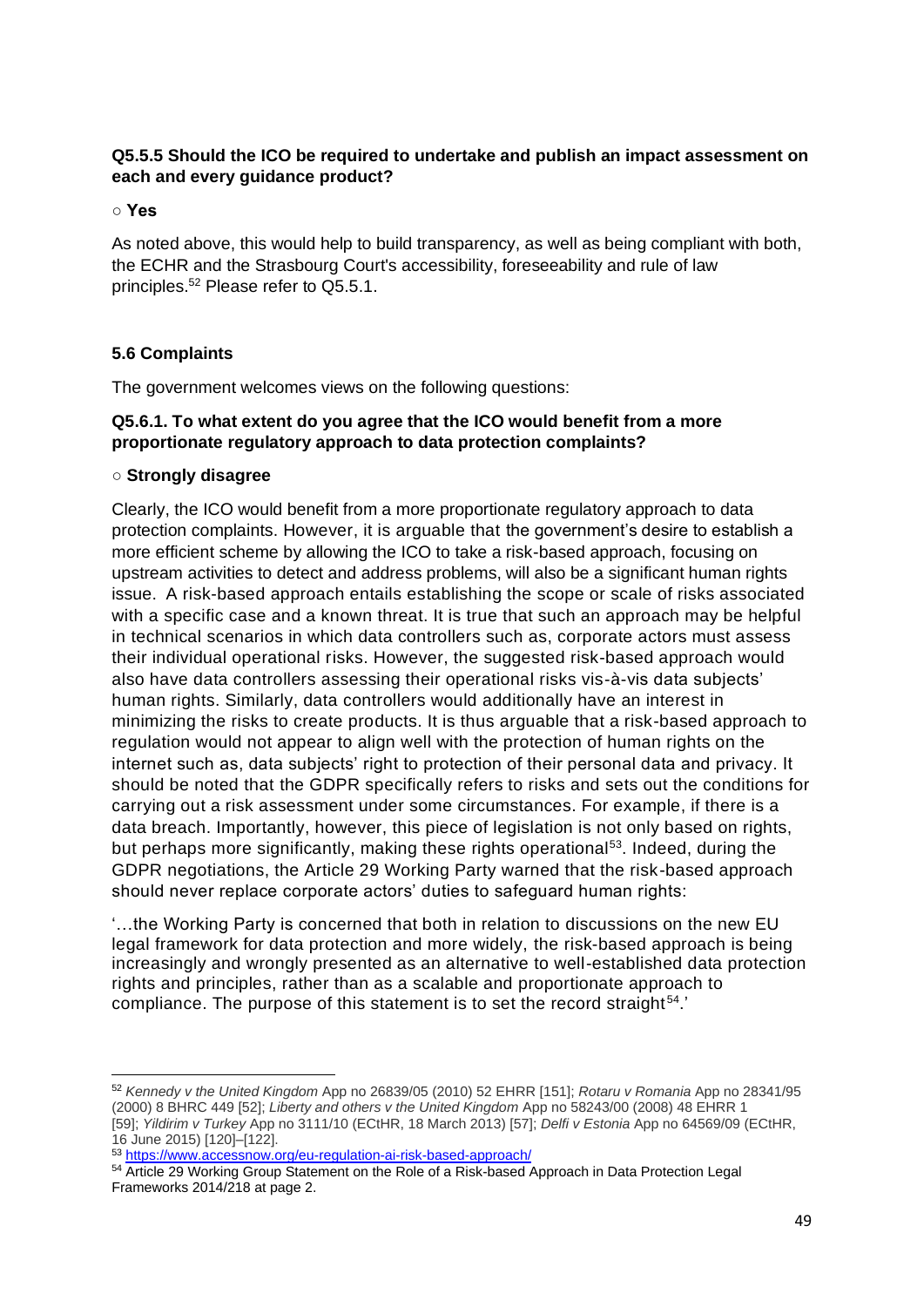The above warning elaborates that 'rights granted to the data subject by EU law should be respected regardless of the level of the risks which the latter incur through the data processing involved'<sup>55</sup>. It is worth noting that, since then the data protection authorities have not changed their mind on this issue. In fact, the European Data Protection Board stresses that, pursuant to the GDPR, the risk-based approach is restricted to a limited number of articles and makes perfectly clear that other duties continue to be relevant<sup>56</sup>. In other words, to promote human rights standards, a more proportionate regulatory approach to data protection complaints should be a human rights-based law such as, the GDPR. Thus, the government should not jeopardize ECHR/CJEU human rights by replacing a simple risk mitigation activity by the very companies, which have vested interests in developing technologies such as, Artificial Intelligence<sup>57</sup> - see to that effect the high-risk AI systems included in the EU proposed AI Act<sup>58</sup>.

## **Q5.6.2. To what extent do you agree with the proposal to introduce a requirement for the complainant to attempt to resolve their complaint directly with the relevant data controller prior to lodging a complaint with the ICO?**

## ○ **Strongly disagree**

Again, the government's proposal to create a requirement for the complainant to attempt to resolve their complaint directly with the data controller before lodging a complaint with the ICO, would not seem to align well with current human rights instruments. For instance, in applying the rule of law principle, the Strasbourg Court has observed that executive authority interference with individuals' Articles 8 and 10 Convention rights must also be subject to effective supervision<sup>59</sup> (eg the ICO). Moreover, in *Tele2/Watson* the CJEU held that, considering both Article 8(3) of the EU Charter of Fundamental Rights and the Court's caselaw, a crucial aspect about the protection of individuals concerning the processing of their personal data was prior review by the courts or independent authorities such as, the ICO $^{60}$ .

Additionally, in *Delfi v Estonia*, judges Sajó and Tsotsoria observed that although governments did not always directly restrict human rights, the fact that - as in the current situation - they would seem to exert pressure and impose liability on data controllers meant that 'collateral or private-party censorship' was the unavoidable outcome<sup>61</sup>. For instance, these judges cautioned that the use of technical means led to a number of problems, such as intentional overbreadth and diminished procedural safeguards<sup>62</sup>. Moreover, crucially, they concluded that as data controllers would have to provide 'supervision 24/7', this would result in absolute and strict liability. In other words, 'blanket prior restraint'<sup>63</sup>.

<sup>55</sup> Ibid at page 3.

<sup>56</sup> European Data Protection Board Guidelines 4/2019 on Article 25 Data Protection by Design and by Default. <sup>57</sup> <https://www.accessnow.org/eu-regulation-ai-risk-based-approach/>

<sup>58</sup> <https://eur-lex.europa.eu/legal-content/EN/TXT/?uri=CELEX%3A52021PC0206>

<sup>59</sup> *Barbulescu v Romania* App no 61496/08 (ECtHR, 5 September 2017) [110]; *Rotaru v Romania* App no

<sup>28341/95 (2000) 8</sup> BHRC 449 [59]; see also *Klass and others v Germany* App no 5029/71 (1979–1980) 2 EHRR 214 [55]; *Amann v Switzerland* App no 27798/95 (2000) 30 EHRR 843 [60].

<sup>60</sup> Joined Cases C-203/15 and C-698/15 *Tele2 Sverige AB v Post-och telestyrelsenk* [2016] All ER (D) 107 (Dec) and *Secretary of State for the Home Department v Tom Watson* [2016] All ER (D) 107 (Dec) [123].

<sup>61</sup> Joint dissenting opinion of Judges Sajó and Tsotsoria in *Delfi v Estonia* App no 64569/09 (ECtHR, 16 June 2015) [2].

<sup>62</sup> Ibid.

<sup>63</sup> Ibid [35].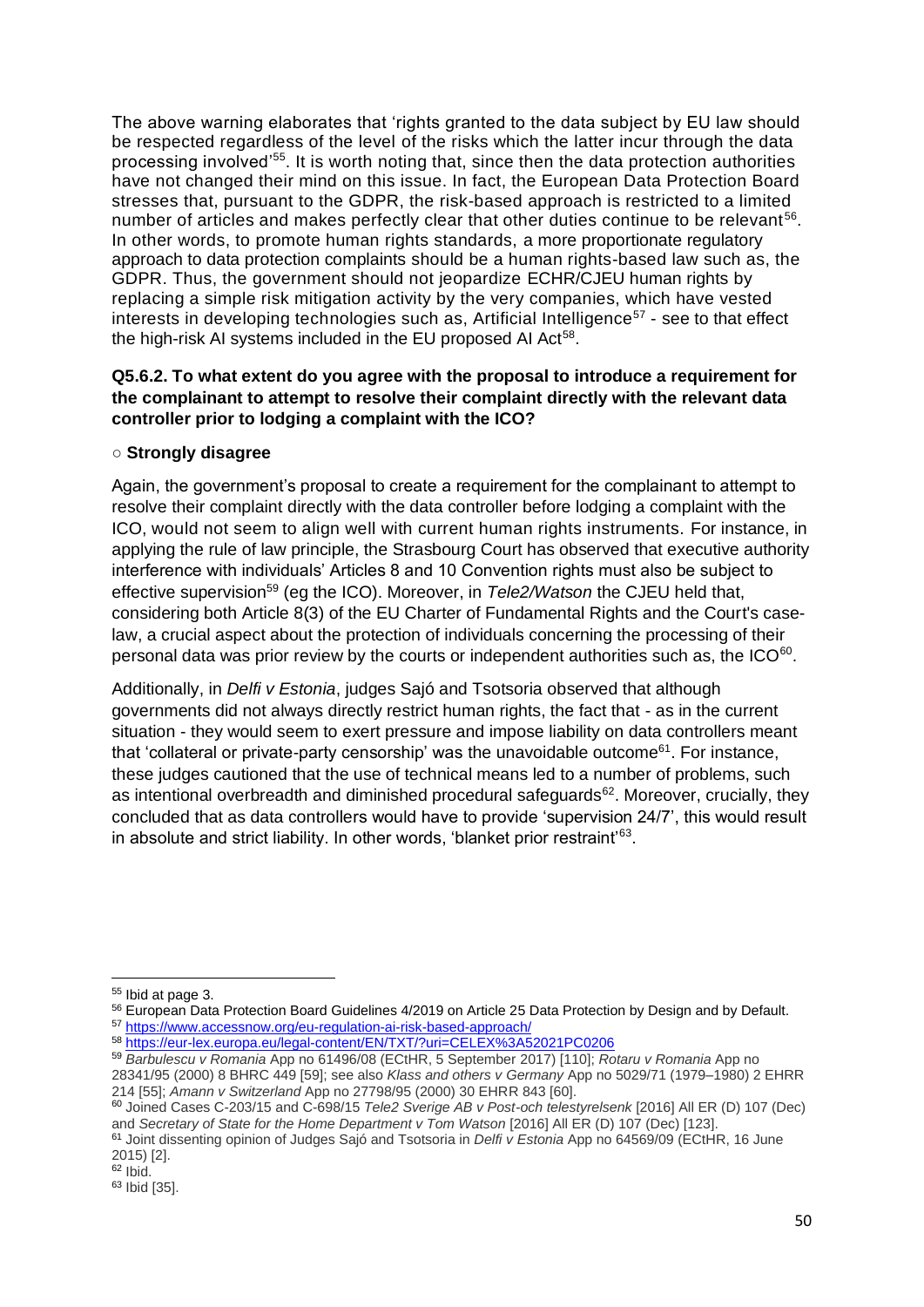## **Q5.6.3. To what extent do you agree with the proposal to require data controllers to have a simple and transparent complaints-handling process to deal with data subjects' complaints?**

# ○ **Somewhat disagree**

Although having a simple and transparent complaints-handling process to deal with data subjects' complaints is always welcome, in view of the above answer, this question would not be directly relevant/applicable. As flagged above, executive authority interference with individuals' Articles 8 and 10 Convention rights should be subject to effective supervision $64$ such as, the ICO.

Please also indicate what categories of data controllers, if any, you would expect to be exempt from such a requirement.

In any case, if the government decided to introduce a requirement for the complainant to attempt to resolve their complaint directly with the relevant data controller, this should not apply to small and medium-size data controllers. This is because such a requirement would have a disproportionate impact on their freedom to conduct their business, under Article 16 of the EU Charter – see to that effect Article 17(6) of the EU Directive on Copyright in the Digital Single Market<sup>65</sup>.

**Q5.6.4. To what extent do you agree with the proposal to set out in legislation the criteria that the ICO can use to determine whether to pursue a complaint in order to provide clarity and enable the ICO to take a more risk-based and proportionate approach to complaints?**

## **○ Strongly disagree**

As noted in Q5.5.1, in terms of building transparency, any regulatory proposal should always be fully in line with both, the ECHR and the Strasbourg Court's accessibility, foreseeability and rule of law principles<sup>66</sup>. Thus, although setting out in law the criteria, which the ICO could use to establish whether to pursue a complaint would certainly provide such clarity, it has already been suggested that, taking a more risk-based approach to complaints vis-à-vis a ECHR/CJEU human rights-based approach is highly problematic.

# **5.7 Enforcement Powers**

**Q5.7.1. To what extent do you agree that current enforcement provisions are broadly fit for purpose and that the ICO has the appropriate tools to both promote compliance and to impose robust, proportionate and dissuasive sanctions where necessary?** 

○ **Somewhat agree**

<sup>64</sup> *Barbulescu v Romania* App no 61496/08 (ECtHR, 5 September 2017) [110]; *Rotaru v Romania* App no 28341/95 (2000) 8 BHRC 449 [59]; see also *Klass and others v Germany* App no 5029/71 (1979–1980) 2 EHRR 214 [55]; *Amann v Switzerland* App no 27798/95 (2000) 30 EHRR 843 [60]. <sup>65</sup> <https://eur-lex.europa.eu/eli/dir/2019/790/oj>

<sup>66</sup> *Kennedy v the United Kingdom* App no 26839/05 (2010) 52 EHRR [151]; *Rotaru v Romania* App no 28341/95 (2000) 8 BHRC 449 [52]; *Liberty and others v the United Kingdom* App no 58243/00 (2008) 48 EHRR 1 [59]; *Yildirim v Turkey* App no 3111/10 (ECtHR, 18 March 2013) [57]; *Delfi v Estonia* App no 64569/09 (ECtHR, 16 June 2015) [120]–[122].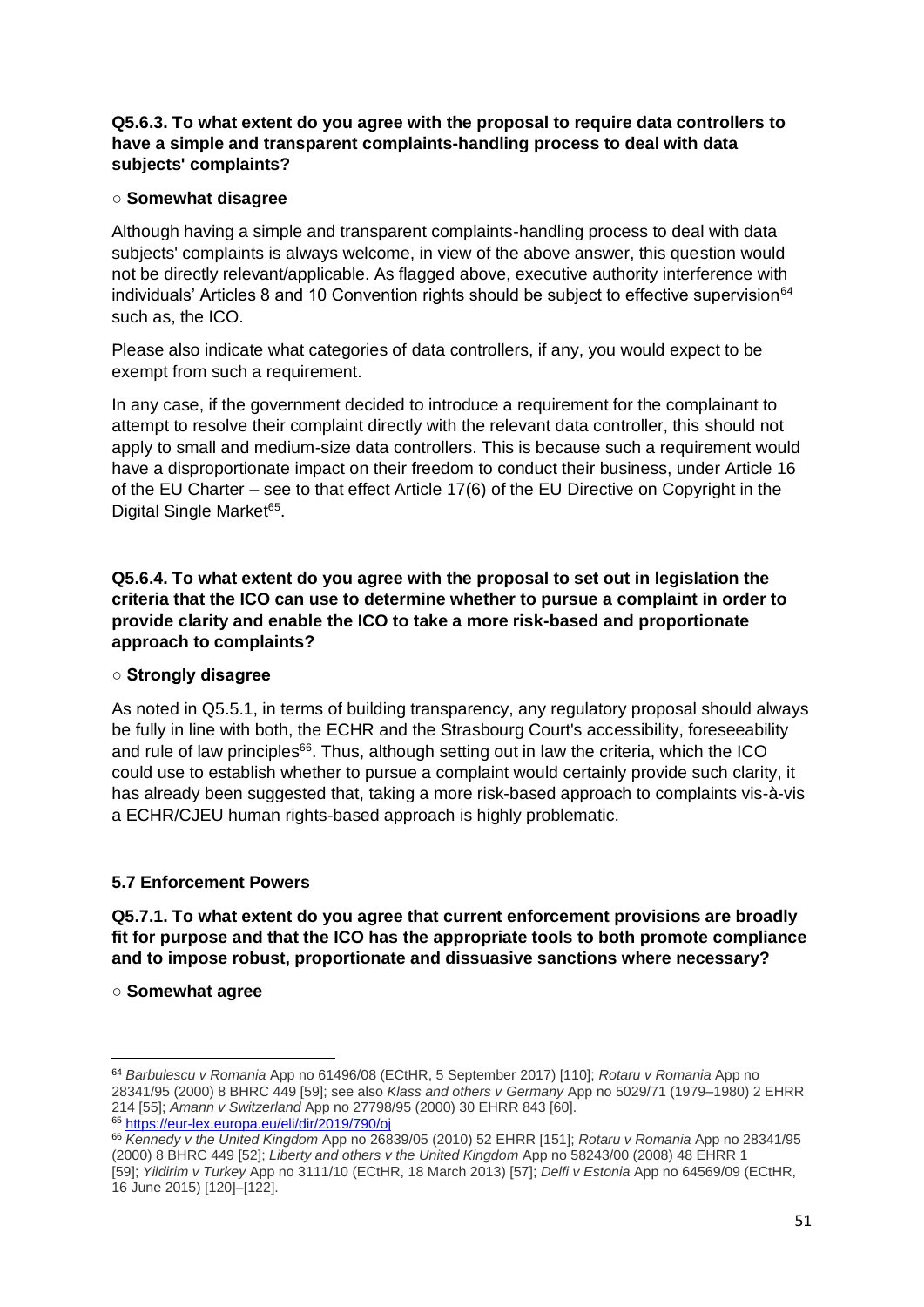As the report notes on page 134, the enforcement framework incorporated into both, the GDPR and UK Data Protection Act 2018 provides a combination of strong mechanisms for the ICO to enforce data protection legislation. This not only includes information notices requiring organizations to give certain information to the UK data protection authority, but also the ability to issue sanctions up to £17.5 million, or 4% of overall worldwide yearly turnover (whichever is higher). Indeed, the goal of the enforcement framework is to promote compliance and act in a proportionate and robust way. This is something which is entirely consistent with Recital 148 of the GDPR. It states that 'in order to strengthen the enforcement of the rules of this Regulation, penalties including administrative fines should be imposed for any infringement of this Regulation, in addition to, or instead of appropriate measures imposed by the supervisory authority pursuant to this Regulation.' Similarly, in *Schrems II* the CJEU stressed that the primary responsibility of data protection authorities such as the ICO was to carefully monitor the implementation of the GDPR, as well as ensuring its enforcement<sup>67</sup>.

Problematically, however, it has been convincingly argued that despite both, Recital 148 of the GDPR and *Schrems II*, it is particularly concerning that the ICO appears to have been overlooked a number of serious matters, resulting in data protection complaints lacking any real chance of a formal regulatory response $68$ . It is worth noting that the vast majority of ICO's resources (around 75%) are currently being devoted to 'proactive engagement activities',<sup>69</sup> which leaves just around one quarter for enforcement purposes. Unfortunately, this is regardless of the stated fact that the ICO receives 'high numbers of public complaints'<sup>70</sup> regarding not only data protection, but also associated electronic privacy practices. For example, in a similar way to the previous year, in 2019-20 the ICO received around 40K data protection complaints.<sup>71</sup> in addition to approximately 128K concerns pursuant to the Privacy and Electronic Communications Regulations<sup>72</sup>. On the other hand, this contrasts with the ICO just invoking its formal enforcement powers in very rare occasions. To sum up, during the 2019-20 period, the ICO issued 'seven enforcement notices, four cautions and eight prosecutions and fifteen fines<sup>'73</sup>. Furthermore, most ICO's attention was paid to 'processing for direct marketing purpose', as well as 'data security shortcomings'74.

Arguably, even if this is not regrettably the case, following Recital 148 of the GDPR the current UK enforcement regime should be broadly fit for purpose as it theoretically provides the ICO with strong mechanisms to promote compliance and to impose relevant sanctions. Thus, what the government should do is to look beyond introducing new powers to allow the ICO to perform novel supplementary functions and focus on monitoring that the ICO complies with its primary responsibility, namely, carefully supervising the application of the GDPR, as well as ensuring its enforcement - see to that effect *Schrems II* [108]<sup>75</sup>.

<sup>67</sup> Case C-311/18 *Data Protection Commissioner v Facebook Ireland Limited and Maximilliam Schrems* [2020] ECLI:EU:C:2020:559 [108].

<sup>68</sup> <https://committees.parliament.uk/writtenevidence/22916/pdf/>

<sup>69</sup> [https://ico.org.uk/media/about-the-ico/documents/2618021/annual-report-2019-20-v83-](https://ico.org.uk/media/about-the-ico/documents/2618021/annual-report-2019-20-v83-%20certified.pdf) certified.pdf, pg 35. <sup>70</sup> Ibid, pg 48.

<sup>71</sup> Ibid, pg 50.

<sup>72</sup> Ibid, pg 67.

<sup>&</sup>lt;sup>73</sup> Ibid, pg 35. Some of this action may have related to the Freedom of Information Act 2000 which clearly falls outside the scope of your inquiry.

<sup>74</sup> <https://www.openrightsgroup.org/blog/ico-enforcement-two-years-after-the-gdpr/>

<sup>75</sup> Case C-311/18 *Data Protection Commissioner v Facebook Ireland Limited and Maximilliam Schrems* [2020] ECLI:EU:C:2020:559 [108].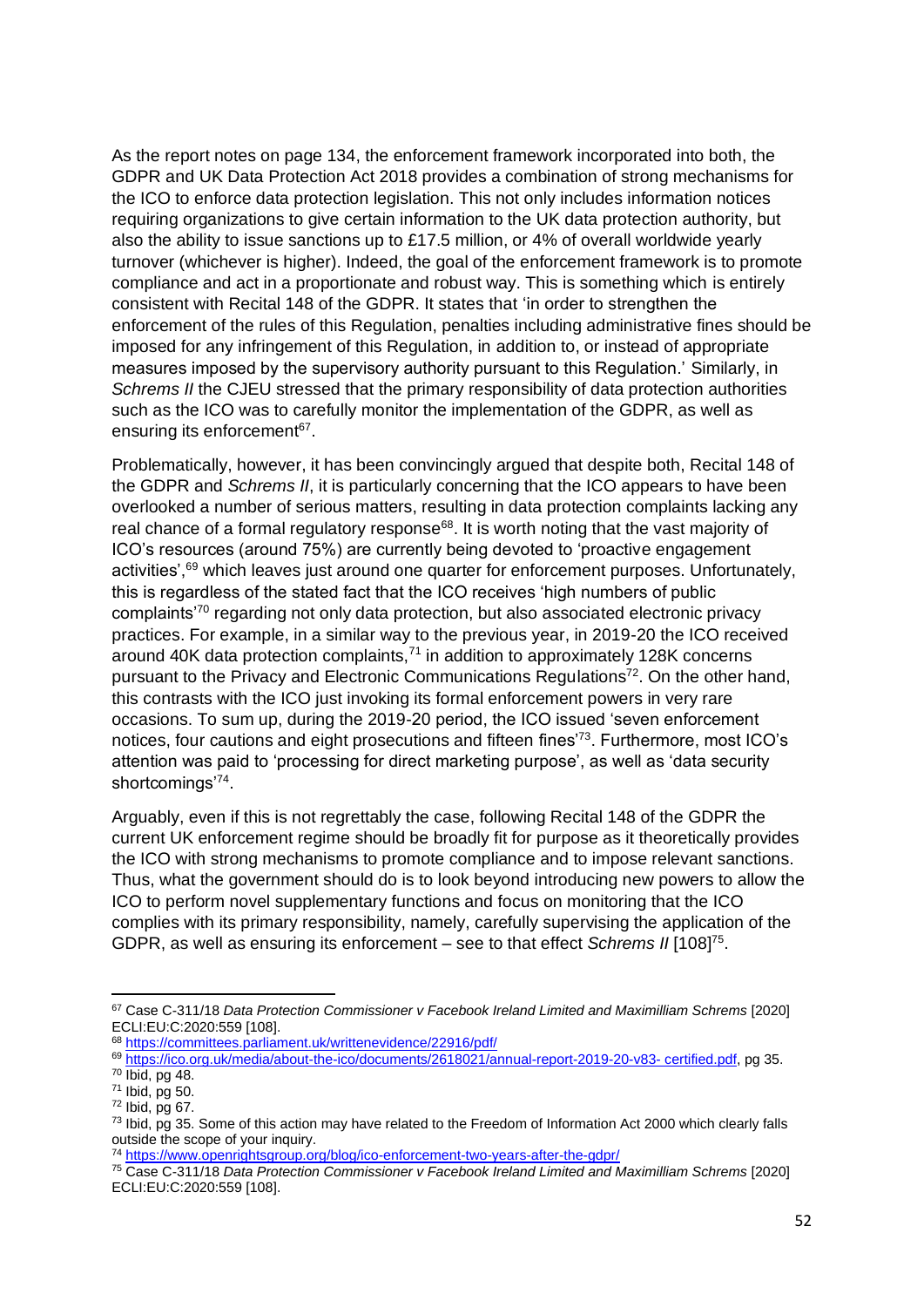## **Q5.7.2. To what extent do you agree with the proposal to introduce a new power to allow the ICO to commission technical reports to inform investigations?**

#### ○ **Strongly disagree**

Please explain your answer, and provide supporting evidence where possible, including:

- Whether there are any other risks or benefits you can see in this proposal
- $\circ$  If you foresee any risks, what safeguards should be put in place

According to page 136 of the report, during the course of the ICO's investigations into alleged infringements of the data protection framework, the UK data protection authority has, in specific situations, experienced difficulties in obtaining sufficiently and timely detailed information from organisations concerning organisational and technical measures being put in place and any relevant remedial actions. Thus, the government is proposing to introduce a new power for the ICO to enable the commission of independently created technical reports to inform investigations.

Again, it is arguable that this is not required as pursuant to Recital 148 of the GDPR and *Schrems II*, the ICO has strong mechanisms not only to promote compliance, but also imposing proportionate, dissuasive and robust sanctions. On the other hand, as flagged above, what the government should do is to focus on monitoring that the UK data protection authority satisfies its primary responsibility. In other words, carefully screening the application of the GDPR, as well as ensuring its enforcement<sup>76</sup>.

Indeed, it remains a matter of serious concern that, despite both, Recital 148 of the GDPR and *Schrems II*, as of today, the ICO seems to have failed to make any practically use of its enforcement powers under data protection framework. To serve as a case study, currently, the Digital Advertising Technology (AdTech) industry is seemingly systematically tracking, profiling and seeking to manipulate data subjects' behaviour, for purely commercial reasons, without requiring 'freely given, specific, informed and unambiguous' opt-in consent<sup>77</sup> - see to that effect Article 4(11) GDPR. In September 2018, Jim Killock and Dr Michael Veale complained to the ICO over its failure to take substantive action against what their own investigation found were very dangerous and widespread illegal practices regarding this  $i$ ssue<sup>78</sup>. In June 2019, the ICO's investigation concluded that the AdTech industry was violating the GDPR due to industry practices such as, gathering and sharing data subjects' browsing history without checking who may end up accessing this personal data<sup>79</sup>. Worryingly, however, regardless of such manifestly illegal practices, in September 2020, the UK data protection authority decided to close the investigation without taking any substantive action<sup>80</sup>. Moreover, during the first Covid-19 lockdown measures, the ICO also decided to

<sup>76</sup> Ibid.

<sup>77</sup> <https://committees.parliament.uk/writtenevidence/22916/pdf/>

<sup>78</sup> [https://www.openrightsgroup.org/press-releases/privacy-organisation-open-rights-group-taking-the-privacy](https://www.openrightsgroup.org/press-releases/privacy-organisation-open-rights-group-taking-the-privacy-regulator-ico-to-court-in-a-landmark-case/)[regulator-ico-to-court-in-a-landmark-case/](https://www.openrightsgroup.org/press-releases/privacy-organisation-open-rights-group-taking-the-privacy-regulator-ico-to-court-in-a-landmark-case/)

<sup>79</sup> <https://ico.org.uk/media/about-the-ico/documents/2615156/adtech-real-time-bidding-report-201906.pdf> The

ICO's investigation concluded that: (1) Adtech companies collect and share people's browsing histories but have no practical control where this information ends up; (2) given this astounding lack of basic security, other rights such as consent access to data are unobtainable; (3) that the industry relies on spurious legal arguments to justify widespread poor practice.

<sup>80</sup> See correspondence between ICO and ORG, available on request to the ORG.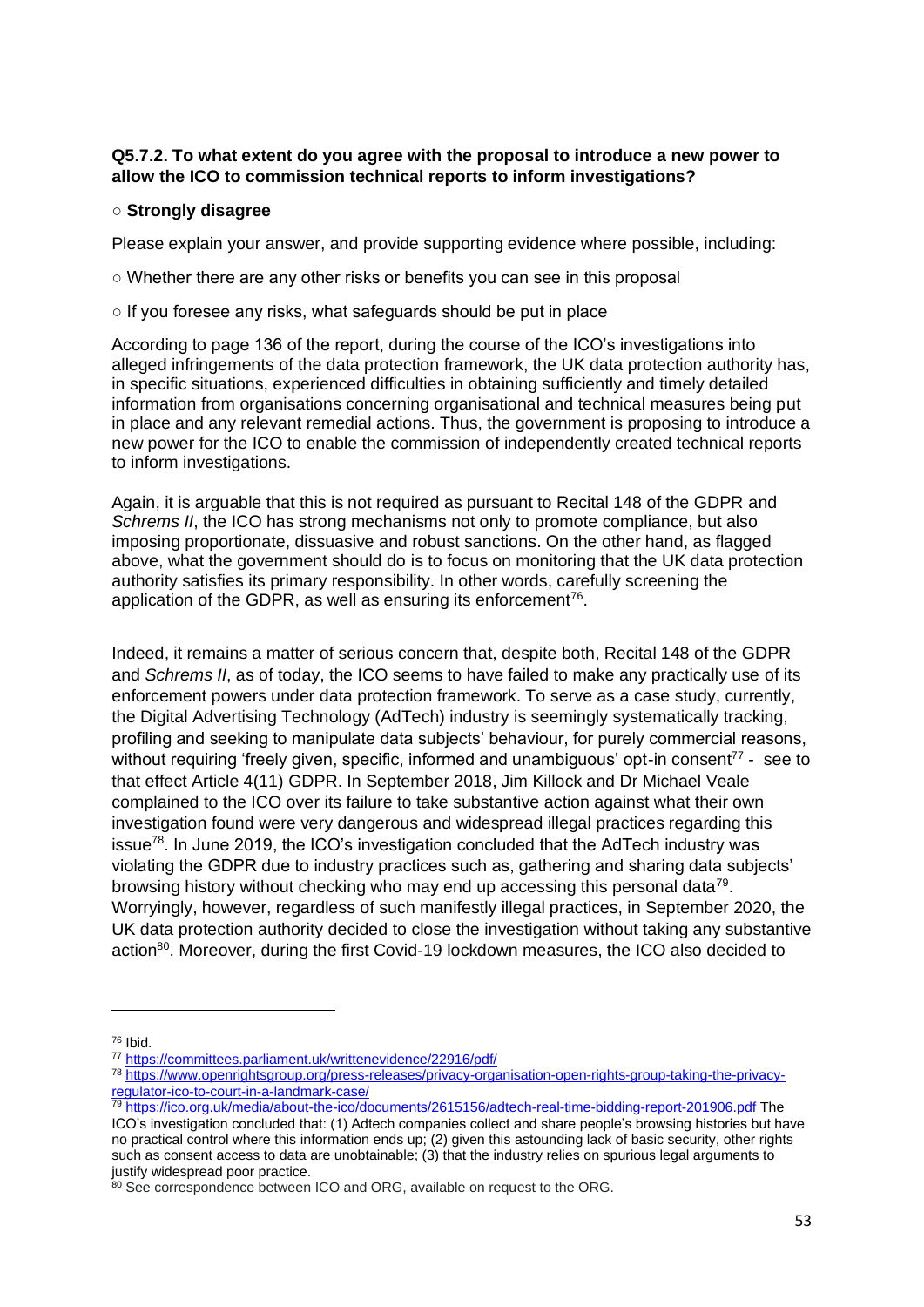'pause' enforcement<sup>81</sup>. In November 2020, it was announced that the Open Rights Group was taking the ICO to court over the UK data protection authority's refusal to stop illegal practices by the AdTech industry<sup>82</sup>.

# **Q5.7.3. Who should bear the cost of the technical reports: the organisation (provided due regard is made to their financial circumstances) or the ICO?**

In view of the previous answers, this question would not be directly relevant/applicable.

# **Q5.7.4. If the organisation is to pay, what would an appropriate threshold be for exempting them from paying this cost?**

In view of the previous answers, this question would not be directly relevant/applicable.

**Q5.7.5. To what extent do you agree with what the government is considering in relation to introducing a power which explicitly allows the ICO to be able to compel witnesses to attend an interview in the course of an investigation?** 

## ○ **Strongly disagree**

Please explain your answer, and provide supporting evidence where possible. In particular, please give your views on any benefits or risks you envisage and what measures could mitigate these risks.

As the report notes on page 138, it is true that the ability to interview a specific person as part of an investigation could provide a key mechanism for collecting evidence. However, it is arguable that, pursuant to the Strasbourg Court's case-law, in a field where abuse is highly likely, it is in principle desirable to entrust supervisory oversight to a judge<sup>83</sup>. Indeed, even the government appears to acknowledge the risk of allowing the ICO to oblige witnesses to attend an interview during an investigation. The report clearly stresses that 'as this is a wide-ranging power with implications on individuals' rights and freedoms, any consideration of the granting of this power needs to be carefully evaluated' – see page 138.

It is worth noting that, in the UK summonses are included in Part 34 of the Civil Procedure Rules (CPR). This code regulates how civil (non-criminal) cases are considered in court. Importantly, however, according to Part 34 of the CPR, only the court has the authority to order a witness to appear in court to provide evidence on a specific time. Thus, if the ICO were to force any individual to appear in court it would have to apply to the court requesting the relevant judge(s) to issue such an order $84$ .

The main issue with witness summonses though, is that if the ICO were to force someone to appear in court, it may be unable to understand what they will say under cross-examination. It may be that, for some reason, they could be resentful towards the regulator because perhaps the ICO has compelled them to be there, thus they might not speak what it is expecting them to. On the other hand, it can be of great help if there is evidence the ICO directs the witness to, which demonstrates what took place at the time. In these cases, it

<sup>81</sup> <https://ico.org.uk/about-the-ico/news-and-events/news-and-blogs/2020/05/ico-statement-on-adtech-work/>

<sup>82</sup> [https://www.openrightsgroup.org/press-releases/privacy-organisation-open-rights-group-taking-the-privacy](https://www.openrightsgroup.org/press-releases/privacy-organisation-open-rights-group-taking-the-privacy-regulator-ico-to-court-in-a-landmark-case/)[regulator-ico-to-court-in-a-landmark-case/](https://www.openrightsgroup.org/press-releases/privacy-organisation-open-rights-group-taking-the-privacy-regulator-ico-to-court-in-a-landmark-case/)

<sup>83</sup> *Klass and others v Germany (*Application no. 5029/71*)* at Para 56 *Big Brother Watch and Others v United Kingdom (*Applications nos. 58170/13, 62322/14 and 24960/15*)* at Para 58.

<sup>84</sup> <https://www.samuels-solicitors.co.uk/news/forcing-someone-to-be-a-witness>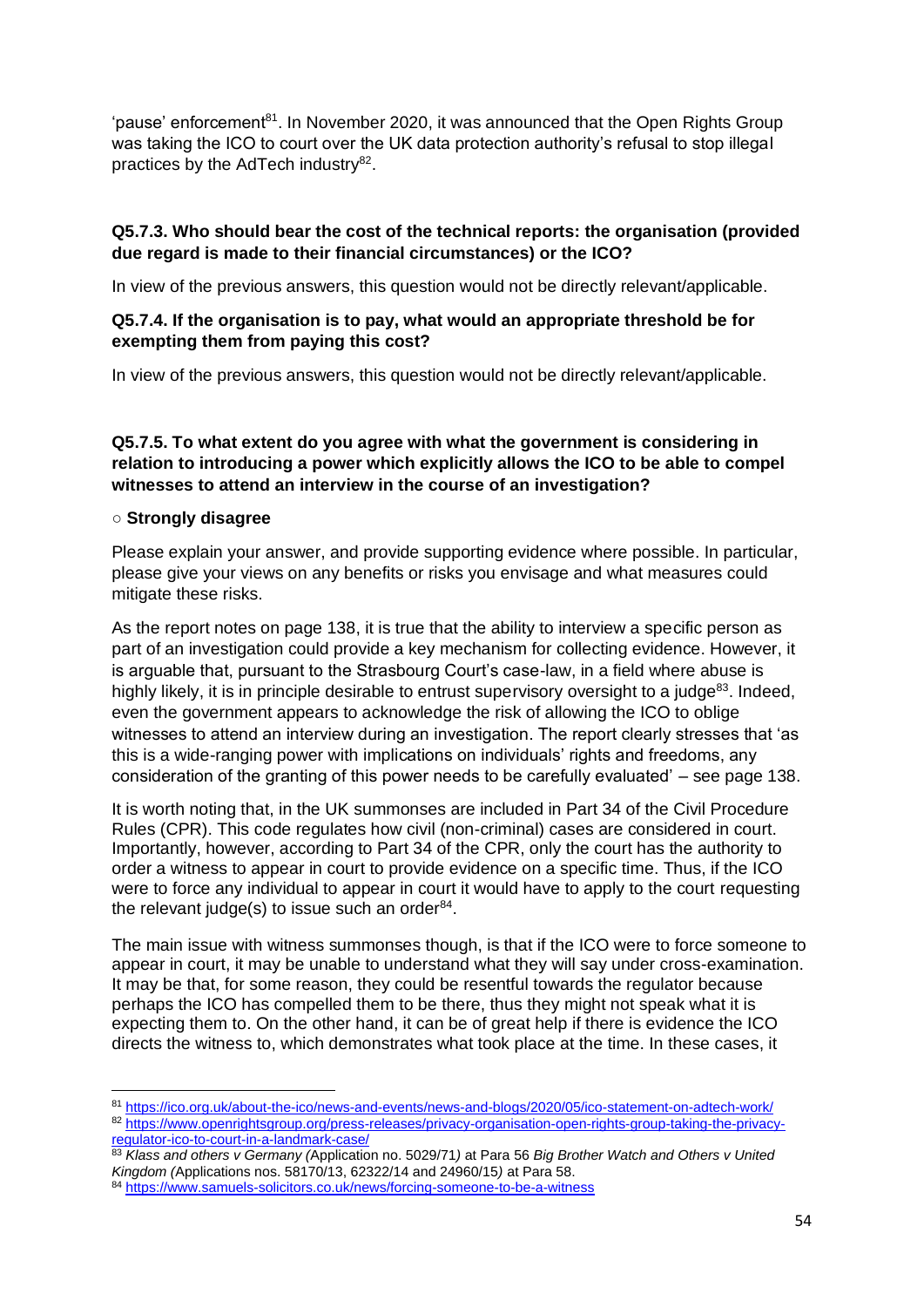would be harder for the witness to give evidence that conflicts with the documentary evidence<sup>85</sup>.

## **Q5.7.6. To what extent do you agree with extending the proposed power to compel a witness to attend an interview to explicitly allow the ICO to be able to compel witnesses to answer questions in the course of an investigation?**

## ○ **Strongly disagree**

In view of the previous answer, this question would not be directly relevant/applicable.

The government welcomes views on the following questions:

## **Q5.7.7. To what extent do you agree with the proposal to amend the statutory deadline for the ICO to issue a penalty following a Notice of Intent in order to remove unnecessary deadlines on the investigations process?**

## ○ **Somewhat agree**

As the report notes on page 140, increasing the time permitted would make it possible for the UK data protection authority to provide organisations with more time to answer to their enquiries and the regulator more time to consider the relevant evidence. For example, in a similar way, there is no deadline for the Competition and Markets Authority to come to a conclusion on a final penalty.

# **Q5.7.8. To what extent do you agree with the proposal to include a 'stop-the-clock' mechanism if the requested information is not provided on time?**

# ○ **Strongly disagree**

It has been reported that, for instance, in the US and Canada, stopping the clock is a controversial practice, which law makers tend to rely on in order to meet statutory or constitutional deadlines. For instance, Riddick's Rules of Procedure illustrates that 'the official clock is stopped by agreement of the 'powers that be' without any motion or announcement one minute before the designated hour<sup>36</sup>. Moreover, it has also been reported that, often these 'stop-the-clock' mechanisms are adopted to permit more time for deal-making or lobbying to get the necessary votes for one side to succeed on a measure $87$ . For this reason, the government proposal to introduce a 'stop-the-clock' mechanism if the requested information is not provided on time seems an unwelcome suggestion.

The government welcomes views on the following question:

**Q5.7.9. To what extent do you agree with the proposal to require the ICO to set out to the relevant data controller(s) at the beginning of an investigation the anticipated timelines for phases of its investigation?** 

<sup>85</sup> Ibid.

<sup>86</sup> <https://archive.org/details/riddicksrulesofp00ridd>

<sup>87</sup> [https://en.wikipedia.org/wiki/Stopping\\_the\\_clock#cite\\_note-2](https://en.wikipedia.org/wiki/Stopping_the_clock#cite_note-2)